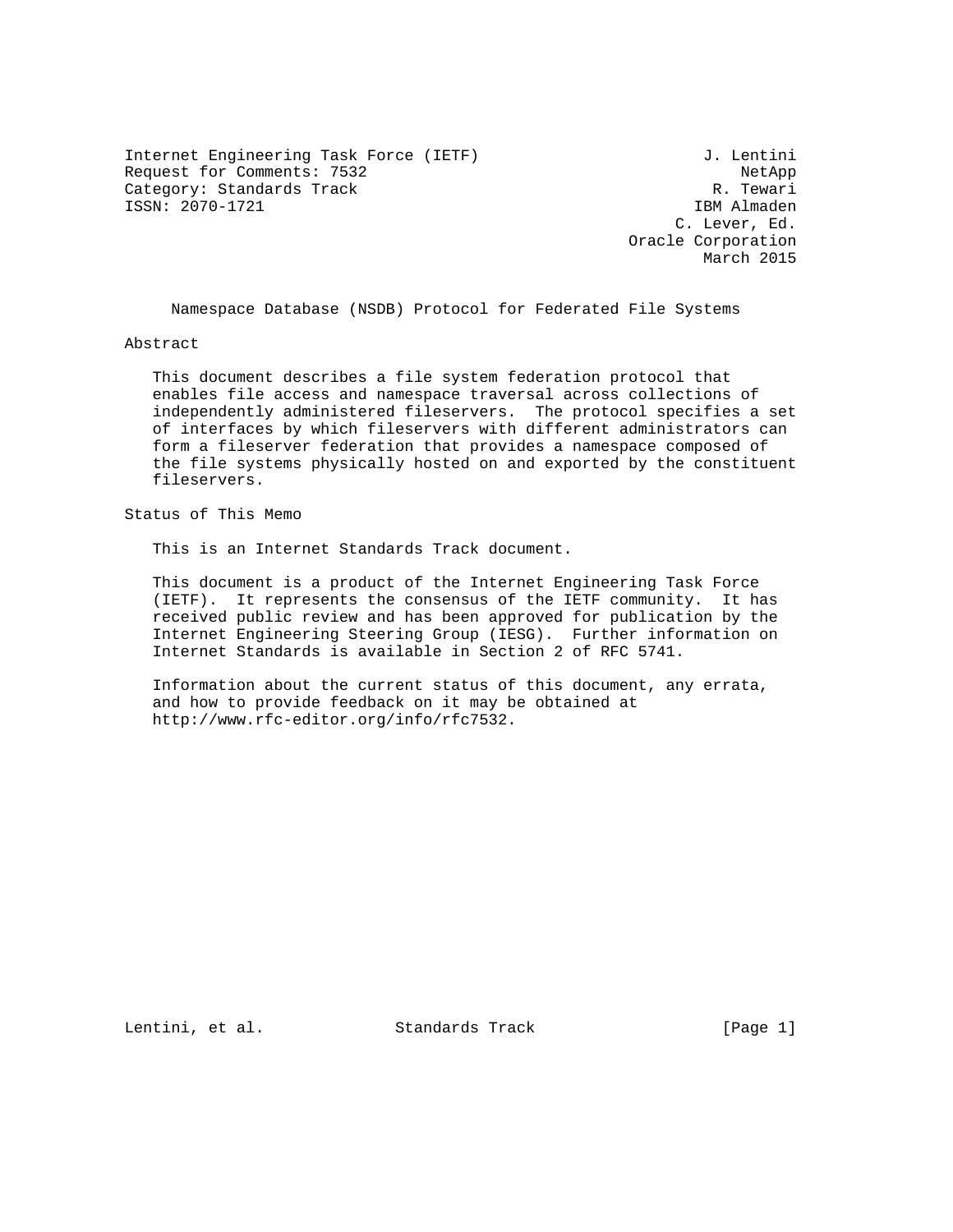Copyright Notice

 Copyright (c) 2015 IETF Trust and the persons identified as the document authors. All rights reserved.

 This document is subject to BCP 78 and the IETF Trust's Legal Provisions Relating to IETF Documents

 (http://trustee.ietf.org/license-info) in effect on the date of publication of this document. Please review these documents carefully, as they describe your rights and restrictions with respect to this document. Code Components extracted from this document must include Simplified BSD License text as described in Section 4.e of the Trust Legal Provisions and are provided without warranty as described in the Simplified BSD License.

 This document may contain material from IETF Documents or IETF Contributions published or made publicly available before November 10, 2008. The person(s) controlling the copyright in some of this material may not have granted the IETF Trust the right to allow modifications of such material outside the IETF Standards Process. Without obtaining an adequate license from the person(s) controlling the copyright in such materials, this document may not be modified outside the IETF Standards Process, and derivative works of it may not be created outside the IETF Standards Process, except to format it for publication as an RFC or to translate it into languages other than English.

Lentini, et al. Standards Track [Page 2]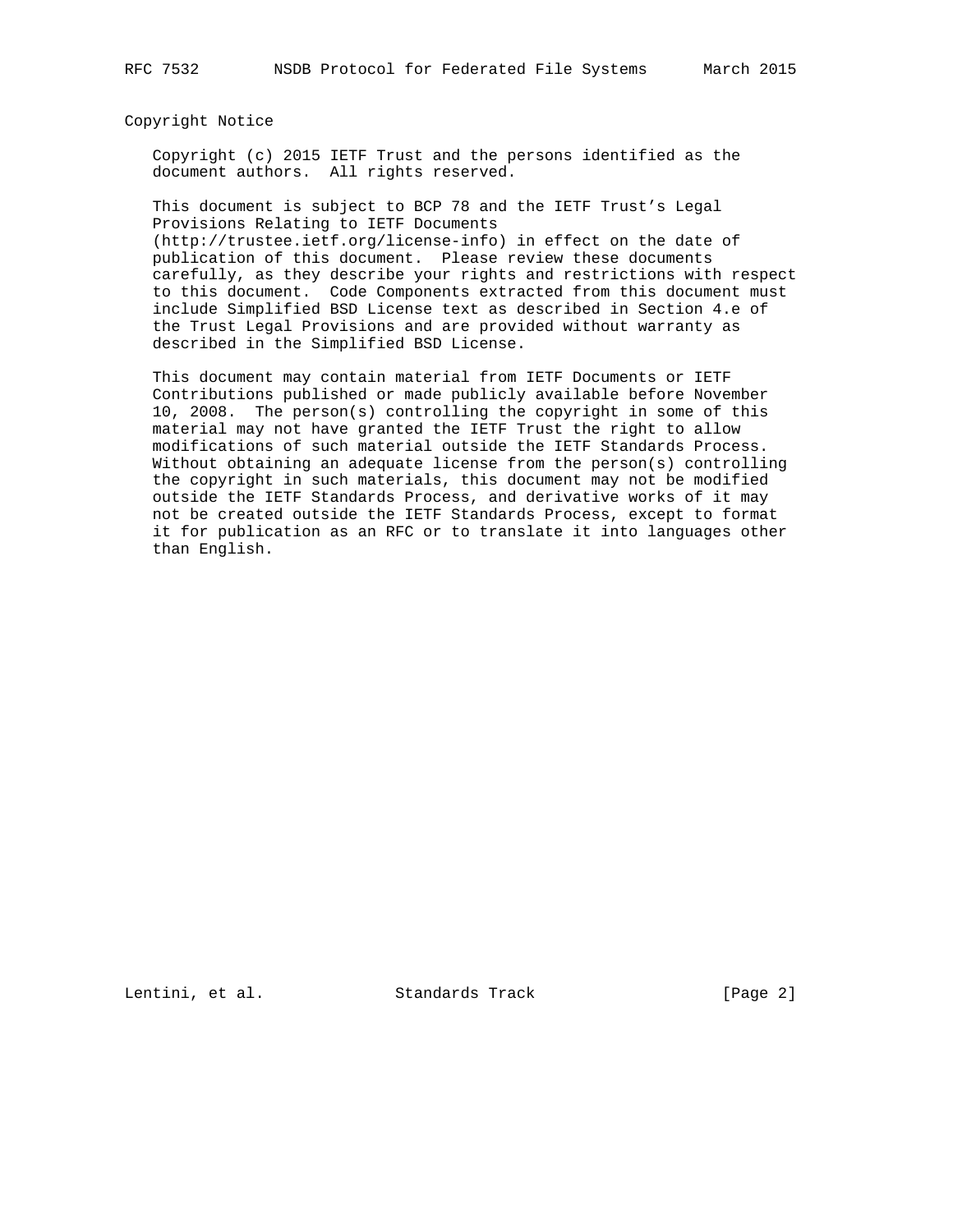# Table of Contents

|                | 2.8.2. Mutual Consistency across Fileset Locations 10  |  |
|----------------|--------------------------------------------------------|--|
|                | 2.8.3. Caching of Fileset Locations 11                 |  |
|                | 2.8.4. Generating a Referral from Fileset Locations 12 |  |
|                |                                                        |  |
|                |                                                        |  |
|                | 2.10. Junctions and Referrals 14                       |  |
|                | 2.11. Unified Namespace and the Root Fileset 15        |  |
|                |                                                        |  |
|                |                                                        |  |
|                | 3.1. Creating a Fileset and Its $FSL(s)$ 16            |  |
|                | 3.1.1. Creating a Fileset and an FSN 17                |  |
|                | 3.1.2. Adding a Replica of a Fileset 17                |  |
|                |                                                        |  |
|                | 3.3. Example Use Cases for Fileset Annotations 18      |  |
|                |                                                        |  |
|                |                                                        |  |
|                |                                                        |  |
|                |                                                        |  |
|                | 4.2.2. LDAP Object Classes 38                          |  |
|                |                                                        |  |
|                | 5.1. NSDB Operations for Administrators 43             |  |
|                |                                                        |  |
|                |                                                        |  |
|                |                                                        |  |
|                |                                                        |  |
|                |                                                        |  |
|                | 5.2. NSDB Operations for Fileservers 49                |  |
|                | 5.2.1. NSDB Container Entry (NCE) Enumeration 49       |  |
|                | 5.2.2. Lookup FSLs for an FSN 49                       |  |
|                | 5.3. NSDB Operations and LDAP Referrals 50             |  |
| 7 <sup>1</sup> |                                                        |  |
|                |                                                        |  |
|                | 7.1. Registry for the fedfsAnnotation Key Namespace 52 |  |
|                | 7.2. Registry for FedFS Object Identifiers 52          |  |

Lentini, et al. Standards Track [Page 3]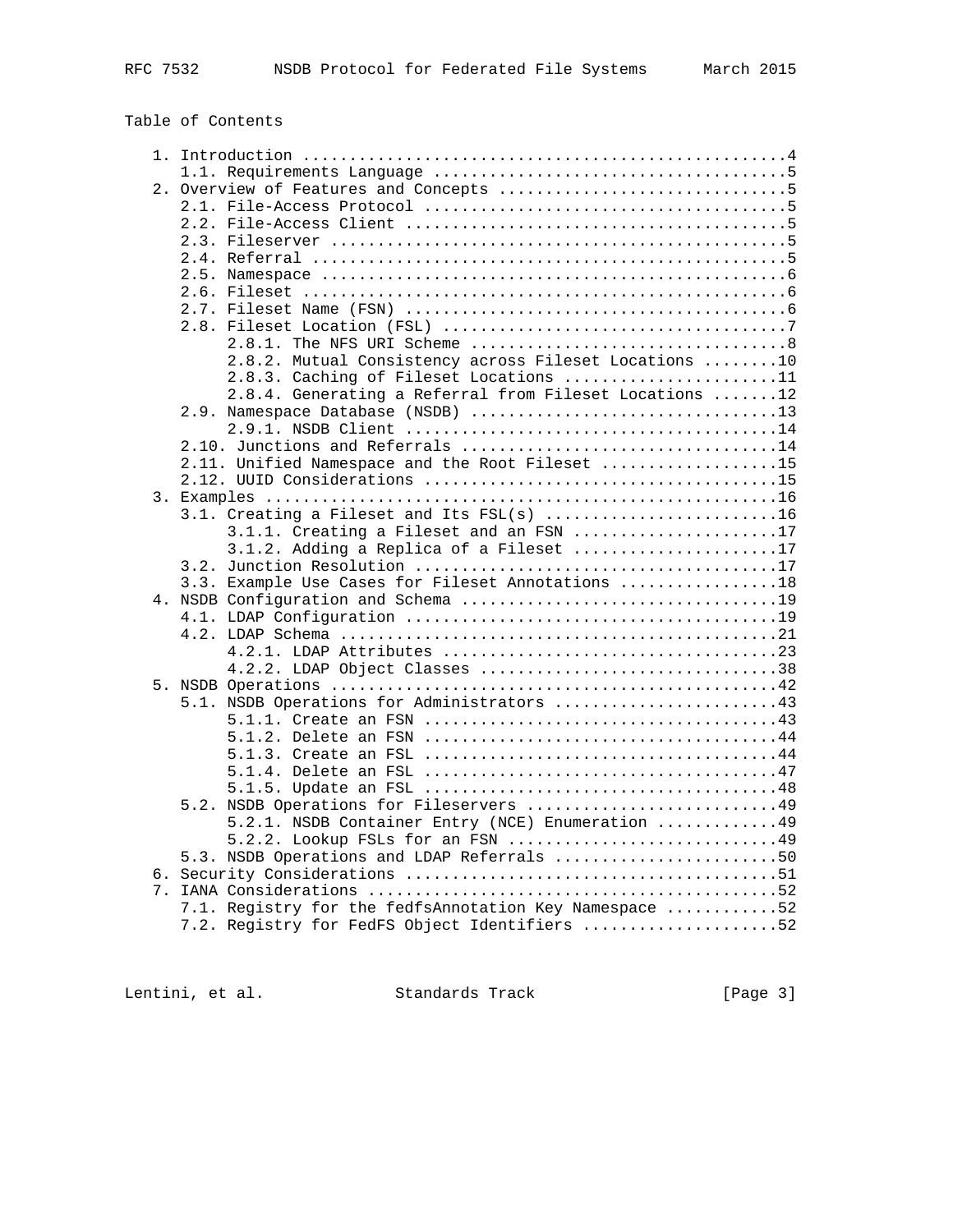| 7.3. LDAP Descriptor Registration 55 |  |
|--------------------------------------|--|
|                                      |  |
|                                      |  |
|                                      |  |
|                                      |  |
|                                      |  |
|                                      |  |

### 1. Introduction

 A federated file system enables file access and namespace traversal in a uniform, secure, and consistent manner across multiple independent fileservers within an enterprise or across multiple enterprises.

 This document specifies a set of protocols that allow fileservers, possibly from different vendors and with different administrators, to cooperatively form a federation containing one or more federated file systems. Each federated file system's namespace is composed of the file systems physically hosted on and exported by the federation's fileservers. A federation comprises a common namespace across all its fileservers. A federation can project multiple namespaces and enable clients to traverse each one. A federation can contain an arbitrary number of namespace repositories, each belonging to a different administrative entity and each rendering a part of the namespace. A federation might also have an arbitrary number of administrative entities responsible for administering disjoint subsets of the fileservers.

 Traditionally, building a namespace that spans multiple fileservers has been difficult for two reasons. First, the fileservers that export pieces of the namespace are often not in the same administrative domain. Second, there is no standard mechanism for the fileservers to cooperatively present the namespace. Fileservers may provide proprietary management tools, and in some cases, an administrator may be able to use the proprietary tools to build a shared namespace out of the exported file systems. However, relying on vendor-specific proprietary tools does not work in larger enterprises or when collaborating across enterprises because the fileservers are likely to be from multiple vendors or use different software versions, each with their own namespace protocols, with no common mechanism to manage the namespace or exchange namespace information.

Lentini, et al. Standards Track [Page 4]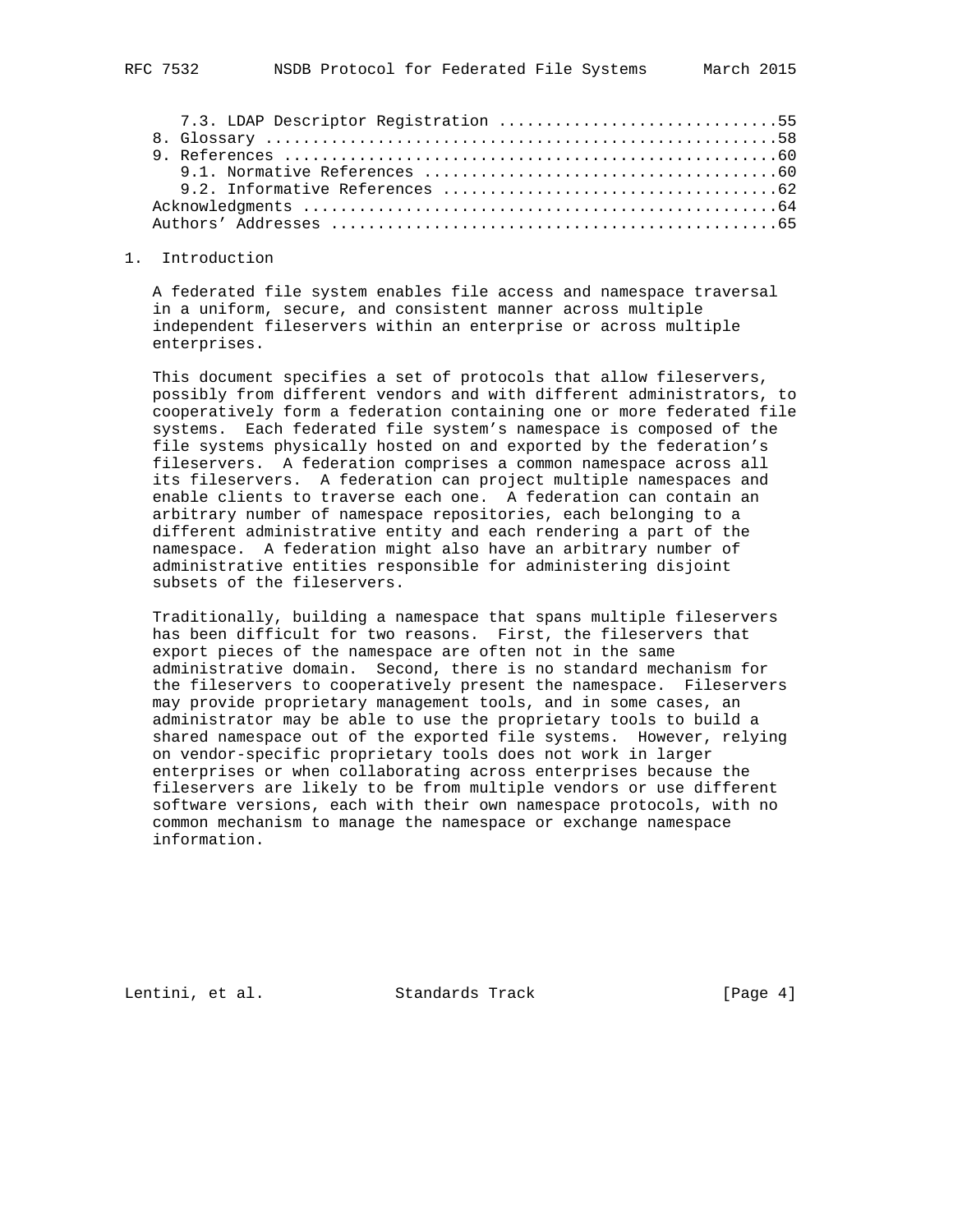The federated file system protocols in this document define how to construct a namespace accessible by a Network File System (NFS) version 4.0 [RFC7530], NFSv4.1 [RFC5661], or newer client and have been designed to accommodate other file-access protocols in the future.

 The requirements for federated file systems are described in [RFC5716]. A protocol for administering a fileserver's namespace is described in [RFC7533]. The mechanism for discovering the root of a federated namespace is described in [RFC6641].

 In the rest of the document, the term "fileserver" denotes a fileserver that is part of a federation.

1.1. Requirements Language

 The key words "MUST", "MUST NOT", "REQUIRED", "SHALL", "SHALL NOT", "SHOULD", "SHOULD NOT", "RECOMMENDED", "MAY", and "OPTIONAL" in this document are to be interpreted as described in [RFC2119].

- 2. Overview of Features and Concepts
- 2.1. File-Access Protocol

 A file-access protocol is a network protocol for accessing data. The NFSv4.0 protocol [RFC7530] is an example of a file-access protocol.

2.2. File-Access Client

 File-access clients are standard, off-the-shelf network-attached storage (NAS) clients that communicate with fileservers using a standard file-access protocol.

2.3. Fileserver

 Fileservers are servers that store physical fileset data or refer file-access clients to other fileservers. A fileserver provides access to its shared file system data via a file-access protocol. A fileserver may be implemented in a number of different ways, including a single system, a cluster of systems, or some other configuration.

### 2.4. Referral

 A referral is a mechanism by which a fileserver redirects a file access client to a different fileserver or export. The exact information contained in a referral varies from one file-access protocol to another. The NFSv4.0 protocol, for example, defines the

Lentini, et al. Standards Track [Page 5]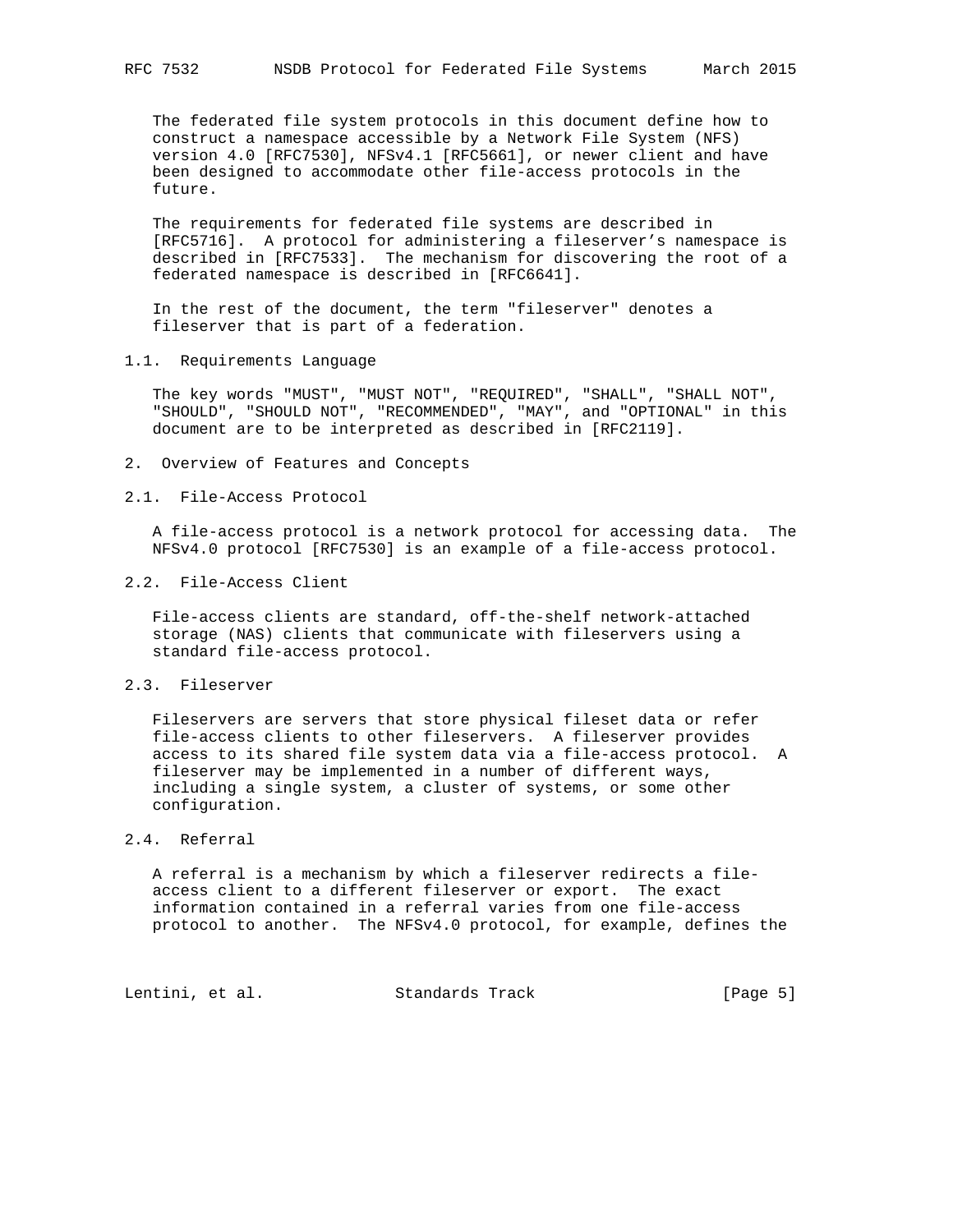fs\_locations attribute for returning referral information to NFSv4.0 clients. The NFSv4.1 protocol introduces the fs\_locations\_info attribute that can return richer referral information to its clients. NFSv4.1 fileservers may use either attribute during a referral. Both attributes are defined in [RFC5661].

### 2.5. Namespace

 The goal of a unified namespace is to make all managed data available to any file-access client via the same path in a common file system namespace. This should be achieved with minimal or zero configuration on file-access clients. In particular, updates to the common namespace should not require configuration changes to any file-access client.

 Filesets, which are the units of data management, are a set of files and directories. From the perspective of file-access clients, the common namespace is constructed by mounting filesets that are physically located on different fileservers. The namespace, which is defined in terms of fileset names and locations, is stored in a set of namespace repositories, each managed by an administrative entity.

 The namespace schema defines the model used for populating, modifying, and querying the namespace repositories. It is not required by the federation that the namespace be common across all fileservers. It should be possible to have several independently rooted namespaces.

## 2.6. Fileset

 A fileset is loosely defined as a set of files and the directory tree that contains them. The fileset abstraction is the basic unit of data management. Depending on the configuration, a fileset may be anything from an individual directory of an exported file system to an entire exported file system on a fileserver.

#### 2.7. Fileset Name (FSN)

 A fileset is uniquely represented by its fileset name (FSN). An FSN is considered unique across a federation. After an FSN is created, it is associated with one or more fileset locations (FSLs) on one or more fileservers.

Lentini, et al. Standards Track [Page 6]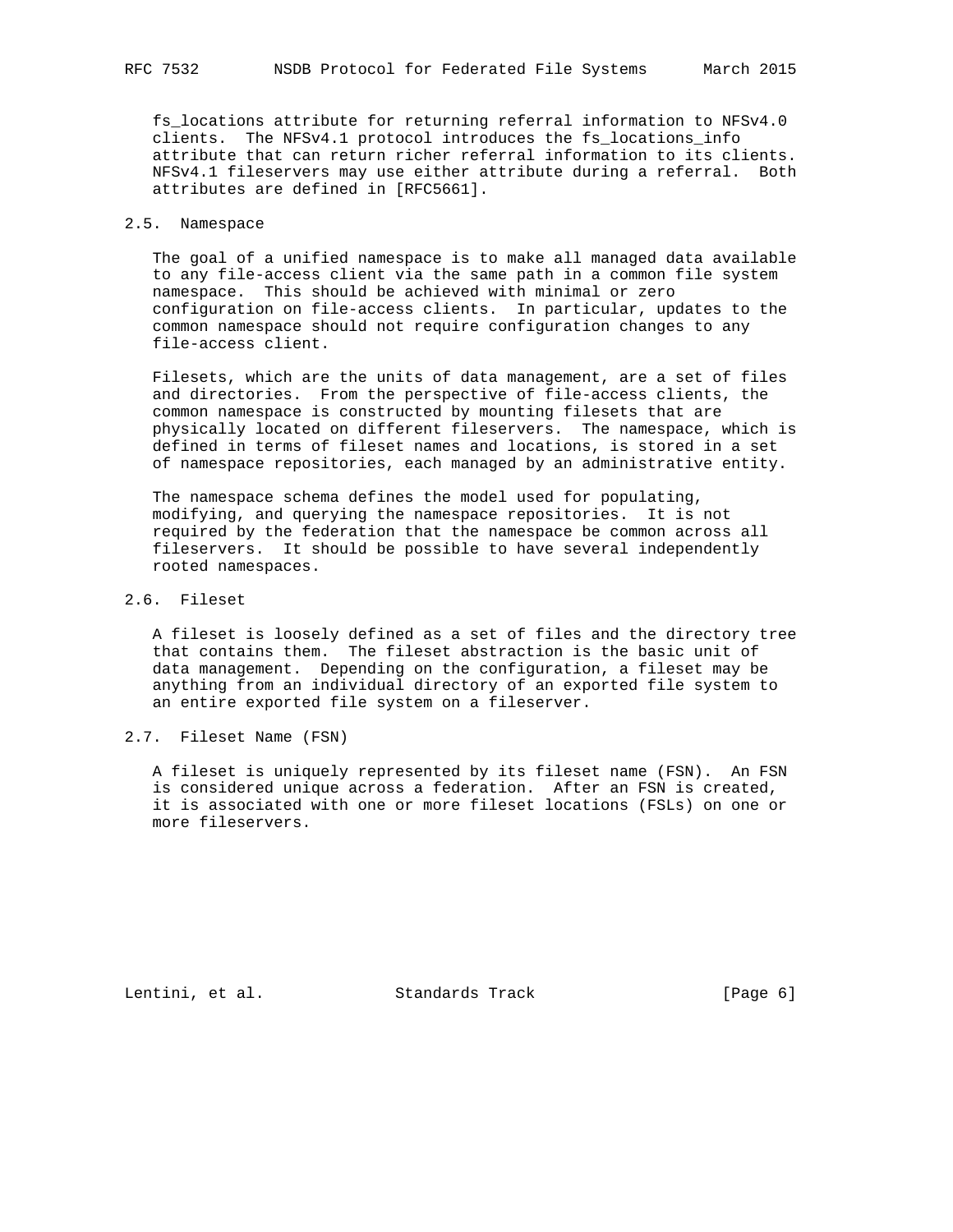An FSN consists of:

- NsdbName: the network location of the Namespace Database (NSDB) node that contains authoritative information for this FSN.
- FsnUuid: a UUID (universally unique identifier), conforming to [RFC4122], that is used to uniquely identify an FSN.
- FsnTTL: the time-to-live of the FSN's FSL information, in seconds. Fileservers MUST NOT use cached FSL records after the parent FSN's FsnTTL has expired. An FsnTTL value of zero indicates that fileservers MUST NOT cache the results of resolving this FSN.

 The NsdbName is not physically stored as an attribute of the record. The NsdbName is obvious to any client that accesses an NSDB and is indeed authenticated in cases where Transport Layer Security (TLS) is in effect.

 The FsnUuid and NsdbName values never change during an FSN's lifetime. However, an FSN's FSL information can change over time and is typically cached on fileservers for performance. More detail on FSL caching is provided in Section 2.8.3.

- An FSN record may also contain:
	- Annotations: name/value pairs that can be interpreted by a fileserver. The semantics of this field are not defined by this document. These tuples are intended to be used by higher level protocols.

 Descriptions: text descriptions. The semantics of this field are not defined by this document.

2.8. Fileset Location (FSL)

 An FSL describes one physical location where a complete copy of the fileset's data resides. An FSL contains generic and type-specific information that together describe how to access the fileset data at this location. An FSL's attributes can be used by a fileserver to decide which locations it will return to a file-access client.

Lentini, et al. Standards Track [Page 7]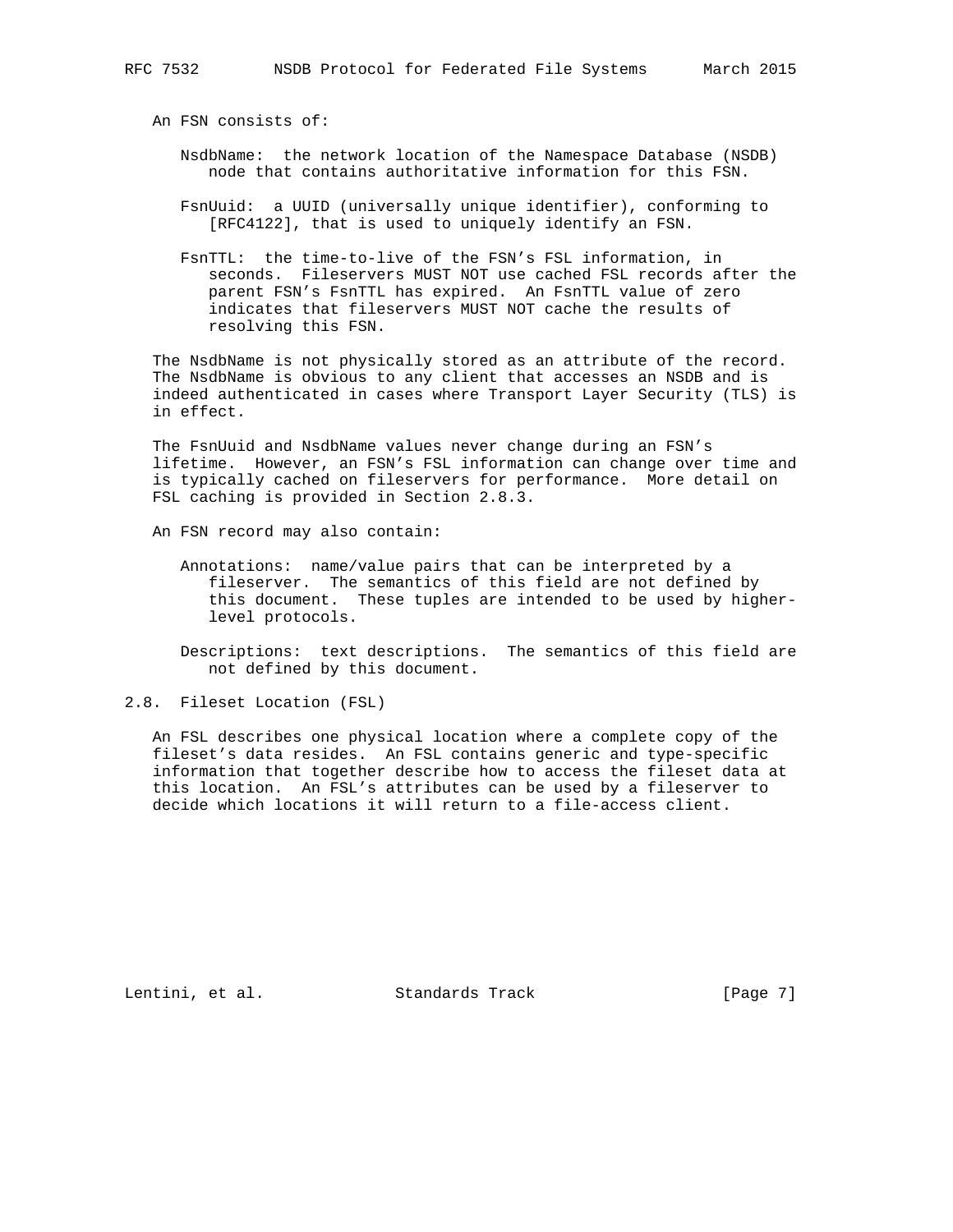An FSL consists of:

 FslUuid: a UUID, conforming to [RFC4122], that is used to uniquely identify an FSL.

FsnUuid: the UUID of the FSL's FSN.

 NsdbName: the network location of the NSDB node that contains authoritative information for this FSL.

 The NsdbName is not stored as an attribute of an FSL record for the same reason it is not stored in FSN records.

An FSL record may also contain:

- Annotations: name/value pairs that can be interpreted by a fileserver. The semantics of this field are not defined by this document. These tuples are intended to be used by higher level protocols.
- Descriptions: text descriptions. The semantics of this field are not defined by this document.

 In addition to the attributes defined above, an FSL record contains attributes that allow a fileserver to construct referrals. For each file-access protocol, a corresponding FSL record subtype is defined.

 This document defines an FSL subtype for NFS. An NFS FSL contains information suitable for use in one of the NFSv4 referral attributes (e.g., fs\_locations or fs\_locations\_info, described in [RFC5661]). Section 4.2.2.4 describes the contents of an NFS FSL record.

 A fileset may also be accessible by file-access protocols other than NFS. The contents and format of such FSL subtypes are not defined in this document.

2.8.1. The NFS URI Scheme

 To capture the location of an NFSv4 fileset, we extend the NFS URL scheme specified in [RFC2224]. This extension follows rules for defining Uniform Resource Identifier schemes (see [RFC3986]). In the following text, we refer to this extended NFS URL scheme as an NFS URI.

 An NFS URI MUST contain both an authority and a path component. It MUST NOT contain a query component or a fragment component. Use of the familiar "nfs" scheme name is retained.

Lentini, et al. Standards Track [Page 8]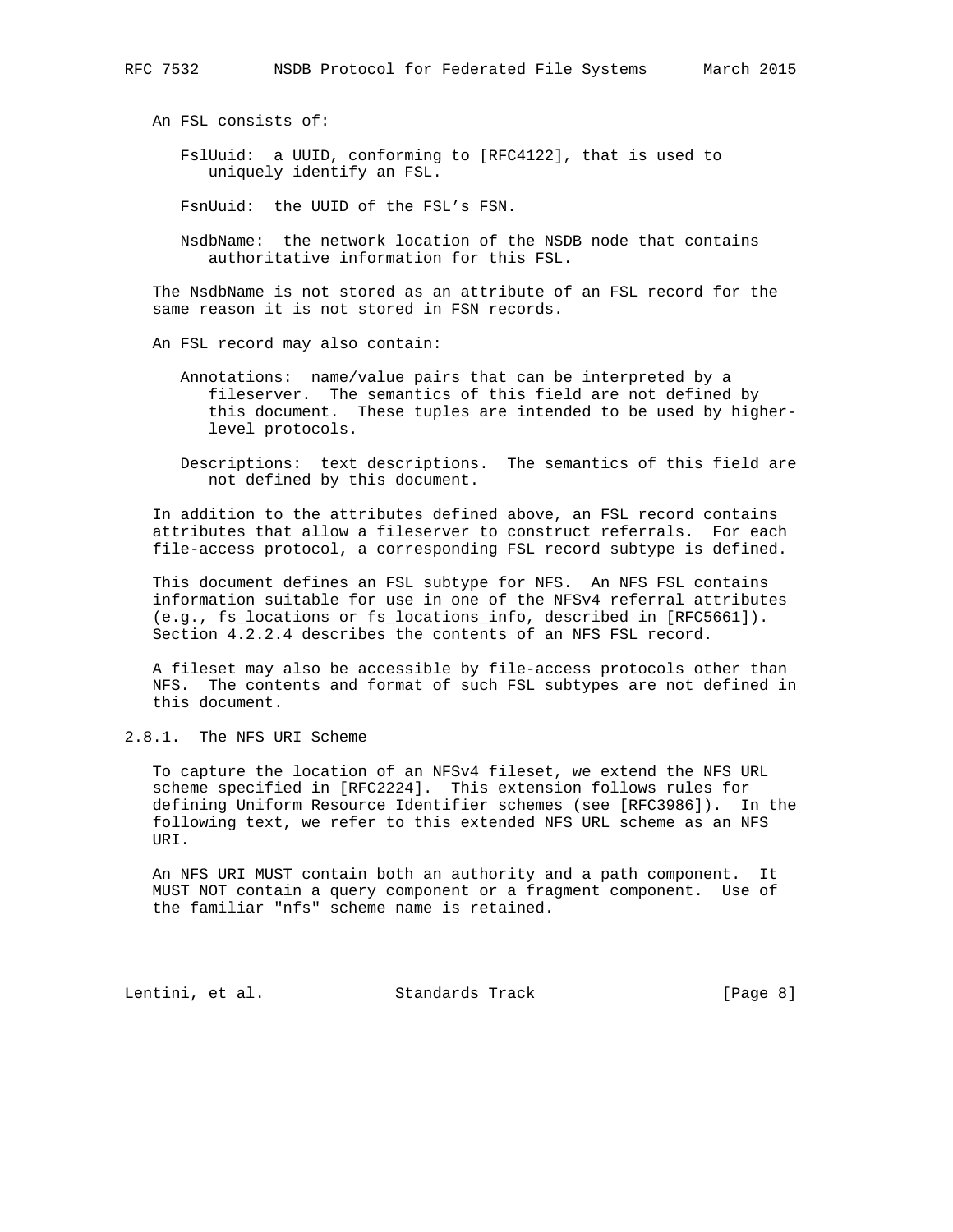#### 2.8.1.1. The NFS URI Authority Component

 The rules for encoding the authority component of a generic URI are specified in section 3.2 of [RFC3986]. The authority component of an NFS URI MUST contain the host subcomponent. For globally scoped NFS URIs, a hostname used in such URIs SHOULD be a fully qualified domain name. See section 3.2.2 of [RFC3986] for rules on encoding non-ASCII characters in hostnames.

 An NFS URI MAY contain a port subcomponent as described in section 3.2.3 of [RFC3986]. If this subcomponent is missing, a port value of 2049 is assumed, as specified in [RFC7530], Section 3.1.

#### 2.8.1.2. The NFS URI Path Component

 The rules for encoding the path component of a generic URI are specified in Section 3.3 of [RFC3986].

 According to Sections 5 and 6 of [RFC2224], NFS URLs specify a pathname relative to an NFS fileserver's public filehandle. However, NFSv4 fileservers do not expose a public filehandle. Instead, NFSv4 pathnames contained in an NFS URI are evaluated relative to the pseudoroot of the fileserver identified in the URI's authority component.

 Each component of an NFSv4 pathname is represented as a component4 string (see Section 3.2, "Basic Data Types", of [RFC5661]). The component4 elements of an NFSv4 pathname are encoded as path segments in an NFS URI. NFSv4 pathnames MUST be expressed in an NFS URI as an absolute path. An NFS URI path component MUST NOT be empty. The NFS URI path component starts with a slash ("/") character, followed by one or more path segments that each start with a slash ("/") character [RFC3986].

 Therefore, a double slash always follows the authority component of an NFS URI. For example, the NFSv4 pathname "/" is represented by two slash ("/") characters following an NFS URI's authority component.

 The component names of an NFSv4 pathname MUST be prepared using the component name rules defined in Section 12 ("Internationalization") of [RFC7530] prior to encoding the path component of an NFS URI. As specified in [RFC3986], any non-ASCII characters and any URI-reserved characters, such as the slash ("/") character, contained in a component4 element MUST be represented by URI percent encoding.

Lentini, et al. Standards Track [Page 9]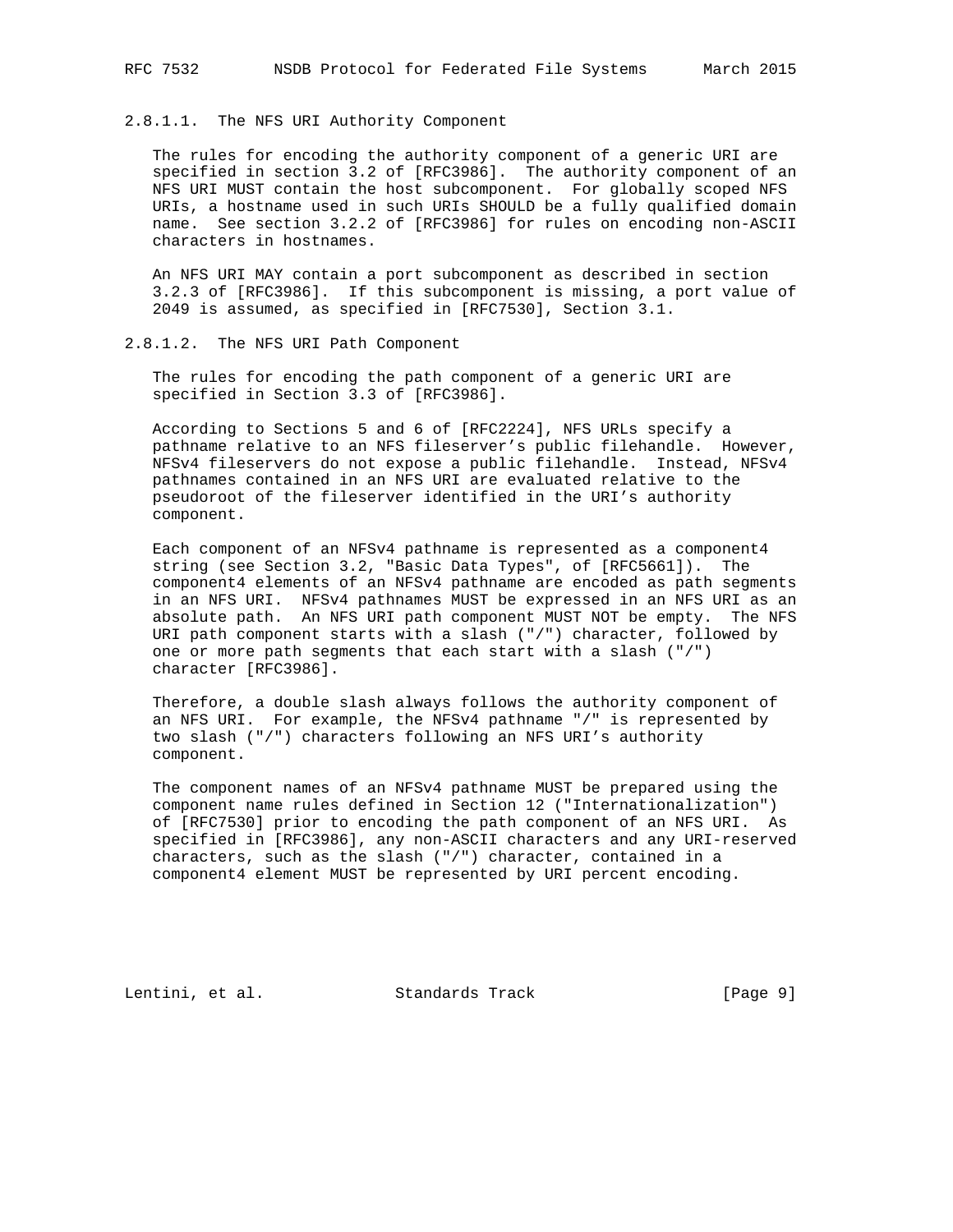2.8.1.3. Encoding an NFS Location in an FSL

 The path component of an NFS URI encodes the rootpath field of the NFSv4 fs\_location4 data type or the "fli\_rootpath" of the NFSv4 fs\_locations\_item4 data type (see [RFC5661]).

 In its server field, the NFSv4 fs\_location4 data type contains a list of universal addresses and DNS labels. Each may optionally include a port number. The exact encoding requirements for this information is found in Section 12.6 of [RFC7530]. The NFSv4 fs\_locations\_item4 data type encodes the same data in its fli\_entries field (see [RFC5661]). This information is encoded in the authority component of an NFS URI.

 The server and fli\_entries fields can encode multiple server hostnames that share the same pathname. An NFS URI, and hence an FSL record, represents only a single hostname and pathname pair. An NFS fileserver MUST NOT combine a set of FSL records into a single fs\_location4 or fs\_locations\_item4 unless each FSL record in the set contains the same rootpath value and extended file system information.

#### 2.8.2. Mutual Consistency across Fileset Locations

 All of the FSLs that have the same FSN (and thereby reference the same fileset) are equivalent from the point of view of access by a file-access client. Different fileset locations for an FSN represent the same data, though potentially at different points in time. Fileset locations are equivalent but not identical. Locations may be either read-only or read-write. Typically, multiple read-write locations are backed by a clustered file system while read-only locations are replicas created by a federation-initiated or external replication operation. Read-only locations may represent consistent point-in-time copies of a read-write location. The federation protocols, however, cannot prevent subsequent changes to a read-only location nor guarantee point-in-time consistency of a read-only location if the read-write location is changing.

 Regardless of the type, one file-access client may be referred to a location described by one FSL while another client chooses to use a location described by another FSL. Since updates to each fileset location are not controlled by the federation protocol, it is the responsibility of administrators to guarantee the functional equivalence of the data.

 The federation protocols do not guarantee that different fileset locations are mutually consistent in terms of the currency of their data. However, they provide a means to publish currency information

Lentini, et al. Standards Track [Page 10]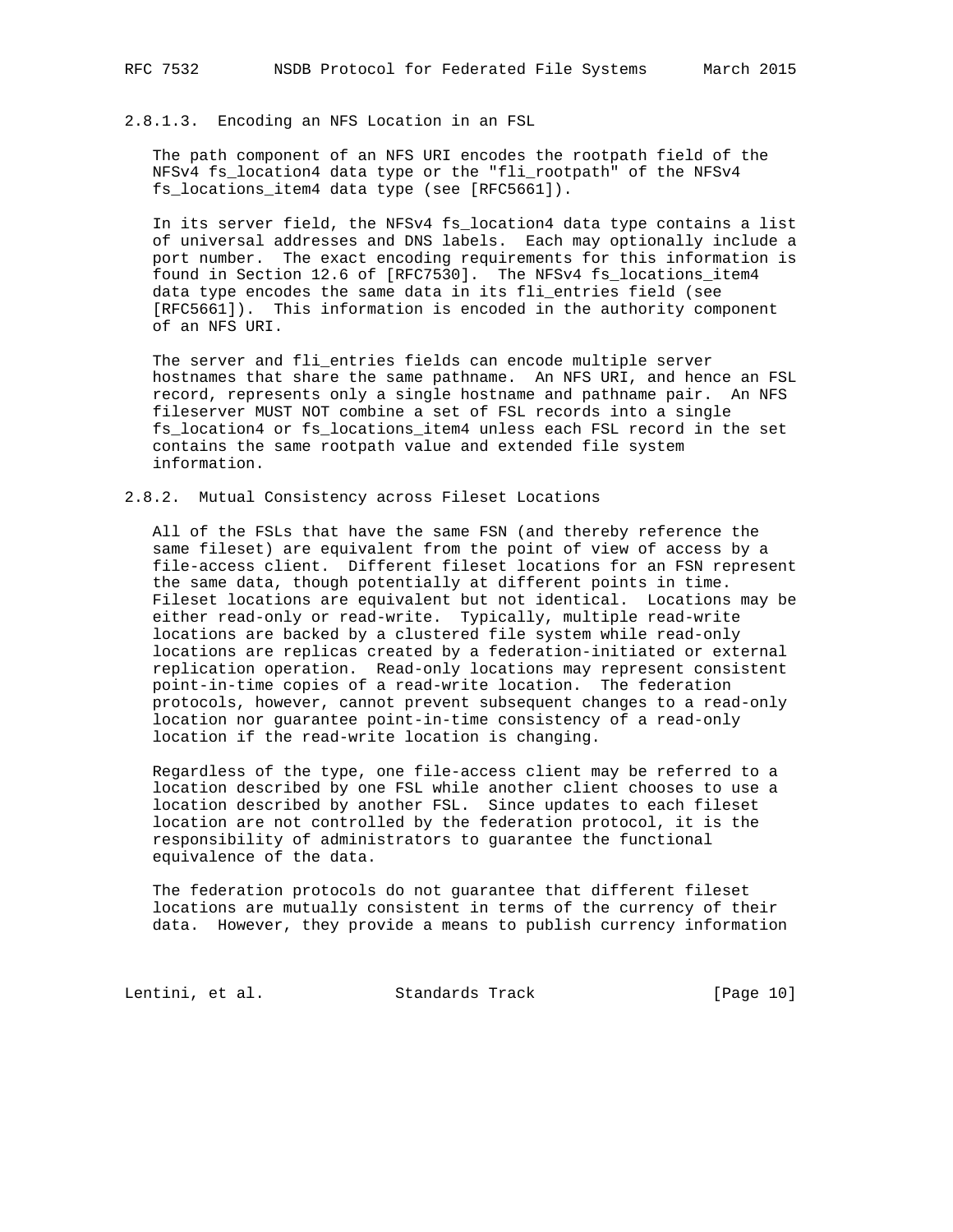so that all fileservers in a federation can convey the same information to file-access clients during referrals. Clients use this information to ensure they do not revert to an out-of-date version of a fileset's data when switching between fileset locations. NFSv4.1 provides guidance on how replication can be handled in such a manner. In particular, see Section 11.7 of [RFC5661].

### 2.8.3. Caching of Fileset Locations

 To resolve an FSN to a set of FSL records, a fileserver queries the NSDB node named in the FSN for FSL records associated with this FSN. The parent FSN's FsnTTL attribute (see Section 2.7) specifies the period of time during which a fileserver may cache these FSL records.

 The combination of FSL caching and FSL migration presents a challenge. For example, suppose there are three fileservers named A, B, and C. Suppose further that fileserver A contains a junction J to fileset X stored on fileserver B (see Section 2.10 for a description of junctions).

 Now suppose that fileset X is migrated from fileserver B to fileserver C, and the corresponding FSL information for fileset X in the authoritative NSDB is updated.

 If fileserver A has cached FSLs for fileset X, a file-access client traversing junction J on fileserver A will be referred to fileserver B, even though fileset X has migrated to fileserver C. If fileserver A had not cached the FSL records, it would have queried the NSDB and obtained the correct location of fileset X.

 Typically, the process of fileset migration leaves a redirection on the source fileserver in place of a migrated fileset (without such a redirection, file-access clients would find an empty space where the migrated fileset was, which defeats the purpose of a managed migration).

 This redirection might be a new junction that targets the same FSN as other junctions referring to the migrated fileset, or it might be some other kind of directive, depending on the fileserver implementation, that simply refers file-access clients to the new location of the migrated fileset.

Lentini, et al. Standards Track [Page 11]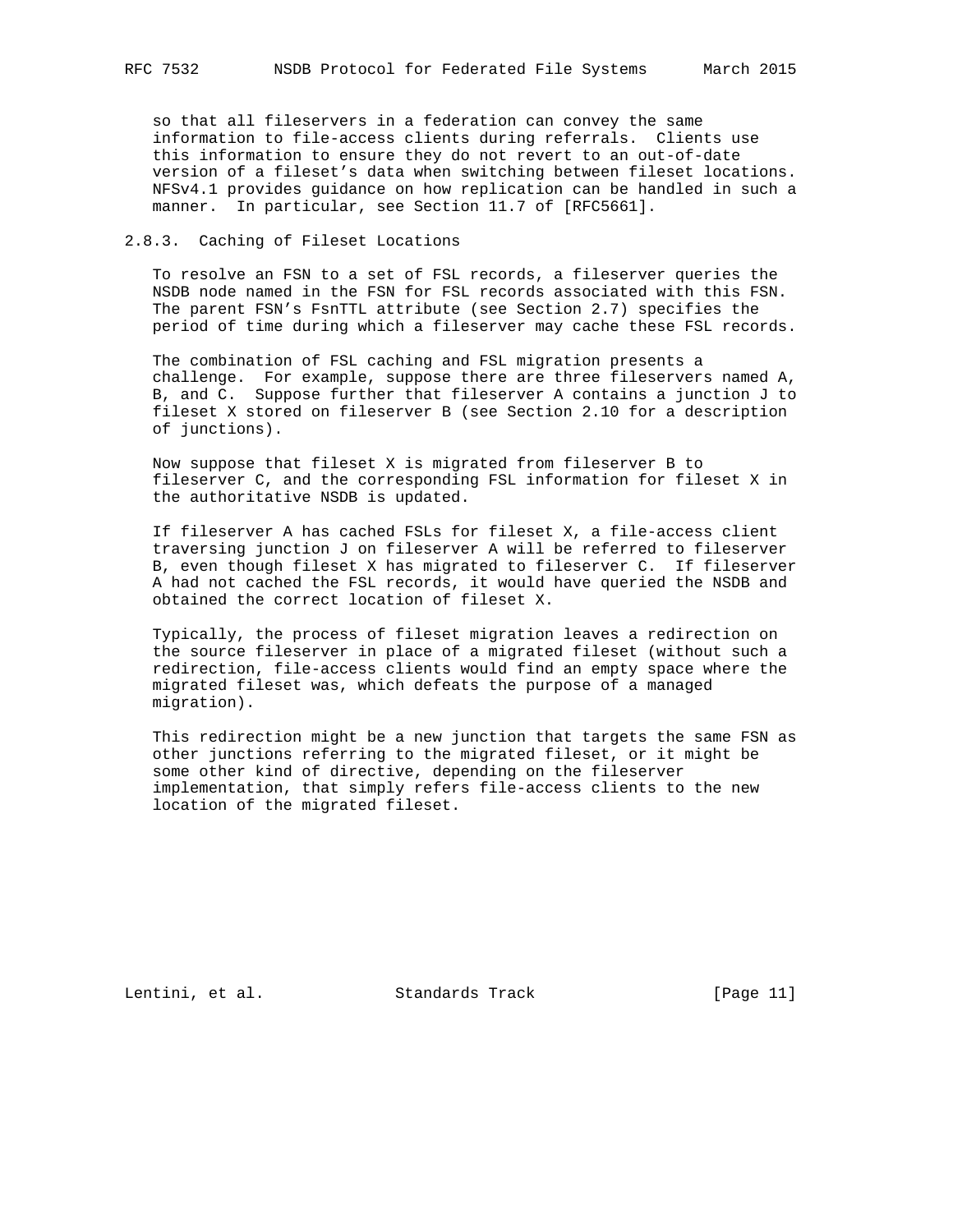Back to our example. Suppose, as part of the migration process, a junction replaces fileset X on fileserver B. Later, either:

- o New file-access clients are referred to fileserver B by stale FSL information cached on fileserver A, or
- o File-access clients continue to access fileserver B because they cache stale location data for fileset X.

 In either case, thanks to the redirection, file-access clients are informed by fileserver B that fileset X has moved to fileserver C.

 Such redirecting junctions (here, on fileserver B) would not be required to be in place forever. They need to stay in place at least until FSL entries cached on fileservers and locations cached on file access clients for the target fileset are invalidated.

 The FsnTTL field in the FSL's parent FSN (see Section 2.7) specifies an upper bound for the lifetime of cached FSL information and thus can act as a lower bound for the lifetime of redirecting junctions.

 For example, suppose the FsnTTL field contains the value 3600 seconds (one hour). In such a case, administrators SHOULD keep the redirection in place for at least one hour after a fileset migration has taken place because a referring fileserver might cache the FSL data during that time before refreshing it.

 To get file-access clients to access the destination fileserver more quickly, administrators SHOULD set the FsnTTL field of the migrated fileset to a low number or zero before migration begins. It can be reset to a more reasonable number at a later point.

 Note that some file-access protocols do not communicate location cache expiry information to file-access clients. In some cases, it may be difficult to determine an appropriate lifetime for redirecting junctions because file-access clients may cache location information indefinitely.

2.8.4. Generating a Referral from Fileset Locations

 After resolving an FSN to a set of FSL records, the fileserver generates a referral to redirect a file-access client to one or more of the FSN's FSLs. The fileserver converts the FSL records to a referral format understood by a particular file-access client, such as an NFSv4 fs\_locations or fs\_locations\_info attribute.

Lentini, et al. Standards Track [Page 12]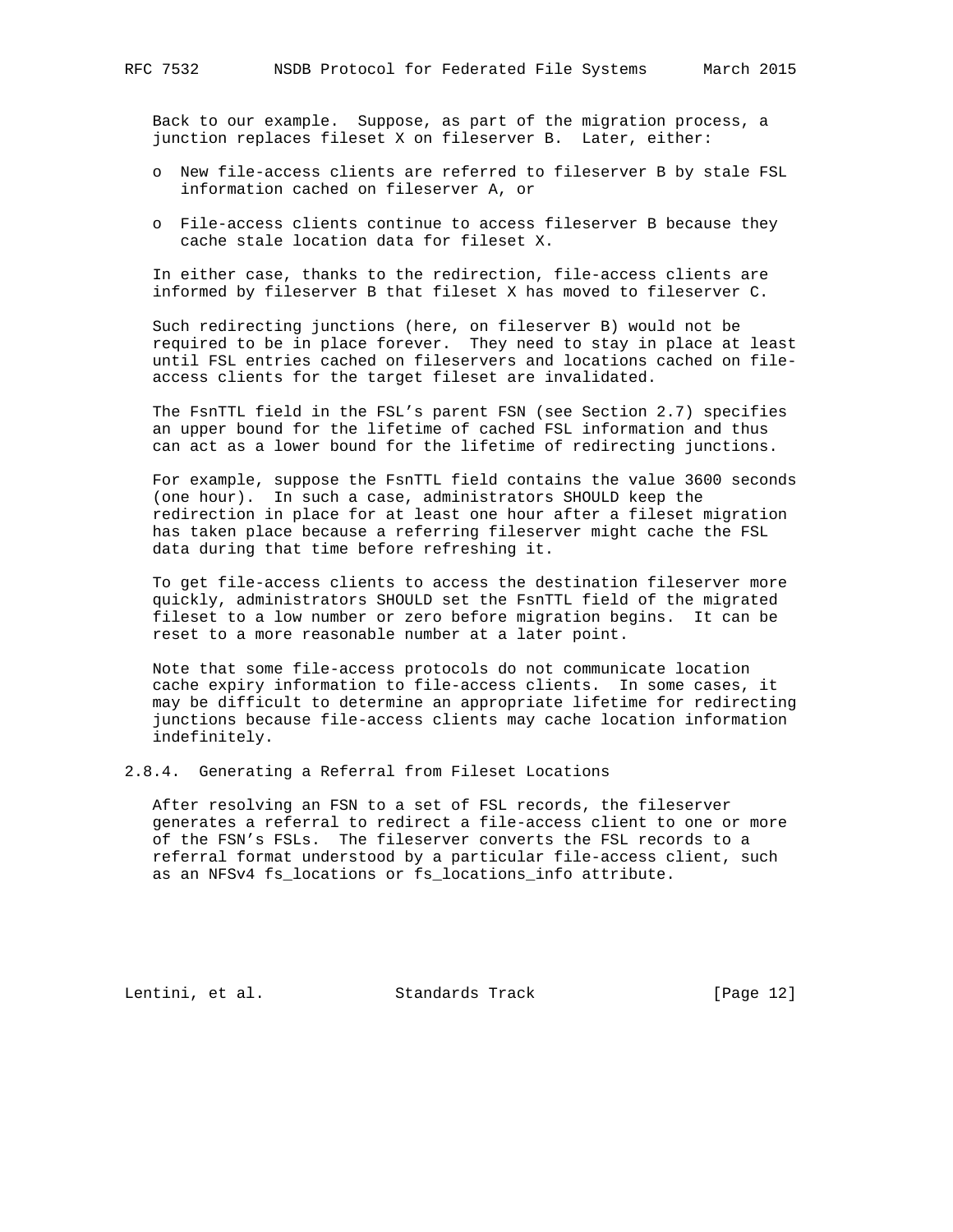To give file-access clients as many options as possible, the fileserver SHOULD include the maximum possible number of FSL records in a referral. However, the fileserver MAY omit some of the FSL records from the referral. For example, the fileserver might omit an FSL record because of limitations in the file-access protocol's referral format.

 For a given FSL record, the fileserver MAY convert or reduce the FSL record's contents in a manner appropriate to the referral format. For example, an NFS FSL record contains all the data necessary to construct an fs\_locations\_info attribute, but an fs\_locations\_info attribute contains several pieces of information that are not found in the simpler fs locations attribute. A fileserver constructs entries in an fs\_locations attribute using the relevant contents of an NFS FSL record.

 Whenever the fileserver converts or reduces FSL data, the fileserver SHOULD attempt to maintain the original meaning where possible. For example, an NFS FSL record contains the rank and order information that is included in an fs\_locations\_info attribute (see NFSv4.1's FSLI4BX\_READRANK, FSLI4BX\_READORDER, FSLI4BX\_WRITERANK, and FSLI4BX WRITEORDER). While this rank and order information is not explicitly expressible in an fs\_locations attribute, the fileserver can arrange the fs\_locations attribute's locations list based on the rank and order values.

 Another example: A single NFS FSL record contains the hostname of one fileserver. A single fs\_locations attribute can contain a list of fileserver names. An NFS fileserver MAY combine two or more FSL records into a single entry in an fs\_locations or fs\_locations\_info array only if each FSL record contains the same pathname and extended file system information.

 Refer to Sections 11.9 and 11.10 of the NFSv4.1 protocol specification [RFC5661] for further details.

2.9. Namespace Database (NSDB)

 The NSDB service is a federation-wide service that provides interfaces to define, update, and query FSN information, FSL information, and FSN-to-FSL mapping information.

 An individual repository of namespace information is called an NSDB node. The difference between the NSDB service and an NSDB node is analogous to that between the DNS service and a particular DNS server.

Lentini, et al. Standards Track [Page 13]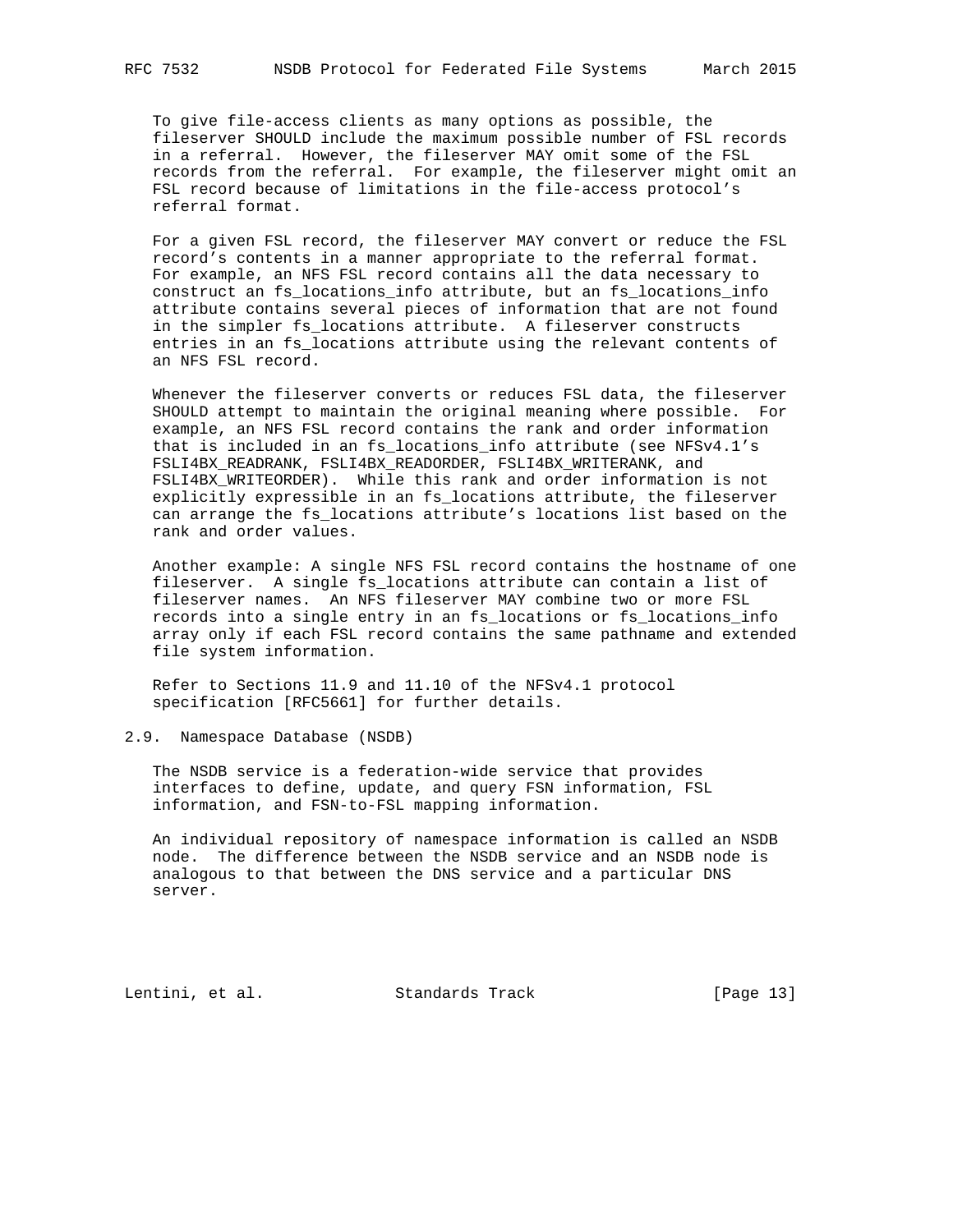Each NSDB node is managed by a single administrative entity. A single administrative entity can manage multiple NSDB nodes.

 Each NSDB node stores the definition of the FSNs for which it is authoritative. It also stores the definitions of the FSLs associated with those FSNs. An NSDB node is authoritative for the filesets that it defines.

 An NSDB MAY be replicated throughout the federation. If an NSDB is replicated, the NSDB MUST exhibit loose, converging consistency as defined in [RFC3254]. The mechanism by which this is achieved is outside the scope of this document. Many Lightweight Directory Access Protocol (LDAP) implementations support replication. These features MAY be used to replicate the NSDB.

## 2.9.1. NSDB Client

 Each NSDB node supports an LDAP [RFC4510] interface. An NSDB client is software that uses the LDAP protocol to access or update namespace information stored on an NSDB node.

 A domain's administrative entity uses NSDB client software to manage information stored on NSDB nodes. Details of these transactions are discussed in Section 5.1.

 Fileservers act as an NSDB client when contacting a particular NSDB node to resolve an FSN to a set of FSL records. The resulting location information is then transferred to file-access clients via referrals. Therefore, file-access clients never need to access NSDBs directly. These transactions are described in Section 5.2.

### 2.10. Junctions and Referrals

 A junction is a point in a particular fileset namespace where a specific target fileset may be attached. If a file-access client traverses the path leading from the root of a federated namespace to the junction referring to a target fileset, it should be able to mount and access the data in that target fileset (assuming appropriate permissions). In other words, a junction can be viewed as a reference from a directory in one fileset to the root of the target fileset.

 A junction can be implemented as a special marker on a directory or by some other mechanism in the fileserver's underlying file system. What data is used by the fileserver to represent junctions is not defined by this document. The essential property is that given a junction, a fileserver must be able to find the FSN for the target fileset.

Lentini, et al. Standards Track [Page 14]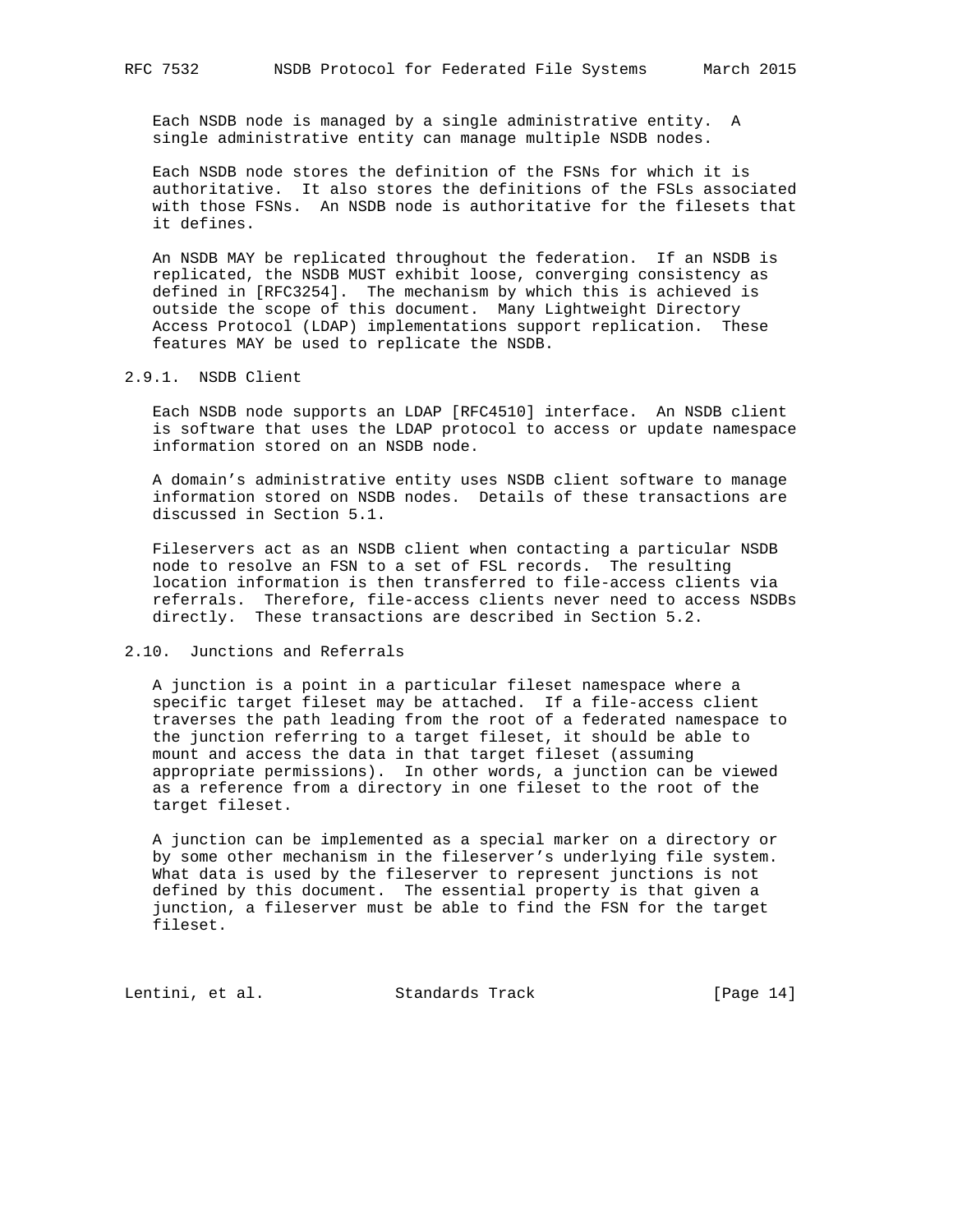When a file-access client reaches a junction, the fileserver refers the client to a list of FSLs associated with the FSN targeted by the junction. The client can then mount one of the associated FSLs.

 The federation protocols do not limit where and how many times a fileset is mounted in the namespace. Filesets can be nested; a fileset can be mounted under another fileset.

2.11. Unified Namespace and the Root Fileset

 The root fileset, when defined, is the top-level fileset of the federation-wide namespace. The root of the unified namespace is the top level directory of this fileset. A set of designated fileservers in the federation can export the root fileset to render the federation-wide unified namespace. When a file-access client mounts the root fileset from any of these designated fileservers, it can view a common federation-wide namespace.

2.12. UUID Considerations

 To ensure FSN and FSL records are unique across a domain, Federated File System (FedFS) employs UUIDs conforming to [RFC4122] to form the distinguished names of LDAP records containing FedFS data (see Section 4.2.2.2).

 Because junctions store a tuple containing an FSN UUID and the name and port of an NSDB node, an FSN UUID must be unique only on a single NSDB node. An FSN UUID collision can be detected immediately when an administrator attempts to publish an FSN or FSL by storing it under a specific NSDB Container Entry (NCE) on an authoritative NSDB host.

 Note that one NSDB node may store multiple NCEs, each under a different namingContext. If an NSDB node must contain more than one NCE, the federation's admin entity SHOULD provide a robust method for preventing FSN UUID collisions between FSNs that reside on the same NSDB node but under different NCEs.

 Because FSLs are children of FSNs, FSL UUIDs must be unique for just a single FSN. As with FSNs, as soon as an FSL is published, its uniqueness is guaranteed.

 A fileserver performs the operations described in Section 5.2 as an unauthenticated user. Thus, distinguished names of FSN and FSL records, as well as the FSN and FSL records themselves, are required to be readable by anyone who can bind anonymously to an NSDB node. Therefore, FSN and FSL UUIDs should be considered public information.

Lentini, et al. Standards Track [Page 15]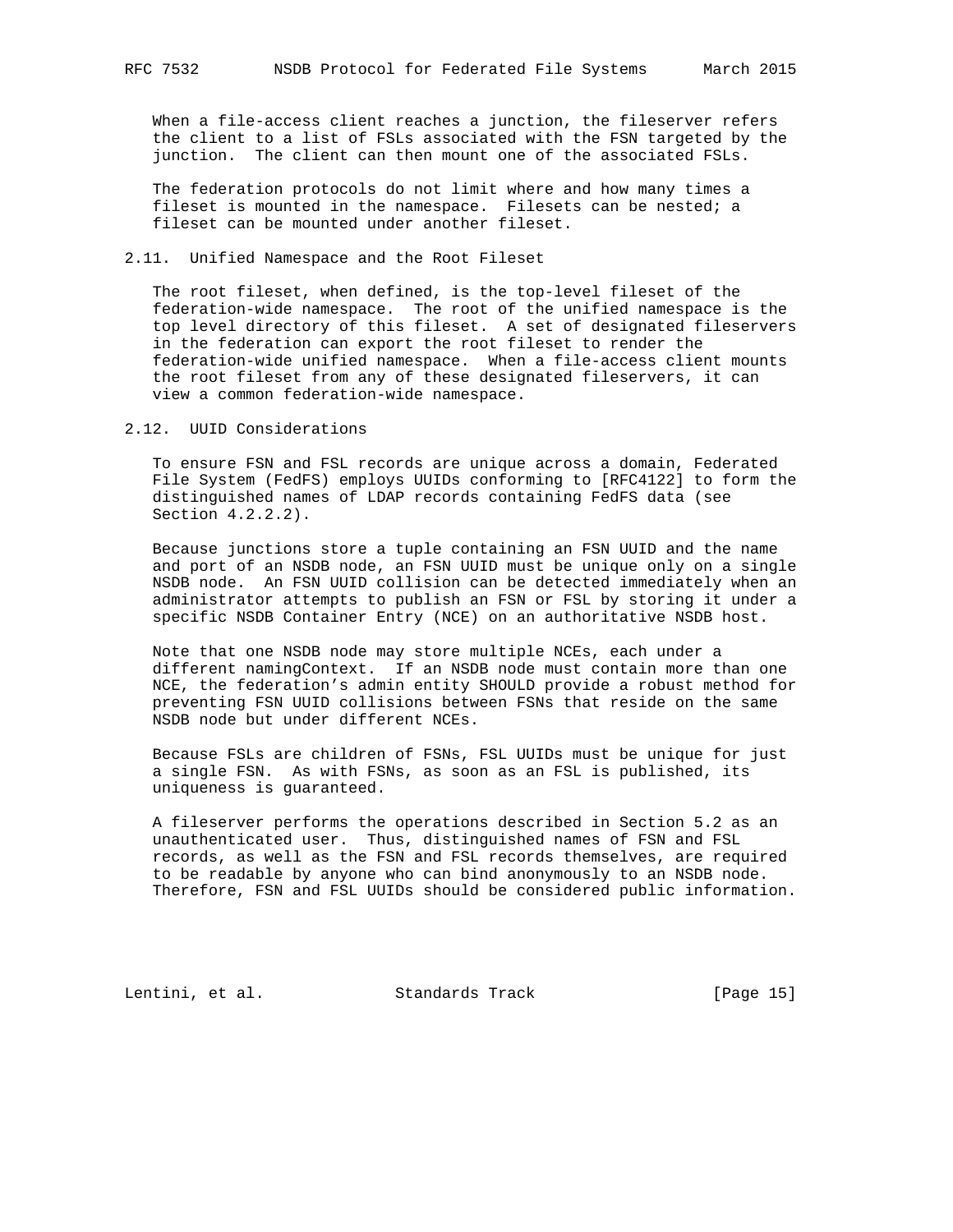Version 1 UUIDs contain a host's Media Access Control (MAC) address and a timestamp in the clear. This gives provenance to each UUID, but attackers can use such details to guess information about the host where the UUID was generated. Security-sensitive installations should be aware that on externally facing NSDBs, UUIDs can reveal information about the hosts where they are generated.

 In addition, version 1 UUIDs depend on the notion that a hardware MAC address is unique across machines. As virtual machines do not depend on unique physical MAC addresses and, in any event, an administrator can modify the physical MAC address, version 1 UUIDs are no longer considered sufficient.

 To minimize the probability of UUIDs colliding, a consistent procedure for generating UUIDs should be used throughout a federation. Within a federation, UUIDs SHOULD be generated using the procedure described for version 4 of the UUID variant specified in [RFC4122].

3. Examples

 In this section we provide examples and discussion of the basic operations facilitated by the federated file system protocol: creating a fileset, adding a replica of a fileset, resolving a junction, and creating a junction.

3.1. Creating a Fileset and Its FSL(s)

 A fileset is the abstraction of a set of files and the directory tree that contains them. The fileset abstraction is the fundamental unit of data management in the federation. This abstraction is implemented by an actual directory tree whose root location is specified by a fileset location (FSL).

 In this section, we describe the basic requirements for starting with a directory tree and creating a fileset that can be used in the federation protocols. Note that we do not assume that the process of creating a fileset requires any transformation of the files or the directory hierarchy. The only thing that is required by this process is assigning the fileset a fileset name (FSN) and expressing the location of the implementation of the fileset as an FSL.

 There are many possible variations to this procedure, depending on how the FSN that binds the FSL is created and whether other replicas of the fileset exist, are known to the federation, and need to be bound to the same FSN.

Lentini, et al. Standards Track [Page 16]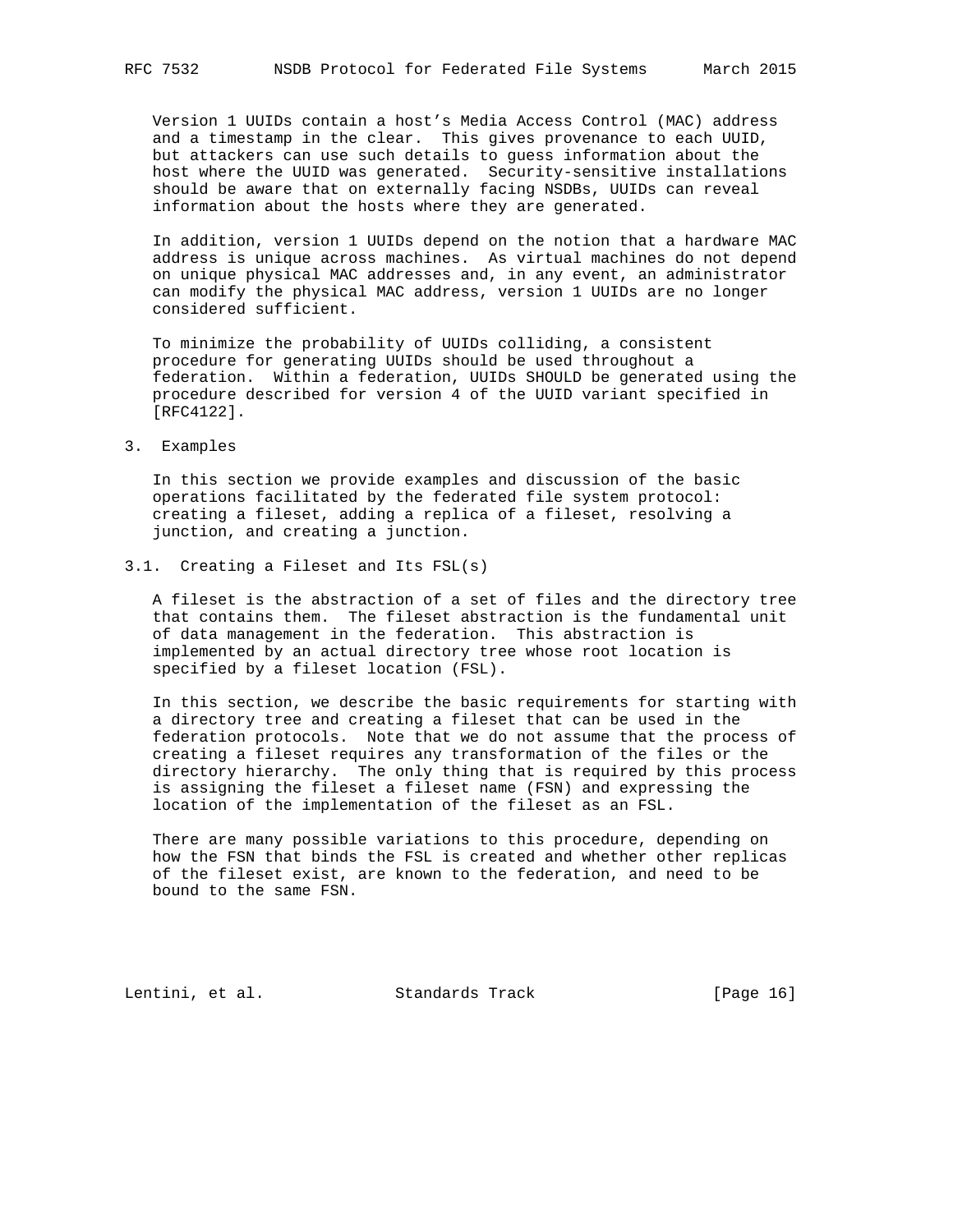It is easiest to describe this in terms of how to create the initial implementation of the fileset and then describe how to add replicas.

3.1.1. Creating a Fileset and an FSN

 The following administrative steps create an FSN, which is used to track all replicas of a single physical dataset.

- 1. Choose the NSDB node that will keep track of the FSL(s) and related information for the fileset.
- 2. Create an FSN in the NSDB node.

 The FSN UUID is chosen by the administrator or generated automatically by administration software. The former case is used if the fileset is being restored, perhaps as part of disaster recovery, and the administrator wishes to specify the FSN UUID in order to permit existing junctions that reference that FSN to work again.

 At this point, the FSN exists, but its fileset locations are unspecified.

- 3. For the FSN created above, create an FSL in the NSDB node that describes the physical location of the fileset data.
- 3.1.2. Adding a Replica of a Fileset

 Adding a replica is straightforward: the NSDB node and the FSN are already known. The only remaining step is to add another FSL.

 Note that the federation protocols provide only the mechanisms to register and unregister replicas of a fileset. Fileserver-to fileserver replication protocols are not defined.

3.2. Junction Resolution

 A fileset may contain references to other filesets. These references are represented by junctions. If a file-access client requests access to a fileset object that is a junction, the fileserver resolves the junction to discover one or more FSLs that implement the referenced fileset.

 There are many possible variations to this procedure, depending on how the junctions are represented by the fileserver and how the fileserver performs junction resolution.

Lentini, et al. Standards Track [Page 17]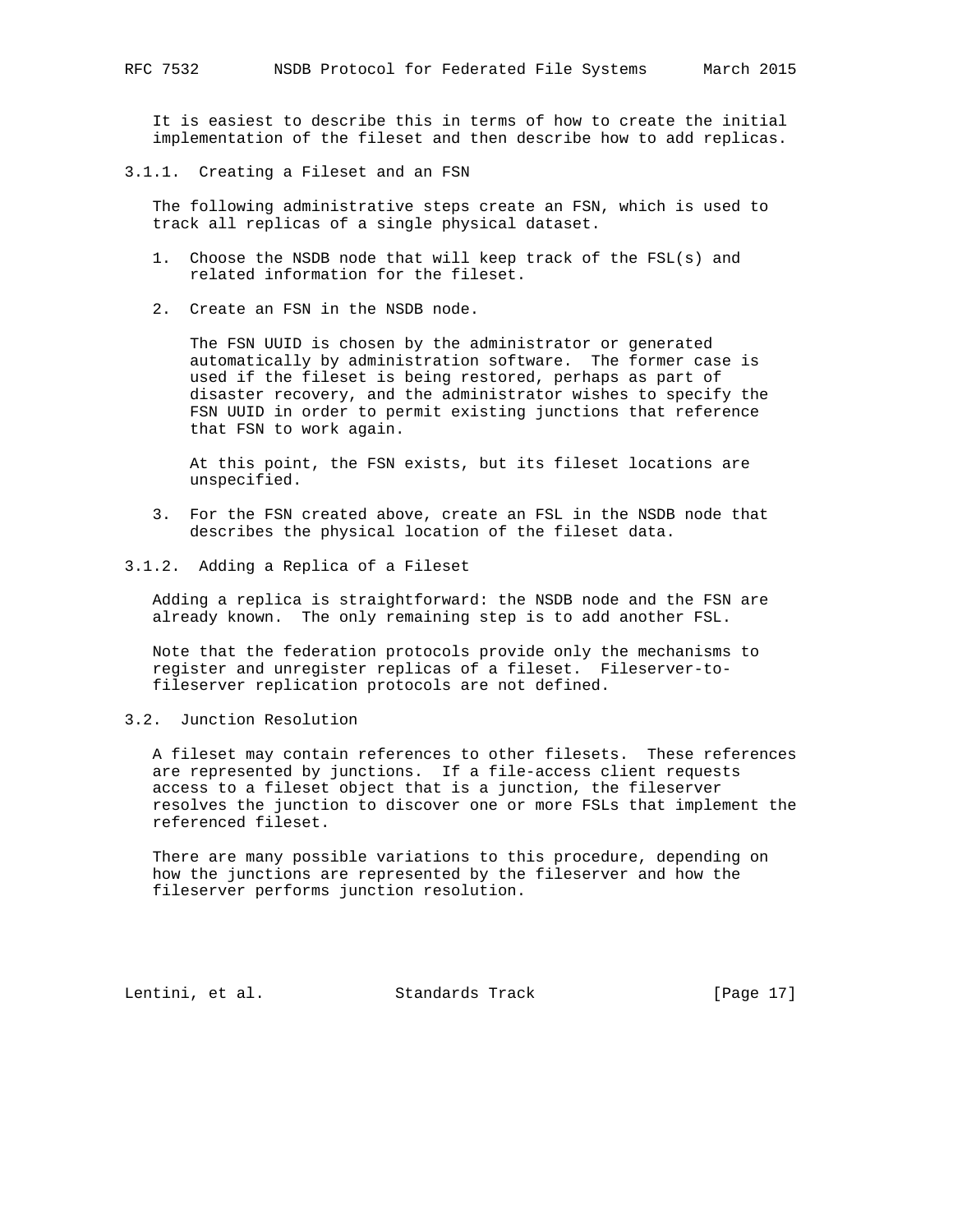Step 4 is the only step that interacts directly with the federation protocols. The rest of the steps may use platform-specific interfaces.

- 1. The fileserver determines that the object being accessed is a junction.
- 2. The fileserver does a local lookup to find the FSN of the target fileset.
- 3. Using the FSN, the fileserver finds the NSDB node responsible for the target FSN.
- 4. The fileserver contacts that NSDB node and asks for the set of FSLs that implement the target FSN. The NSDB node responds with a (possibly empty) set of FSLs.
- 5. The fileserver converts one or more of the FSLs to the location type used by the file-access client (e.g., an NFSv4 fs\_locations attribute as described in [RFC5661]).
- 6. The fileserver redirects (in whatever manner is appropriate for the client) the client to the location(s).
- 3.3. Example Use Cases for Fileset Annotations

 Fileset annotations can convey additional attributes of a fileset. For example, fileset annotations can be used to define relationships between filesets that can be used by an auxiliary replication protocol. Consider the scenario where a fileset is created and mounted at some point in the namespace. A snapshot of the read-write FSL of that fileset is taken periodically at different frequencies (say, a daily or weekly snapshot). The different snapshots are mounted at different locations in the namespace.

 The daily snapshots are considered as different filesets from the weekly ones, but both are related to the source fileset. We can define an annotation labeling the filesets as source and replica. The replication protocol can use this information to copy data from one or more FSLs of the source fileset to all the FSLs of the replica fileset. The replica filesets are read-only while the source fileset is read-write.

 This follows the traditional Andrew File System (AFS) model of mounting the read-only volume at a path in the namespace different from that of the read-write volume [AFS].

Lentini, et al. Standards Track [Page 18]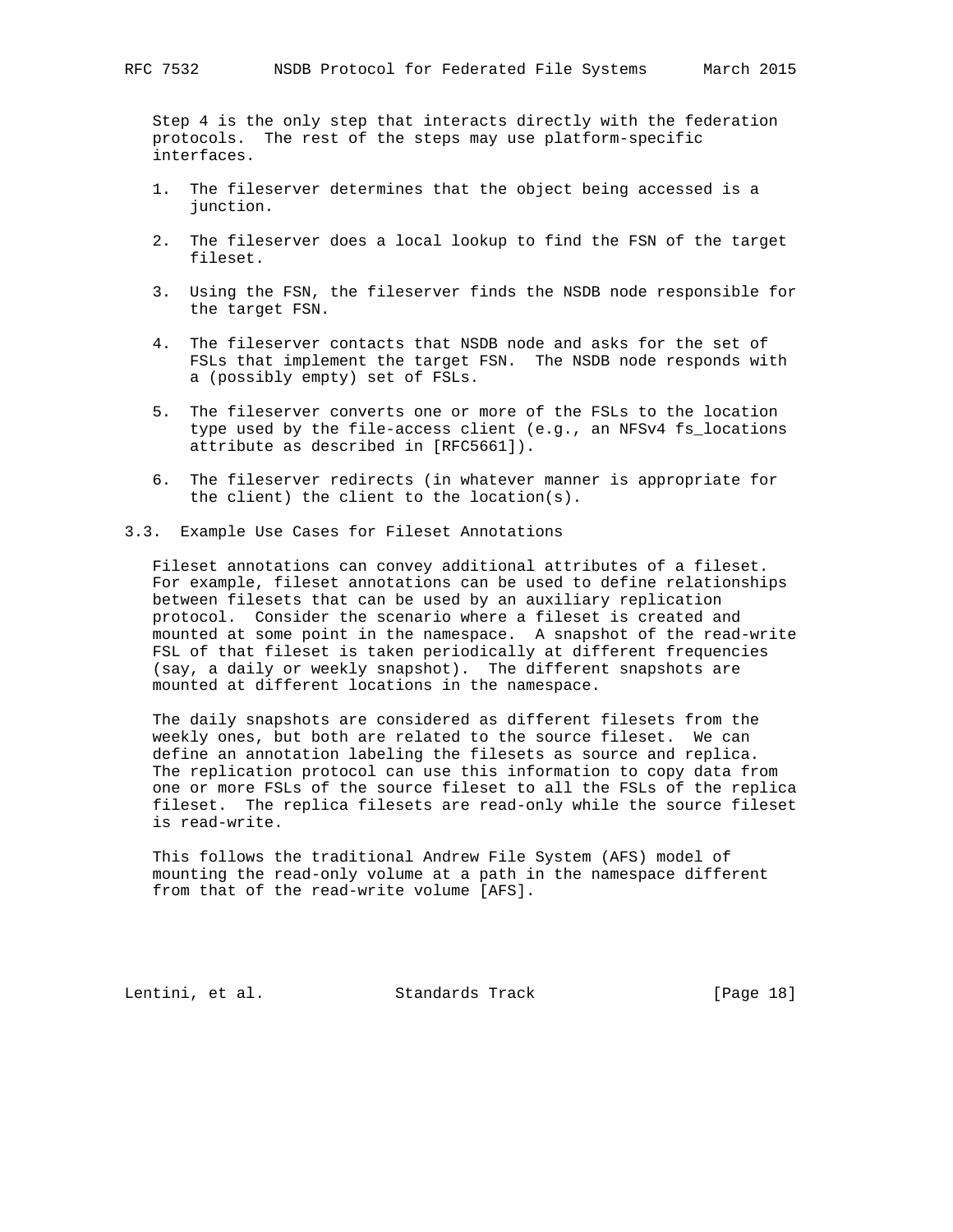The federation protocol does not control or manage the relationship among filesets. It merely enables annotating the filesets with user defined relationships.

 Another potential use for annotations is recording references to an FSN. A single annotation containing the number of references could be defined, or multiple annotations, one per reference, could be used to store detailed information on the location of each reference.

 As with the replication annotation described above, the maintenance of reference information would not be controlled by the federation protocol. The information would most likely be non-authoritative because the ability to create a junction does not require the authority to update the FSN record. In any event, such annotations could be useful to administrators for determining if an FSN is referenced by a junction.

4. NSDB Configuration and Schema

 This section describes how an NSDB is constructed using an LDAP Version 3 [RFC4510] directory. Section 4.1 describes the basic properties of the LDAP configuration that MUST be used in order to ensure compatibility between different implementations. Section 4.2 defines the new LDAP attribute types and the new object types; it also specifies how the distinguished name (DN) of each object instance MUST be constructed.

### 4.1. LDAP Configuration

 An NSDB is constructed using an LDAP directory. This LDAP directory MAY have multiple naming contexts. The LDAP directory's entry specific to Digital Signature Algorithm (DSA) (its rootDSE) has a multi-valued namingContext attribute. Each value of the namingContext attribute is the DN of a naming context's root entry (see [RFC4512]).

 For each naming context that contains federation entries (e.g., FSNs and FSLs):

- 1. There MUST be an LDAP entry that is superior to all of the naming context's federation entries in the Directory Information Tree (DIT). This entry is termed the NSDB Container Entry (NCE). The NCE's children are FSNs. An FSN's children are FSLs.
- 2. The naming context's root entry MUST include "fedfsNsdbContainerInfo" (defined in Section 4.2.2.1) as one of its object classes. The fedfsNsdbContainerInfo's fedfsNceDN attribute is used to locate the naming context's NCE.

Lentini, et al. Standards Track [Page 19]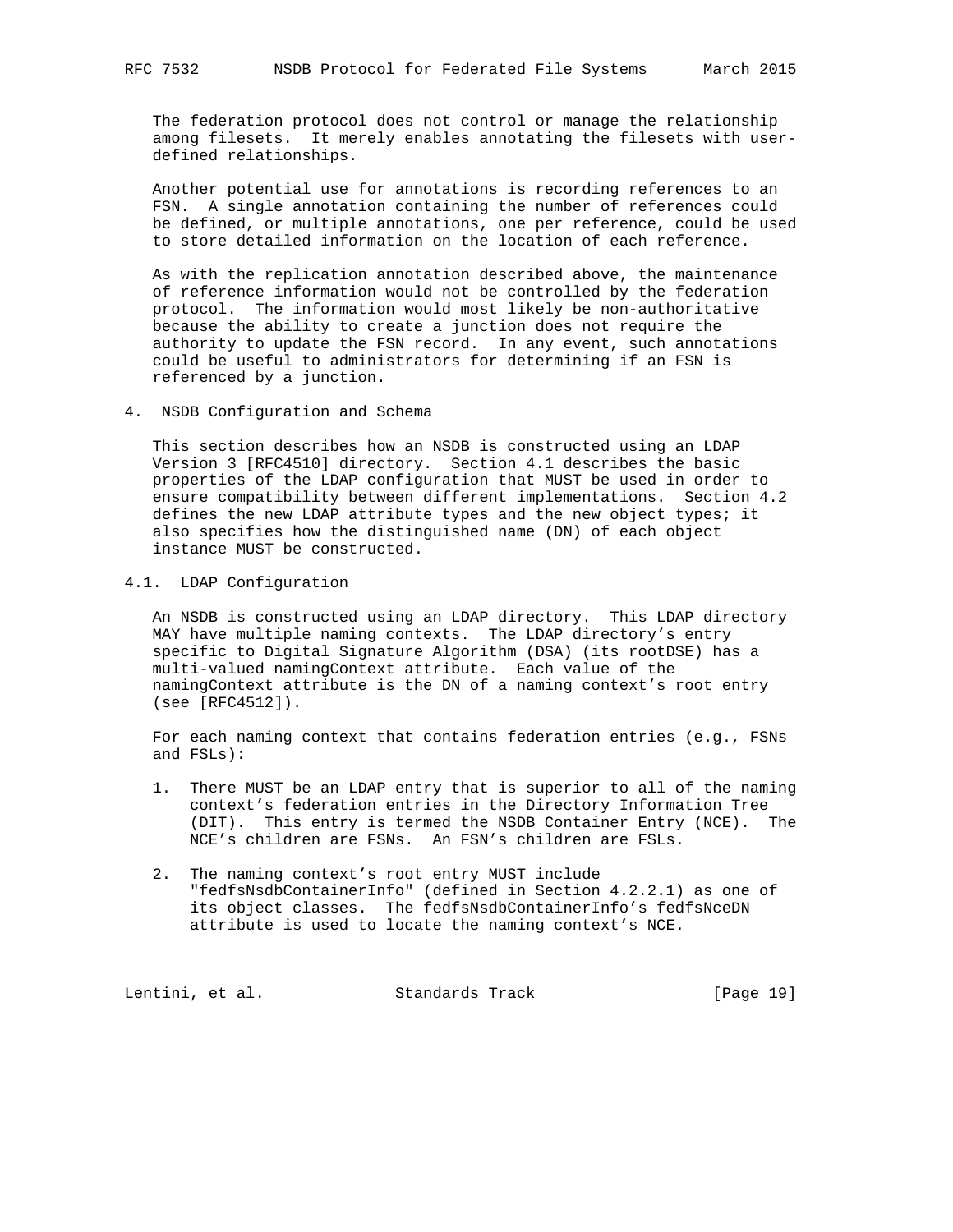If a naming context does not contain federation entries, it will not contain an NCE, and its root entry will not include a "fedfsNsdbContainerInfo" as one of its object classes.

 A fedfsNsdbContainerInfo's fedfsNceDN attribute contains the distinguished name (DN) of the NSDB Container Entry residing under this naming context. The fedfsNceDN attribute MUST NOT be empty.

For example, an LDAP directory might have the following entries:

| -+ [root DSE]                                        |
|------------------------------------------------------|
| namingContext: o=fedfs                               |
| namingContext: dc=example, dc=com                    |
| namingContext: ou=system                             |
|                                                      |
|                                                      |
| $+---$ [o=fedfs]                                     |
| fedfsNceDN: o=fedfs                                  |
|                                                      |
|                                                      |
| $+---$ [dc=example,dc=com]                           |
| fedfsNceDN: ou=fedfs, ou=corp-it, dc=example, dc=com |
|                                                      |
|                                                      |
| $+---$ [ou=system]                                   |

 In this case, the "o=fedfs" namingContext has an NSDB Container Entry at "o=fedfs", the "dc=example,dc=com" namingContext has an NSDB Container Entry at "ou=fedfs,ou=corp-it,dc=example,dc=com", and the "ou=system" namingContext has no NSDB Container Entry.

 The NSDB SHOULD be configured with one or more privileged LDAP users. These users are able to modify the contents of the LDAP database. An administrator that performs the operations described in Section 5.1 SHOULD authenticate using the DN of a privileged LDAP user.

 It MUST be possible for an unprivileged (unauthenticated) user to perform LDAP queries that access the NSDB data. A fileserver performs the operations described in Section 5.2 as an unprivileged user.

 All implementations SHOULD use the same schema. At minimum, each MUST use a schema that includes all objects named in the following sections, with all associated attributes. If it is necessary for an

Lentini, et al. Standards Track [Page 20]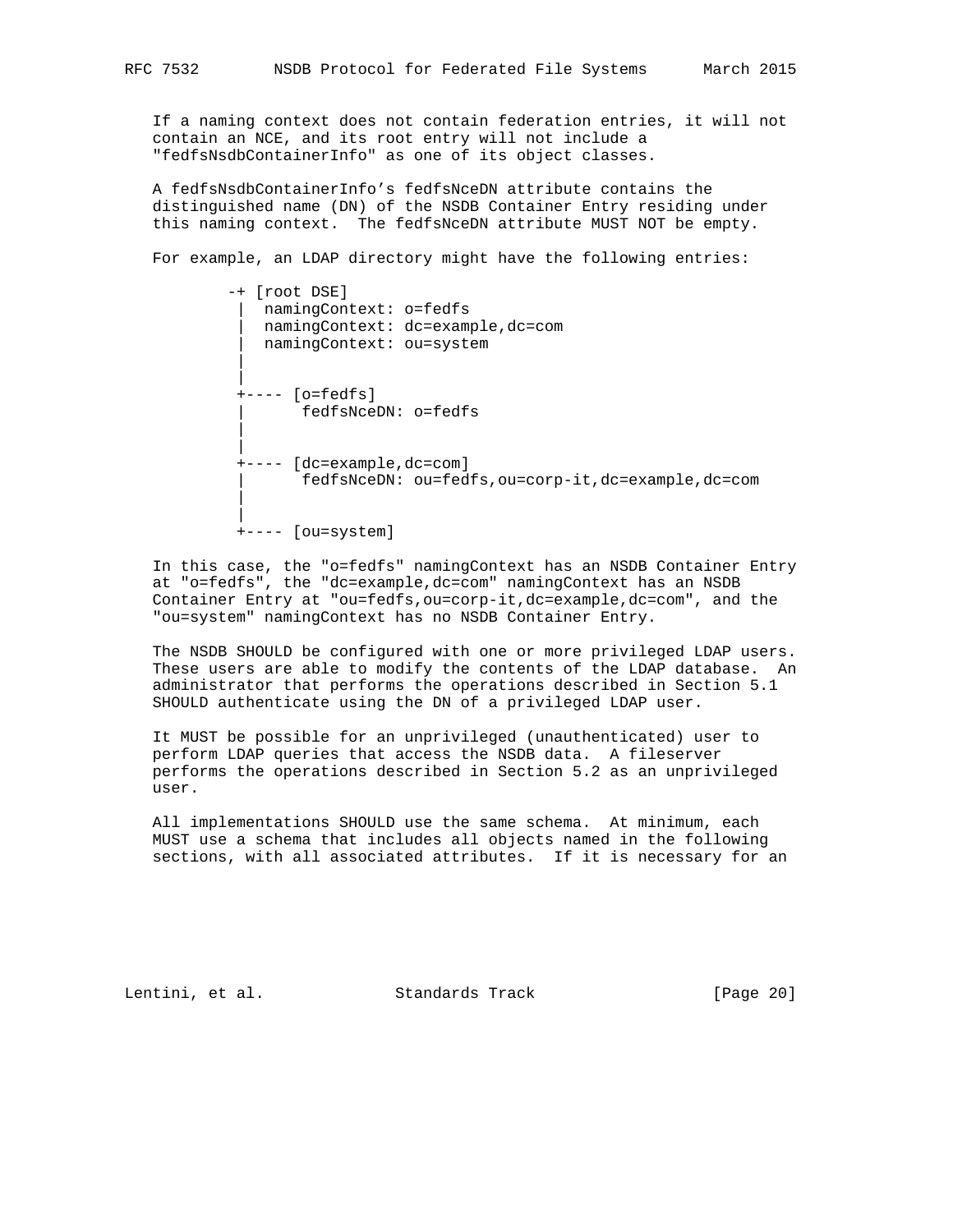implementation to extend the schema defined here, consider using one of the following ways to extend the schema:

- o Define a fedfsAnnotation key and values (see Section 4.2.1.6). Register the new key and values with IANA (see Section 7.1).
- o Define additional attribute types and object classes, then have entries inherit from a class defined in this document and from the implementation-defined ones.

 Given the above configuration guidelines, an NSDB SHOULD be constructed using a dedicated LDAP server. If LDAP directories are needed for other purposes, such as to store user account information, use of a separate LDAP server for those is RECOMMENDED. By using an LDAP server dedicated to storing NSDB records, there is no need to disturb the configuration of any other LDAP directories that store information unrelated to an NSDB.

### 4.2. LDAP Schema

 The schema definitions provided in this document use the LDAP schema syntax defined in [RFC4512]. The definitions are formatted to allow the reader to easily extract them from the document. The reader can use the following shell script to extract the definitions:

<CODE BEGINS>

```
 #!/bin/sh
 grep '^ *///' | sed 's?^ */// ??' | sed 's?^ *///$??'
```
<CODE ENDS>

 If the above script is stored in a file called "extract.sh", and this document is in a file called "spec.txt", then the reader can do:

<CODE BEGINS>

sh extract.sh < spec.txt > fedfs.schema

<CODE ENDS>

 The effect of the script is to remove leading white space from each line, plus a sentinel sequence of "///".

Lentini, et al. Standards Track [Page 21]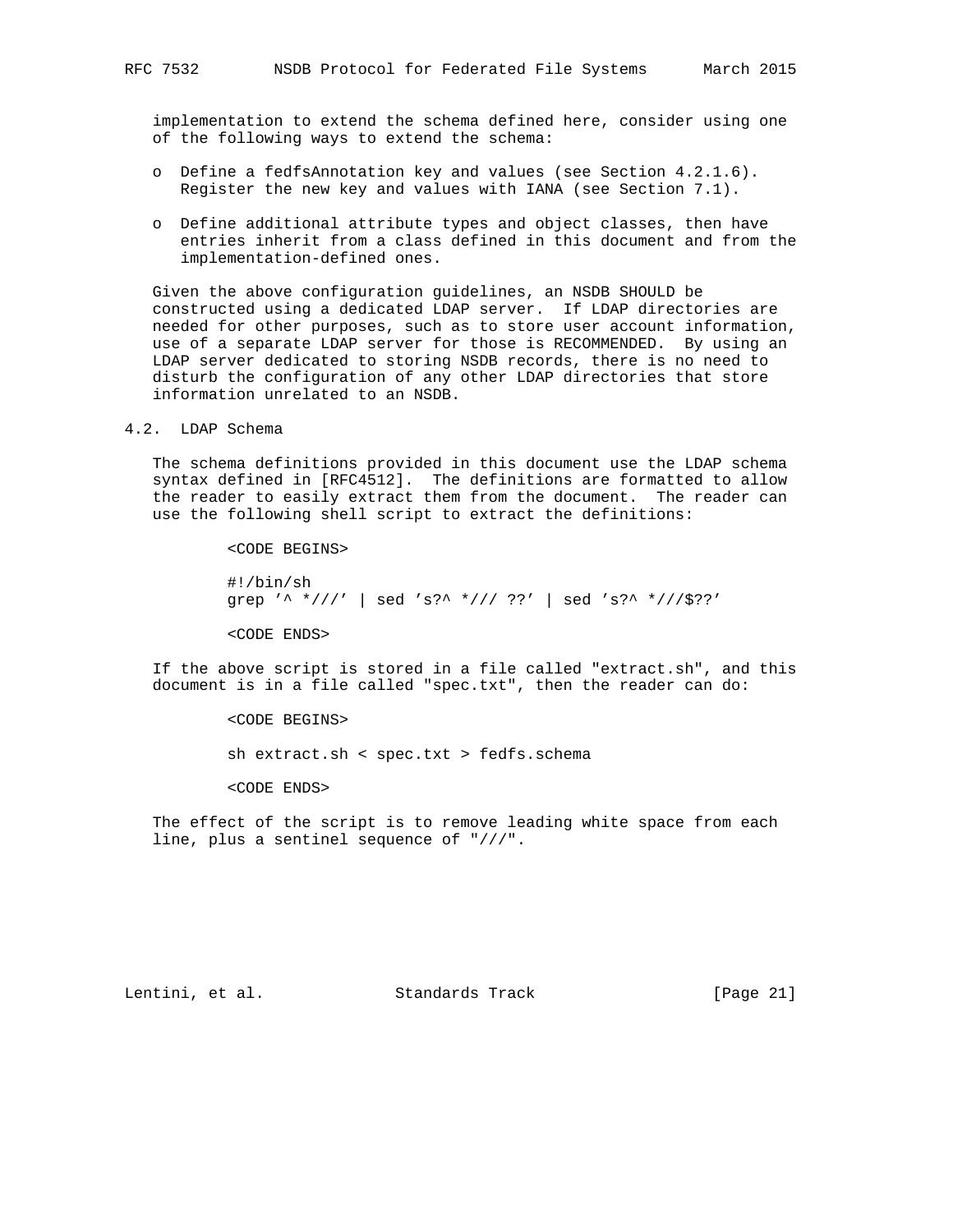Code components extracted from this document must include the following license:

```
 <CODE BEGINS>
```
 /// # /// # Copyright (c) 2015 IETF Trust and the persons identified /// # as authors of the code. All rights reserved. /// # /// # The authors of the code are: /// # J. Lentini, C. Everhart, D. Ellard, R. Tewari, and M. Naik. /// # /// # Redistribution and use in source and binary forms, with /// # or without modification, are permitted provided that the /// # following conditions are met: /// # /// # - Redistributions of source code must retain the above /// # copyright notice, this list of conditions and the /// # following disclaimer. /// # /// # - Redistributions in binary form must reproduce the above /// # copyright notice, this list of conditions and the /// # following disclaimer in the documentation and/or other /// # materials provided with the distribution. /// # /// # - Neither the name of Internet Society, IETF or IETF /// # Trust, nor the names of specific contributors, may be /// # used to endorse or promote products derived from this /// # software without specific prior written permission. /// # /// # THIS SOFTWARE IS PROVIDED BY THE COPYRIGHT HOLDERS /// # AND CONTRIBUTORS "AS IS" AND ANY EXPRESS OR IMPLIED /// # WARRANTIES, INCLUDING, BUT NOT LIMITED TO, THE /// # IMPLIED WARRANTIES OF MERCHANTABILITY AND FITNESS /// # FOR A PARTICULAR PURPOSE ARE DISCLAIMED. IN NO /// # EVENT SHALL THE COPYRIGHT OWNER OR CONTRIBUTORS BE /// # LIABLE FOR ANY DIRECT, INDIRECT, INCIDENTAL, SPECIAL, /// # EXEMPLARY, OR CONSEQUENTIAL DAMAGES (INCLUDING, BUT /// # NOT LIMITED TO, PROCUREMENT OF SUBSTITUTE GOODS OR /// # SERVICES; LOSS OF USE, DATA, OR PROFITS; OR BUSINESS /// # INTERRUPTION) HOWEVER CAUSED AND ON ANY THEORY OF /// # LIABILITY, WHETHER IN CONTRACT, STRICT LIABILITY, /// # OR TORT (INCLUDING NEGLIGENCE OR OTHERWISE) ARISING /// # IN ANY WAY OUT OF THE USE OF THIS SOFTWARE, EVEN IF /// # ADVISED OF THE POSSIBILITY OF SUCH DAMAGE. /// #

<CODE ENDS>

Lentini, et al. Standards Track [Page 22]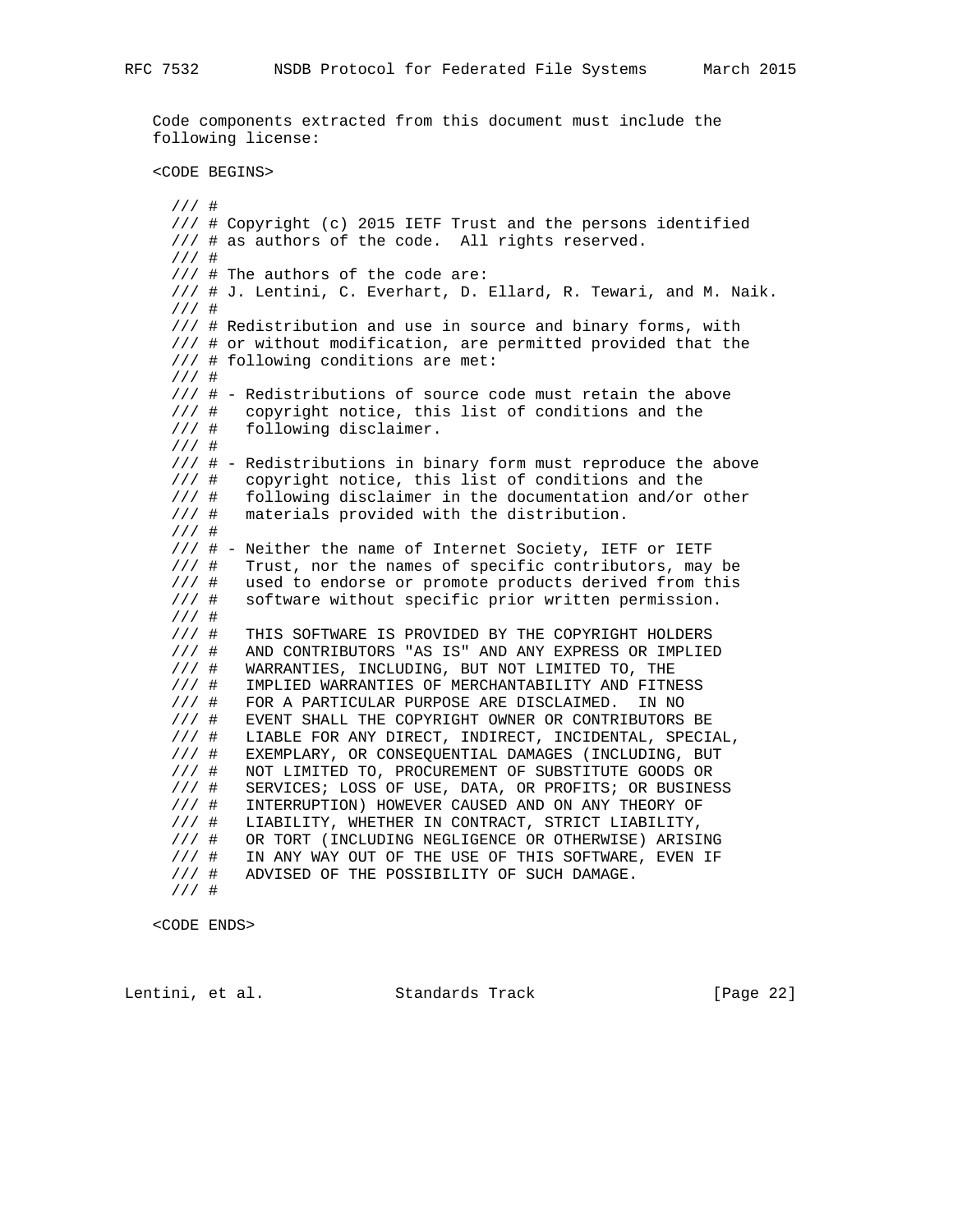## 4.2.1. LDAP Attributes

The following definitions are used in this document:

- o The name attribute described in [RFC4519].
- o The Integer syntax (1.3.6.1.4.1.1466.115.121.1.27) described in [RFC4517].
- o The integerMatch rule described in [RFC4517].
- o The Octet String syntax (1.3.6.1.4.1.1466.115.121.1.40) described in [RFC4517].
- o The octetStringMatch rule described in [RFC4517].
- o The Boolean syntax (1.3.6.1.4.1.1466.115.121.1.7) described in [RFC4517].
- o The booleanMatch rule described in [RFC4517].
- o The distinguishedNameMatch rule described in [RFC4517].
- o The DN syntax (1.3.6.1.4.1.1466.115.121.1.12) described in [RFC4517].
- o The labeledURI attribute described in [RFC2079].
- o The UUID syntax (1.3.6.1.1.16.1) described in [RFC4530].
- o The UuidMatch rule described in [RFC4530].
- o The UuidOrderingMatch rule described in [RFC4530].

Lentini, et al. Standards Track [Page 23]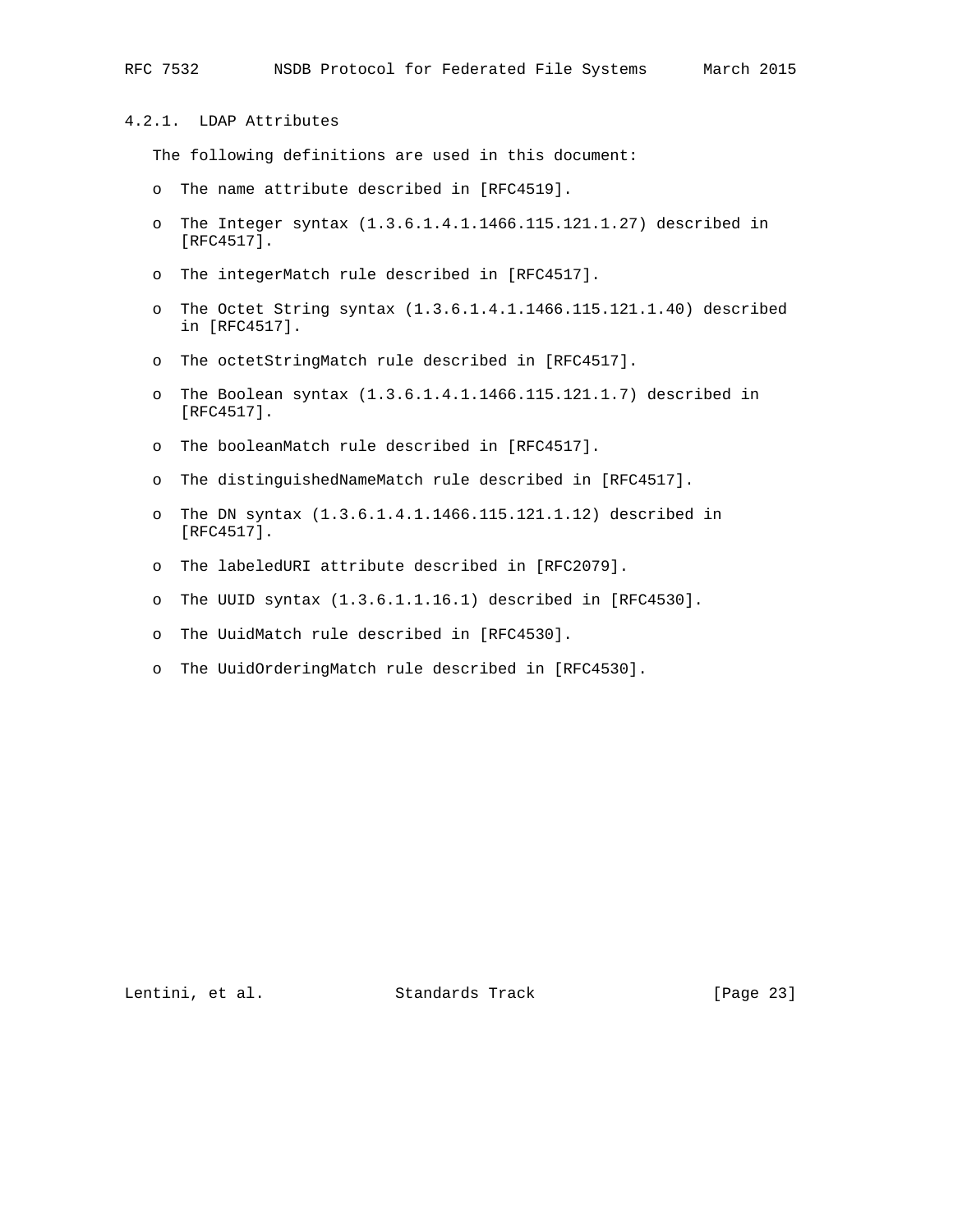4.2.1.1. fedfsUuid

 A fedfsUuid is the base type for all of the universally unique identifiers (UUIDs) used by the federated file system protocols.

The fedfsUuid type is based on rules and syntax defined in [RFC4530].

A fedfsUuid is a single-valued LDAP attribute.

<CODE BEGINS>

|     | /// attributetype (                    |  |
|-----|----------------------------------------|--|
| 111 | 1.3.6.1.4.1.31103.1.1 NAME 'fedfsUuid' |  |
| 111 | DESC 'A UUID used by NSDB'             |  |
| 111 | EQUALITY uuidMatch                     |  |
| 111 | ORDERING uuidOrderingMatch             |  |
| 111 | SYNTAX 1.3.6.1.1.16.1                  |  |
| 111 | SINGLE-VALUE                           |  |
| 111 |                                        |  |
|     |                                        |  |

<CODE ENDS>

4.2.1.2. fedfsFsnUuid

 A fedfsFsnUuid represents the UUID component of an FSN. An NSDB SHOULD ensure that no two FSNs it stores have the same fedfsFsnUuid.

This attribute is single-valued.

<CODE BEGINS>

 /// /// attributetype ( /// 1.3.6.1.4.1.31103.1.4 NAME 'fedfsFsnUuid' /// DESC 'The FSN UUID component of an FSN' /// SUP fedfsUuid /// SINGLE-VALUE  $\frac{1}{1}$  ) ///

<CODE ENDS>

Lentini, et al. Standards Track [Page 24]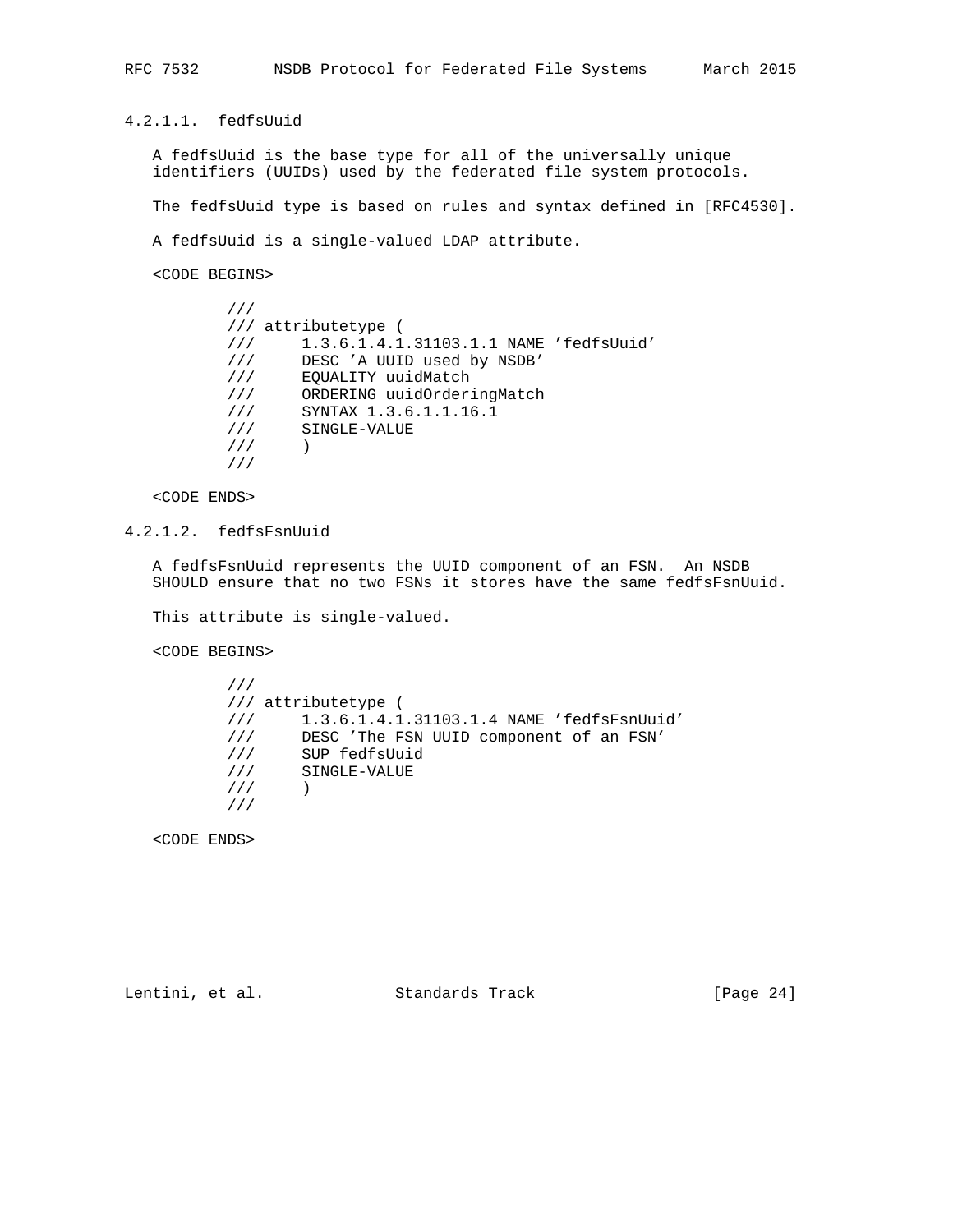4.2.1.3. fedfsFsnTTL

 A fedfsFsnTTL is the time-to-live in seconds of a cached FSN and its child FSL records. It corresponds to the FsnTTL as defined in Section 2.7. See also Section 2.8.3 for information about caching FSLs. A fedfsFsnTTL MUST be encoded as an Integer syntax value [RFC4517] in the range [0, 4294967295].

This attribute is single-valued.

<CODE BEGINS>

```
 ///
 /// attributetype (
 /// 1.3.6.1.4.1.31103.1.11 NAME 'fedfsFsnTTL'
 /// DESC 'Time to live of an FSN tree'
 /// EQUALITY integerMatch
 /// SYNTAX 1.3.6.1.4.1.1466.115.121.1.27
 /// SINGLE-VALUE
\frac{1}{1} )
        ///
```
<CODE ENDS>

OID 1.3.6.1.4.1.1466.115.121.1.27 is the Integer syntax [RFC4517].

## 4.2.1.4. fedfsNceDN

A fedfsNceDN stores a distinguished name (DN).

This attribute is single-valued.

<CODE BEGINS>

|     | /// attributetype                        |
|-----|------------------------------------------|
|     | 1.3.6.1.4.1.31103.1.14 NAME 'fedfsNceDN' |
| 111 | DESC 'NCE Distinguished Name'            |
| 111 | EQUALITY distinguishedNameMatch          |
| 111 | SYNTAX 1.3.6.1.4.1.1466.115.121.1.12     |
| 111 | SINGLE-VALUE                             |
|     |                                          |
|     |                                          |

#### <CODE ENDS>

OID 1.3.6.1.4.1.1466.115.121.1.12 is the DN syntax [RFC4517].

| Lentini, et al. | Standards Track | [Page 25] |
|-----------------|-----------------|-----------|
|-----------------|-----------------|-----------|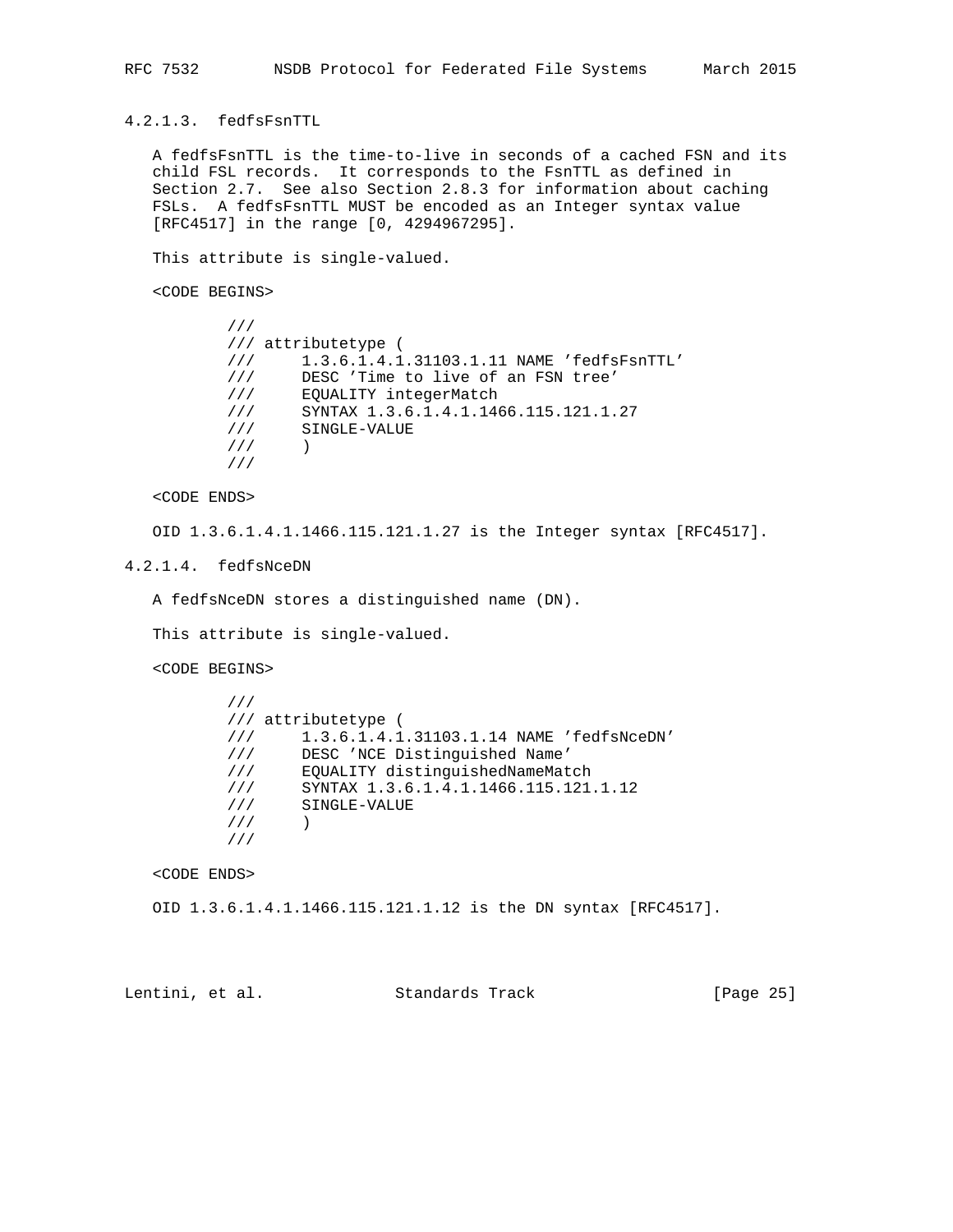### 4.2.1.5. fedfsFslUuid

 A fedfsFslUuid represents the UUID of an FSL. An NSDB SHOULD ensure that no two FSLs it stores have the same fedfsFslUuid.

This attribute is single-valued.

<CODE BEGINS>

| 111 |                                           |
|-----|-------------------------------------------|
|     | /// attributetype (                       |
|     | 1.3.6.1.4.1.31103.1.8 NAME 'fedfsFslUuid' |
| 111 | DESC 'UUID of an FSL'                     |
| 111 | SUP fedfsUuid                             |
| 111 | SINGLE-VALUE                              |
| 111 |                                           |
|     |                                           |

<CODE ENDS>

### 4.2.1.6. fedfsAnnotation

 A fedfsAnnotation contains an object annotation formatted as a key/ value pair.

 This attribute is multi-valued; an object type that permits annotations may have any number of annotations per instance.

 A fedfsAnnotation attribute is a human-readable sequence of UTF-8 characters with no non-terminal NUL characters. The value MUST be formatted according to the following ABNF [RFC5234] rules:

 ANNOTATION = KEY "=" VALUE  $KEY$  = ITEM VALUE = ITEM ITEM = \*WSP DQUOTE UTF8-octets DQUOTE \*WSP

 DQUOTE and WSP are defined in [RFC5234], and UTF8-octets is defined in [RFC3629].

The following escape sequences are allowed:

|  | escape sequence   replacement |
|--|-------------------------------|
|  |                               |

Lentini, et al. Standards Track [Page 26]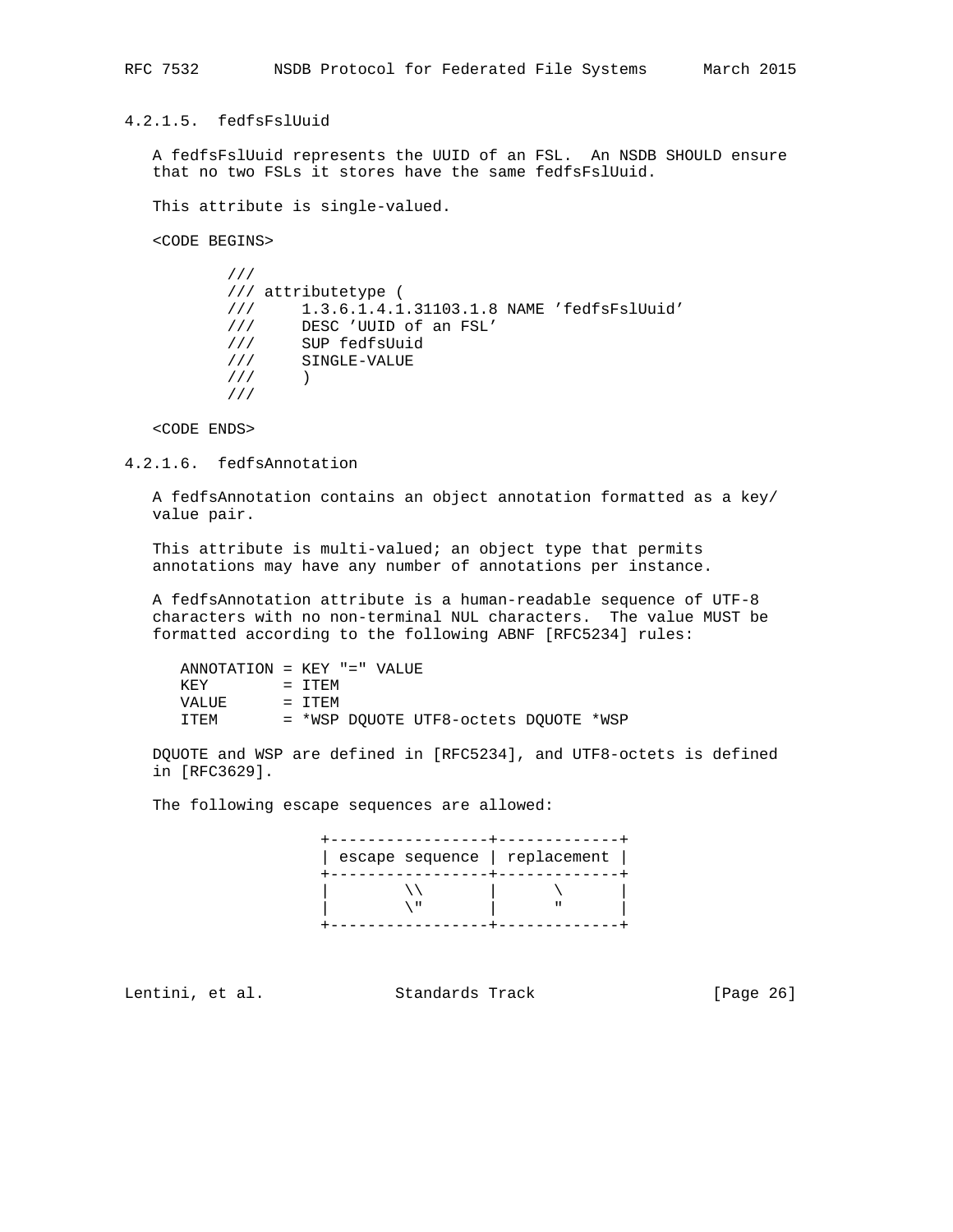A fedfsAnnotation value might be processed as follows:

- 1. Parse the attribute value according to the ANNOTATION rule, ignoring the escape sequences above.
- 2. Scan through results of the previous step and replace the escape sequences above.

 A fedfsAnnotation attribute that does not adhere to this format SHOULD be ignored in its entirety. It MUST NOT prevent further processing of its containing entry.

The following are examples of valid fedfsAnnotation attributes:

 "key1" = "foo" "another key" = "x=3" "key-2" = "A string with  $\lq$ " and  $\lq$  characters." "key3"="bar"

These correspond to the following key/value pairs:

| key                                  |
|--------------------------------------|
| key1<br>another key<br>key-2<br>key3 |

<CODE BEGINS>

 /// /// attributetype ( /// 1.3.6.1.4.1.31103.1.12 NAME 'fedfsAnnotation'<br>/// DESC 'Annotation of an object' DESC 'Annotation of an object' /// SUP name  $\frac{1}{1}$  ) ///

<CODE ENDS>

Lentini, et al. Standards Track [Page 27]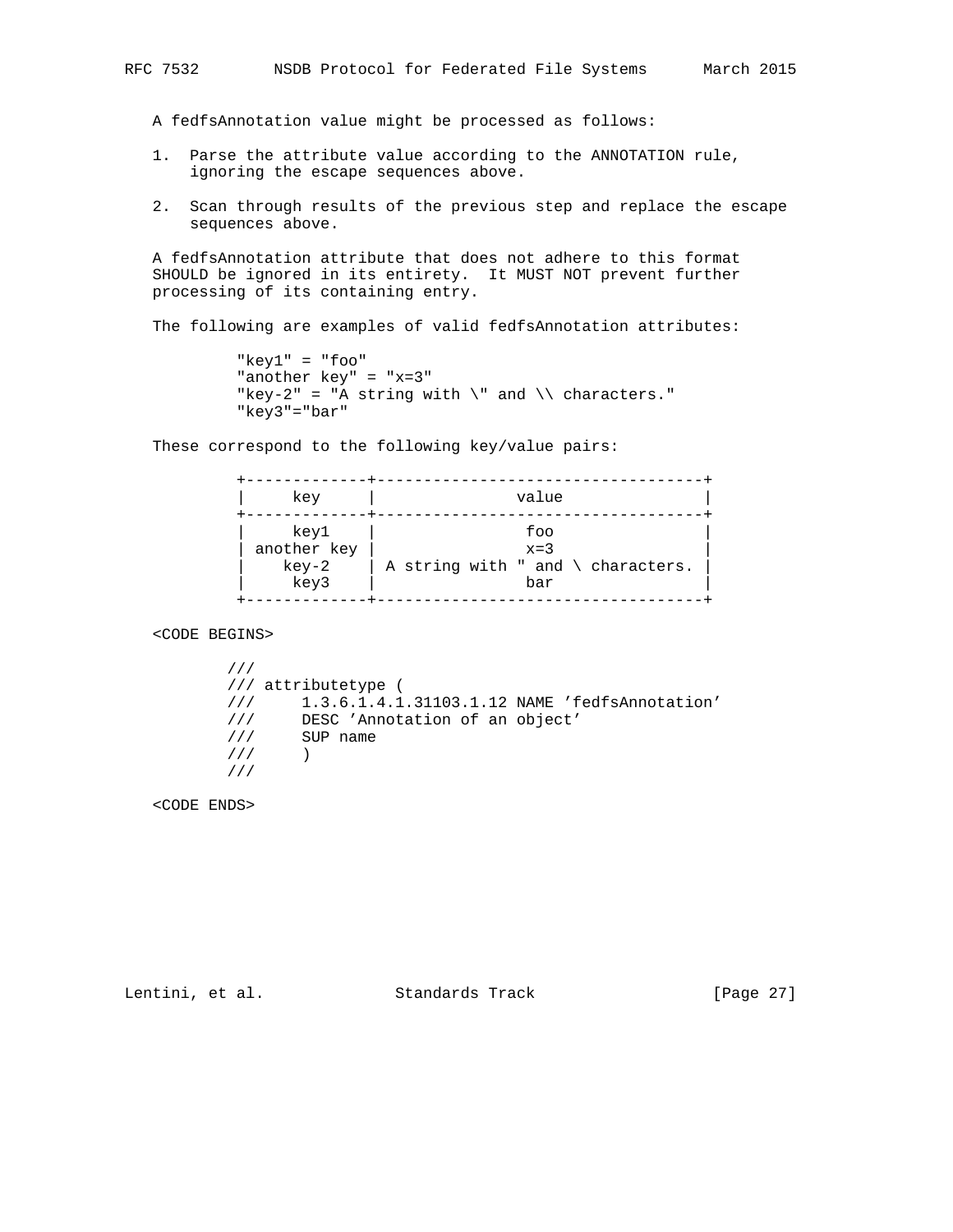4.2.1.7. fedfsDescr

 A fedfsDescr stores an object description. The description MUST be encoded as a UTF-8 string.

 This attribute is multi-valued, which permits any number of descriptions per entry.

<CODE BEGINS>

 /// /// attributetype ( /// 1.3.6.1.4.1.31103.1.13 NAME 'fedfsDescr' /// DESC 'Description of an object' /// SUP name  $\frac{1}{1}$  ) ///

<CODE ENDS>

4.2.1.8. fedfsNfsURI

 A fedfsNfsURI stores the host and pathname components of an FSL. A fedfsNfsURI MUST be encoded as an NFS URI (see Section 2.8.1).

 The fedfsNfsURI is a subtype of the labeledURI type [RFC2079], with the same encoding rules.

This attribute is single-valued.

<CODE BEGINS>

|     | /// attributetype (                        |  |
|-----|--------------------------------------------|--|
| 111 | 1.3.6.1.4.1.31103.1.120 NAME 'fedfsNfsURI' |  |
| 111 | DESC 'Location of fileset'                 |  |
| 111 | SUP labeledURI                             |  |
| 111 | SINGLE-VALUE                               |  |
| 111 |                                            |  |
|     |                                            |  |

<CODE ENDS>

Lentini, et al. Standards Track [Page 28]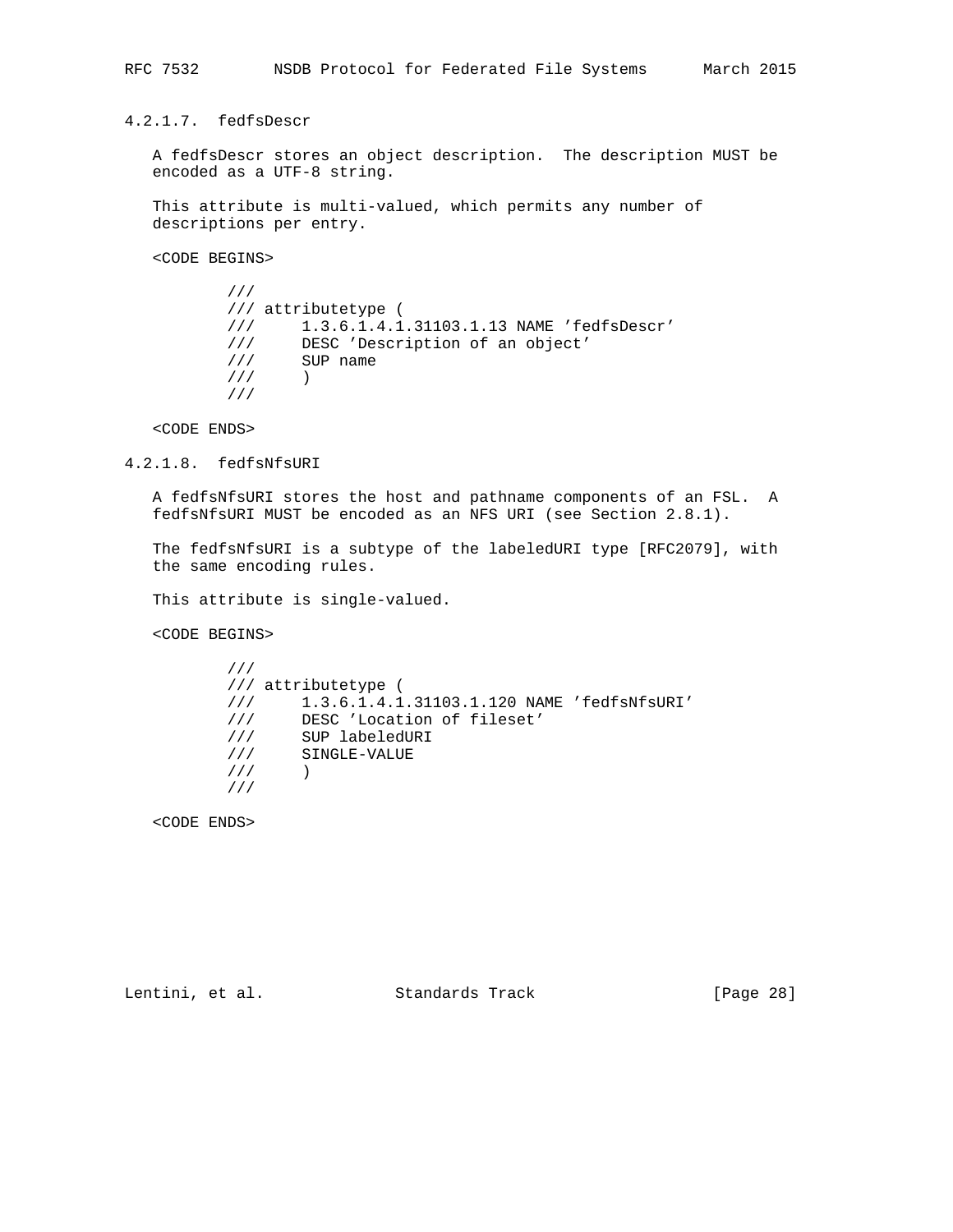4.2.1.9. fedfsNfsCurrency

 A fedfsNfsCurrency stores the NFSv4.1 fs\_locations\_server's fls\_currency value [RFC5661]. A fedfsNfsCurrency MUST be encoded as an Integer syntax value [RFC4517] in the range [-2147483648, 2147483647].

This attribute is single-valued.

<CODE BEGINS>

```
 ///
         /// attributetype (
         /// 1.3.6.1.4.1.31103.1.103 NAME 'fedfsNfsCurrency'
 /// DESC 'up-to-date measure of the data'
 /// EQUALITY integerMatch
 /// SYNTAX 1.3.6.1.4.1.1466.115.121.1.27
 /// SINGLE-VALUE
\frac{1}{1} )
         ///
```
<CODE ENDS>

OID 1.3.6.1.4.1.1466.115.121.1.27 is the Integer syntax [RFC4517].

#### 4.2.1.10. fedfsNfsGenFlagWritable

 A fedfsNfsGenFlagWritable stores the value of an FSL's NFSv4.1 FSLI4GF\_WRITABLE bit [RFC5661]. A value of "TRUE" indicates the bit is set. A value of "FALSE" indicates the bit is not set.

<CODE BEGINS>

 /// /// attributetype ( /// 1.3.6.1.4.1.31103.1.104 NAME 'fedfsNfsGenFlagWritable'<br>/// DESC 'Indicates if the file system is writable' DESC 'Indicates if the file system is writable' /// EQUALITY booleanMatch /// SYNTAX 1.3.6.1.4.1.1466.115.121.1.7 /// SINGLE-VALUE  $\frac{1}{1}$  ) ///

<CODE ENDS>

OID 1.3.6.1.4.1.1466.115.121.1.7 is the Boolean syntax [RFC4517].

Lentini, et al. Standards Track [Page 29]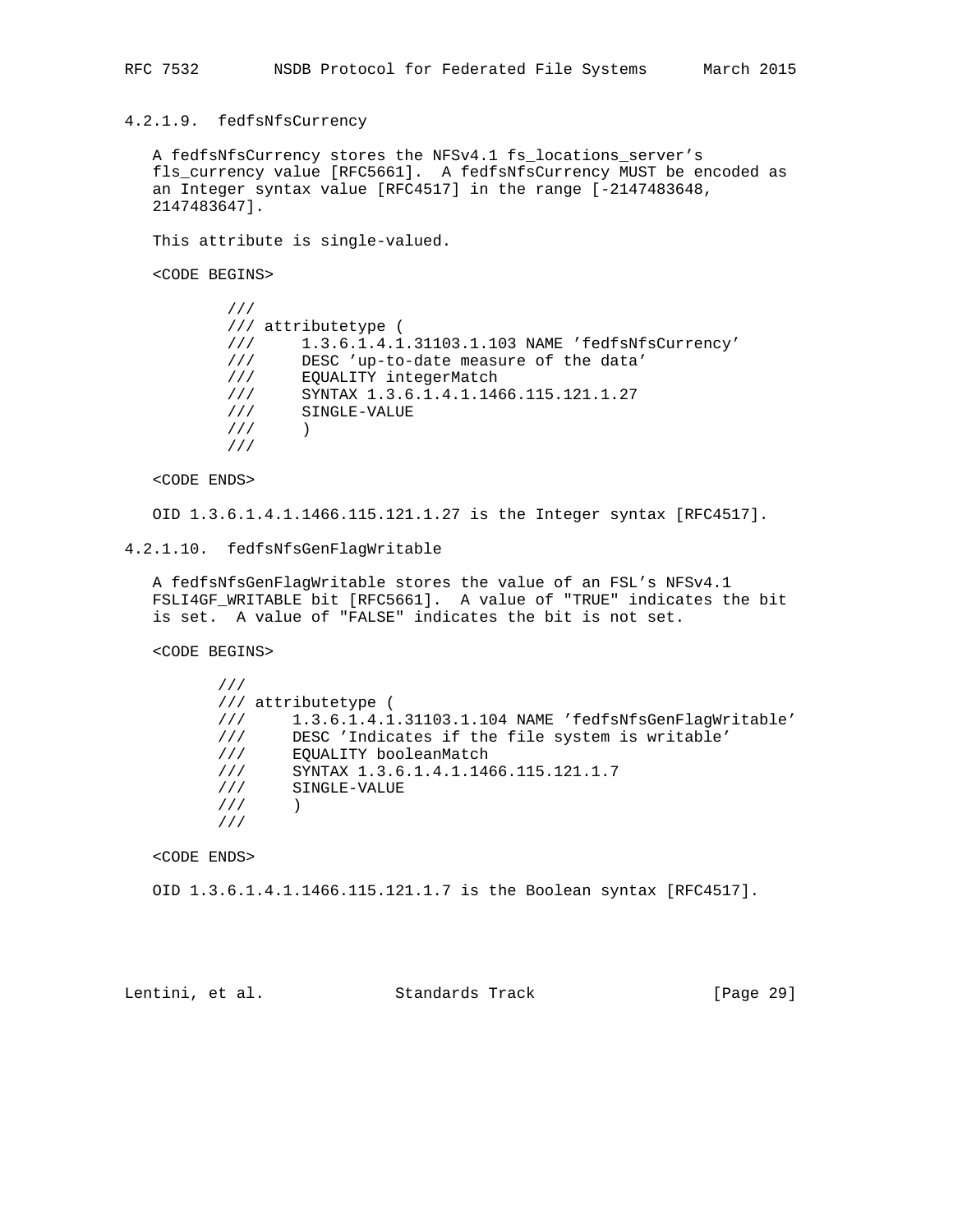## 4.2.1.11. fedfsNfsGenFlagGoing

 A fedfsNfsGenFlagGoing stores the value of an FSL's NFSv4.1 FSLI4GF\_GOING bit [RFC5661]. A value of "TRUE" indicates the bit is set. A value of "FALSE" indicates the bit is not set.

<CODE BEGINS>

 /// /// attributetype ( /// 1.3.6.1.4.1.31103.1.105 NAME 'fedfsNfsGenFlagGoing' /// DESC 'Indicates if the file system is going' /// EQUALITY booleanMatch /// SYNTAX 1.3.6.1.4.1.1466.115.121.1.7 /// SINGLE-VALUE  $\frac{1}{1}$  ) ///

<CODE ENDS>

OID 1.3.6.1.4.1.1466.115.121.1.7 is the Boolean syntax [RFC4517].

#### 4.2.1.12. fedfsNfsGenFlagSplit

 A fedfsNfsGenFlagSplit stores the value of an FSL's NFSv4.1 FSLI4GF\_SPLIT bit [RFC5661]. A value of "TRUE" indicates the bit is set. A value of "FALSE" indicates the bit is not set.

<CODE BEGINS>

|     | /// attributetype (                                   |
|-----|-------------------------------------------------------|
| 111 | $1.3.6.1.4.1.31103.1.106$ NAME 'fedfsNfsGenFlaqSplit' |
| 111 | DESC 'Indicates if there are multiple file systems'   |
| 111 | EOUALITY booleanMatch                                 |
| 111 | SYNTAX 1.3.6.1.4.1.1466.115.121.1.7                   |
| 111 | SINGLE-VALUE                                          |
|     |                                                       |
|     |                                                       |

<CODE ENDS>

OID 1.3.6.1.4.1.1466.115.121.1.7 is the Boolean syntax [RFC4517].

Lentini, et al. Standards Track [Page 30]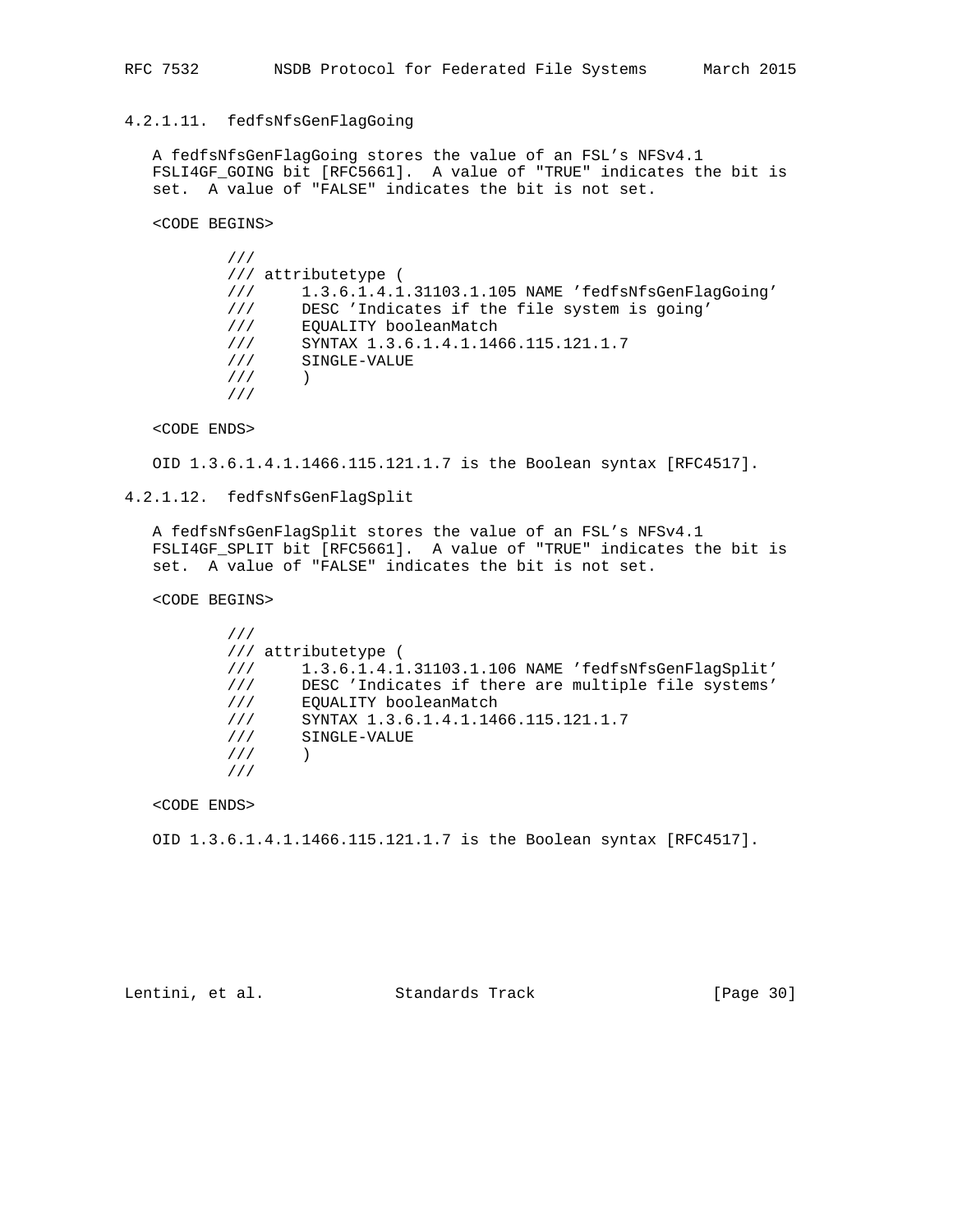## 4.2.1.13. fedfsNfsTransFlagRdma

 A fedfsNfsTransFlagRdma stores the value of an FSL's NFSv4.1 FSLI4TF RDMA bit [RFC5661]. A value of "TRUE" indicates the bit is set. A value of "FALSE" indicates the bit is not set.

<CODE BEGINS>

 /// /// attributetype ( /// 1.3.6.1.4.1.31103.1.107 NAME 'fedfsNfsTransFlagRdma'<br>/// DESC 'Indicates if the transport supports RDMA' DESC 'Indicates if the transport supports RDMA' /// EQUALITY booleanMatch /// SYNTAX 1.3.6.1.4.1.1466.115.121.1.7 /// SINGLE-VALUE  $\frac{1}{1}$  ) ///

<CODE ENDS>

OID 1.3.6.1.4.1.1466.115.121.1.7 is the Boolean syntax [RFC4517].

## 4.2.1.14. fedfsNfsClassSimul

 A fedfsNfsClassSimul contains the FSL's NFSv4.1 FSLI4BX\_CLSIMUL [RFC5661] value. A fedfsNfsClassSimul MUST be encoded as an Integer syntax value [RFC4517] in the range [0, 255].

<CODE BEGINS>

|     | /// attributetype                                    |
|-----|------------------------------------------------------|
| 111 | 1.3.6.1.4.1.31103.1.108 NAME 'fedfsNfsClassSimul'    |
| 111 | DESC 'The simultaneous-use class of the file system' |
| 111 | EOUALITY integerMatch                                |
| 111 | SYNTAX 1.3.6.1.4.1.1466.115.121.1.27                 |
| 111 | SINGLE-VALUE                                         |
|     |                                                      |
|     |                                                      |

<CODE ENDS>

OID 1.3.6.1.4.1.1466.115.121.1.27 is the Integer syntax [RFC4517].

Lentini, et al. Standards Track [Page 31]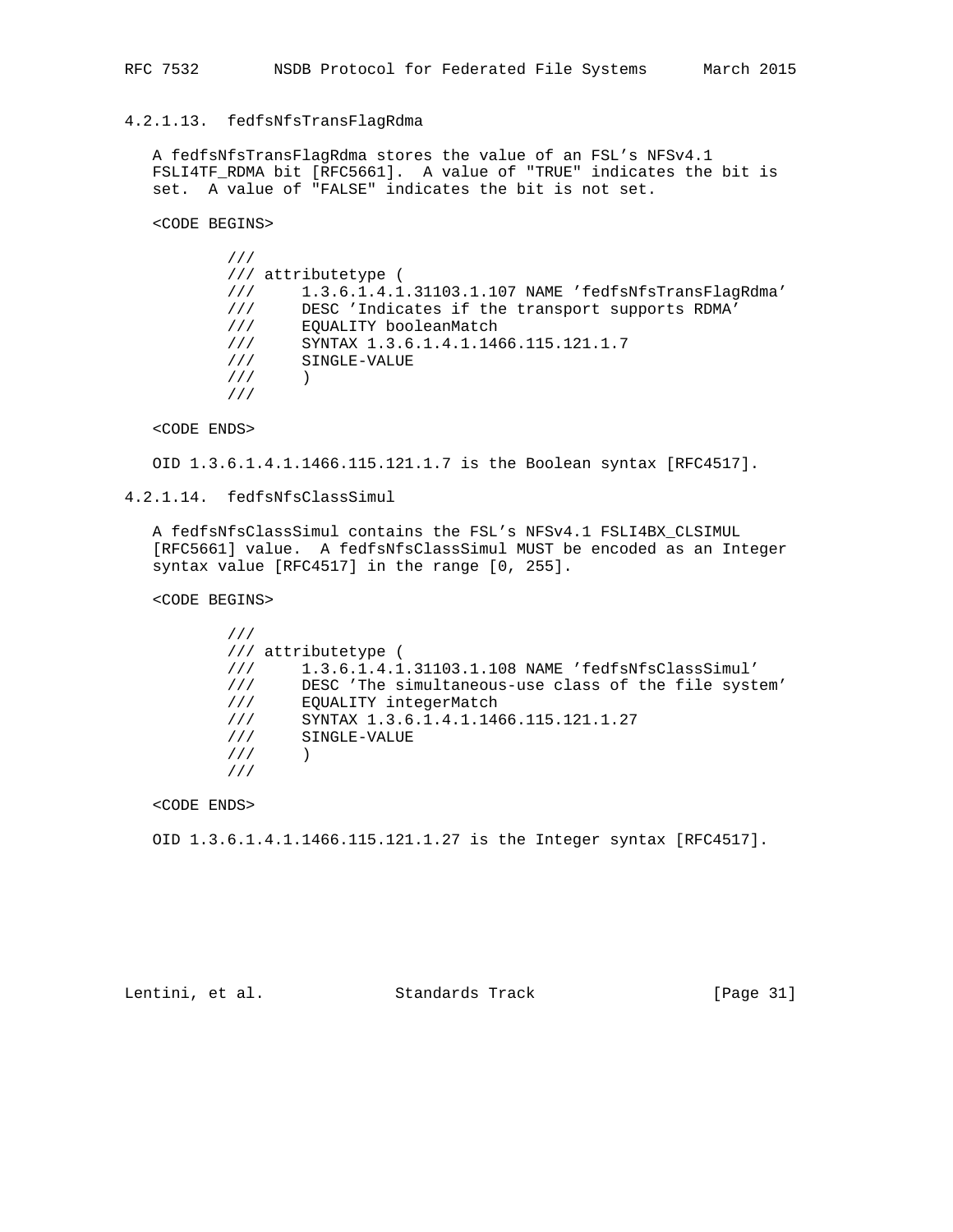## 4.2.1.15. fedfsNfsClassHandle

 A fedfsNfsClassHandle contains the FSL's NFSv4.1 FSLI4BX\_CLHANDLE [RFC5661] value. A fedfsNfsClassHandle MUST be encoded as an Integer syntax value [RFC4517] in the range [0, 255].

<CODE BEGINS>

|     | /// attributetype (                                  |
|-----|------------------------------------------------------|
| 111 | $1.3.6.1.4.1.31103.1.109$ NAME 'fedfsNfsClassHandle' |
| 111 | DESC 'The handle class of the file system'           |
| 111 | EOUALITY integerMatch                                |
| 111 | SYNTAX 1.3.6.1.4.1.1466.115.121.1.27                 |
| 111 | SINGLE-VALUE                                         |
| 111 |                                                      |
|     |                                                      |

<CODE ENDS>

OID 1.3.6.1.4.1.1466.115.121.1.27 is the Integer syntax [RFC4517].

## 4.2.1.16. fedfsNfsClassFileid

 A fedfsNfsClassFileid contains the FSL's NFSv4.1 FSLI4BX\_CLFILEID [RFC5661] value. A fedfsNfsClassFileid MUST be encoded as an Integer syntax value [RFC4517] in the range [0, 255].

<CODE BEGINS>

|     | /// attributetype (                                  |
|-----|------------------------------------------------------|
| 111 | $1.3.6.1.4.1.31103.1.110$ NAME 'fedfsNfsClassFileid' |
| 111 | DESC 'The fileid class of the file system'           |
| 111 | EOUALITY integerMatch                                |
| 111 | SYNTAX 1.3.6.1.4.1.1466.115.121.1.27                 |
| 111 | SINGLE-VALUE                                         |
|     |                                                      |
|     |                                                      |

<CODE ENDS>

OID 1.3.6.1.4.1.1466.115.121.1.27 is the Integer syntax [RFC4517].

Lentini, et al. Standards Track [Page 32]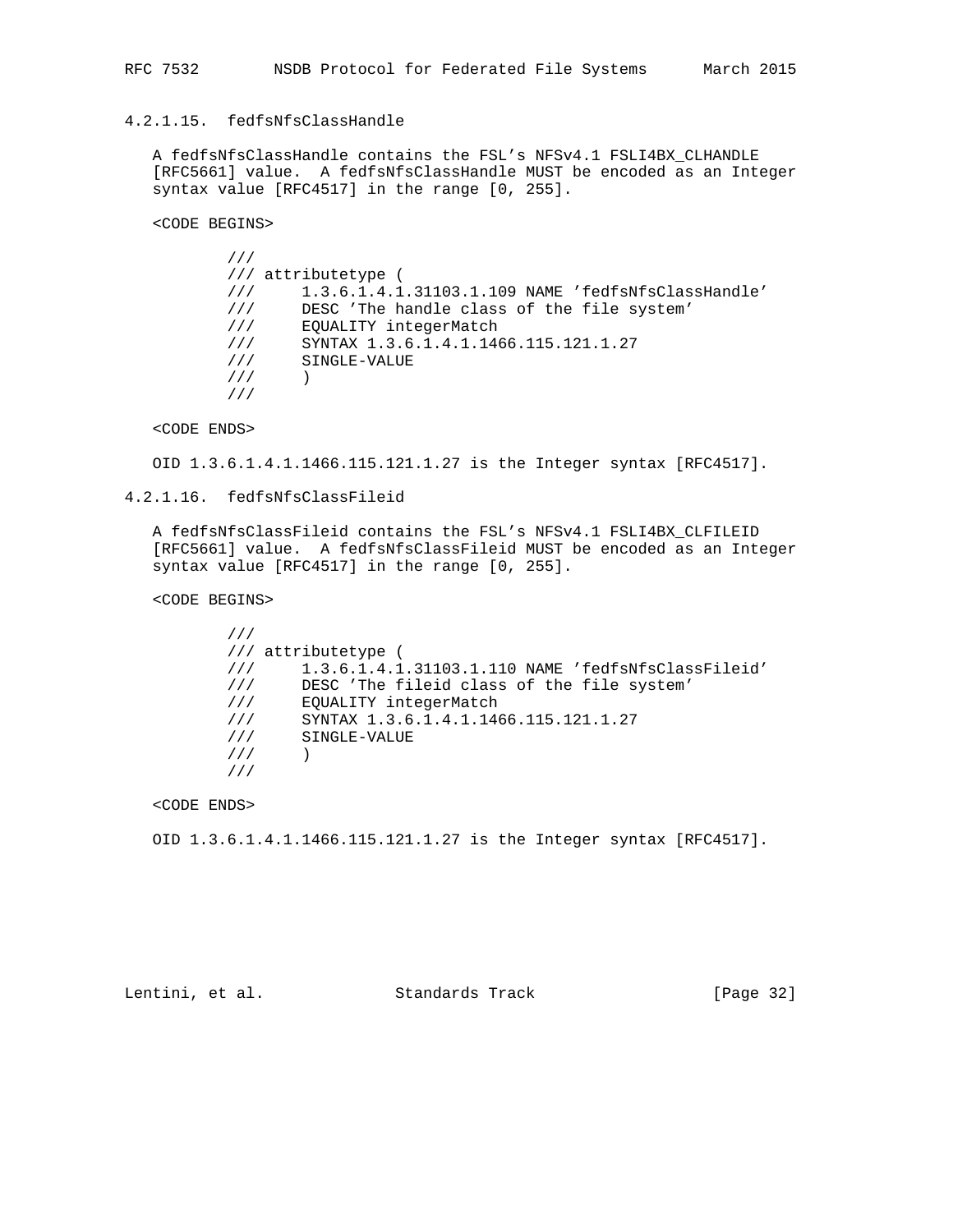## 4.2.1.17. fedfsNfsClassWritever

 A fedfsNfsClassWritever contains the FSL's NFSv4.1 FSLI4BX\_CLWRITEVER [RFC5661] value. A fedfsNfsClassWritever MUST be encoded as an Integer syntax value [RFC4517] in the range [0, 255].

<CODE BEGINS>

```
 ///
            /// attributetype (
          /// 1.3.6.1.4.1.31103.1.111 NAME 'fedfsNfsClassWritever'<br>/// DESC 'The write-verifier class of the file system'
                 DESC 'The write-verifier class of the file system'
 /// EQUALITY integerMatch
 /// SYNTAX 1.3.6.1.4.1.1466.115.121.1.27
 /// SINGLE-VALUE
\frac{1}{1} )
            ///
```
<CODE ENDS>

OID 1.3.6.1.4.1.1466.115.121.1.27 is the Integer syntax [RFC4517].

### 4.2.1.18. fedfsNfsClassChange

 A fedfsNfsClassChange contains the FSL's NFSv4.1 FSLI4BX\_CLCHANGE [RFC5661] value. A fedfsNfsClassChange MUST be encoded as an Integer syntax value [RFC4517] in the range [0, 255].

<CODE BEGINS>

|     | /// attributetype (                                |
|-----|----------------------------------------------------|
| 111 | 1.3.6.1.4.1.31103.1.112 NAME 'fedfsNfsClassChange' |
| 111 | DESC 'The change class of the file system'         |
| 111 | EOUALITY integerMatch                              |
| 111 | SYNTAX 1.3.6.1.4.1.1466.115.121.1.27               |
| 111 | SINGLE-VALUE                                       |
|     |                                                    |
|     |                                                    |

<CODE ENDS>

OID 1.3.6.1.4.1.1466.115.121.1.27 is the Integer syntax [RFC4517].

Lentini, et al. Standards Track [Page 33]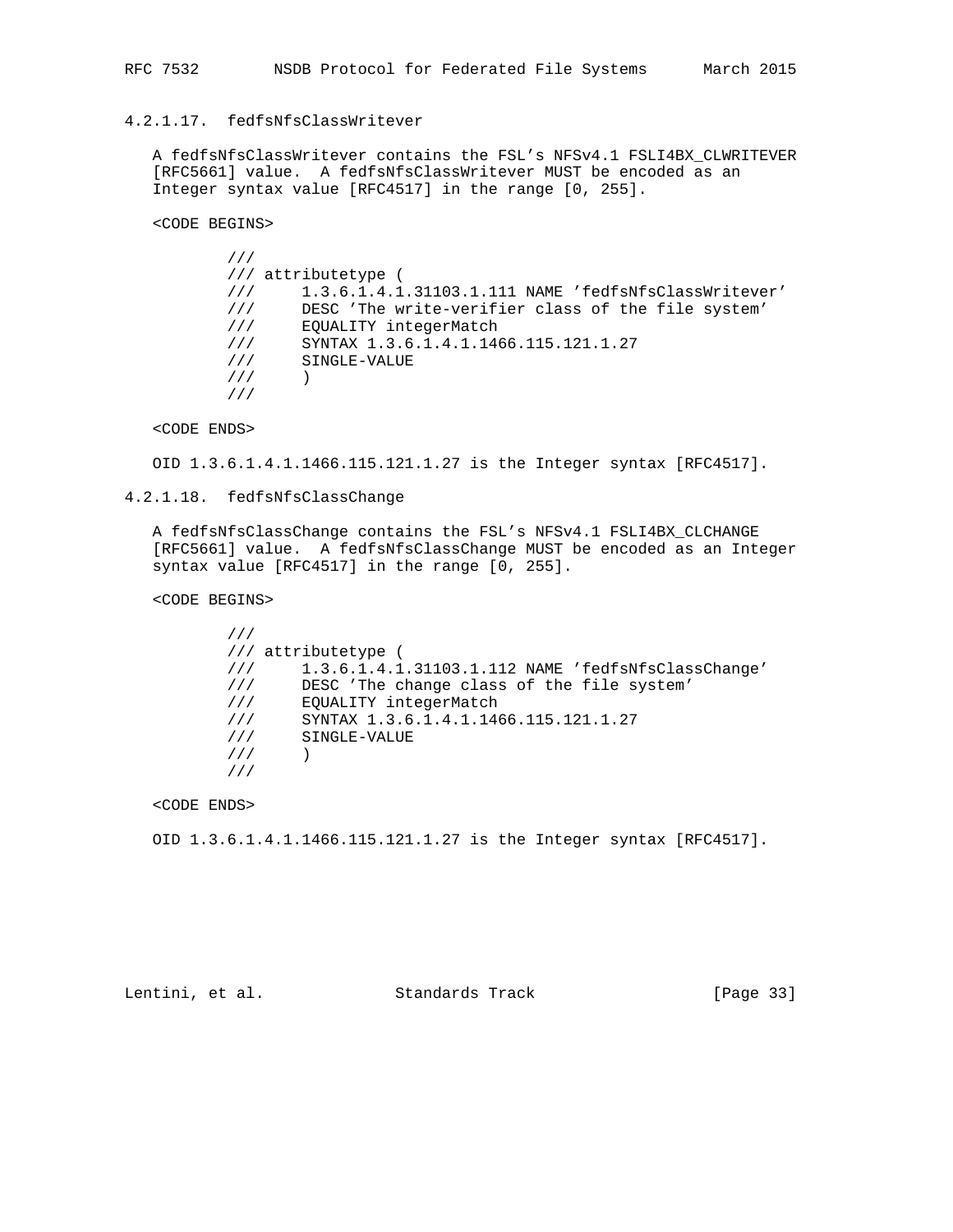## 4.2.1.19. fedfsNfsClassReaddir

 A fedfsNfsClassReaddir contains the FSL's NFSv4.1 FSLI4BX\_CLREADDIR [RFC5661] value. A fedfsNfsClassReaddir MUST be encoded as an Integer syntax value [RFC4517] in the range [0, 255].

<CODE BEGINS>

```
 ///
         /// attributetype (
         /// 1.3.6.1.4.1.31103.1.113 NAME 'fedfsNfsClassReaddir'
 /// DESC 'The readdir class of the file system'
 /// EQUALITY integerMatch
 /// SYNTAX 1.3.6.1.4.1.1466.115.121.1.27
 /// SINGLE-VALUE
\frac{1}{1} )
         ///
```
<CODE ENDS>

OID 1.3.6.1.4.1.1466.115.121.1.27 is the Integer syntax [RFC4517].

#### 4.2.1.20. fedfsNfsReadRank

 A fedfsNfsReadRank contains the FSL's NFSv4.1 FSLI4BX\_READRANK [RFC5661] value. A fedfsNfsReadRank MUST be encoded as an Integer syntax value [RFC4517] in the range [0, 255].

<CODE BEGINS>

|     | /// attributetype (                             |
|-----|-------------------------------------------------|
| 111 | 1.3.6.1.4.1.31103.1.114 NAME 'fedfsNfsReadRank' |
| 111 | DESC 'The read rank of the file system'         |
| 111 | EOUALITY integerMatch                           |
| 111 | SYNTAX 1.3.6.1.4.1.1466.115.121.1.27            |
| 111 | SINGLE-VALUE                                    |
| 111 |                                                 |
|     |                                                 |

<CODE ENDS>

OID 1.3.6.1.4.1.1466.115.121.1.27 is the Integer syntax [RFC4517].

Lentini, et al. Standards Track [Page 34]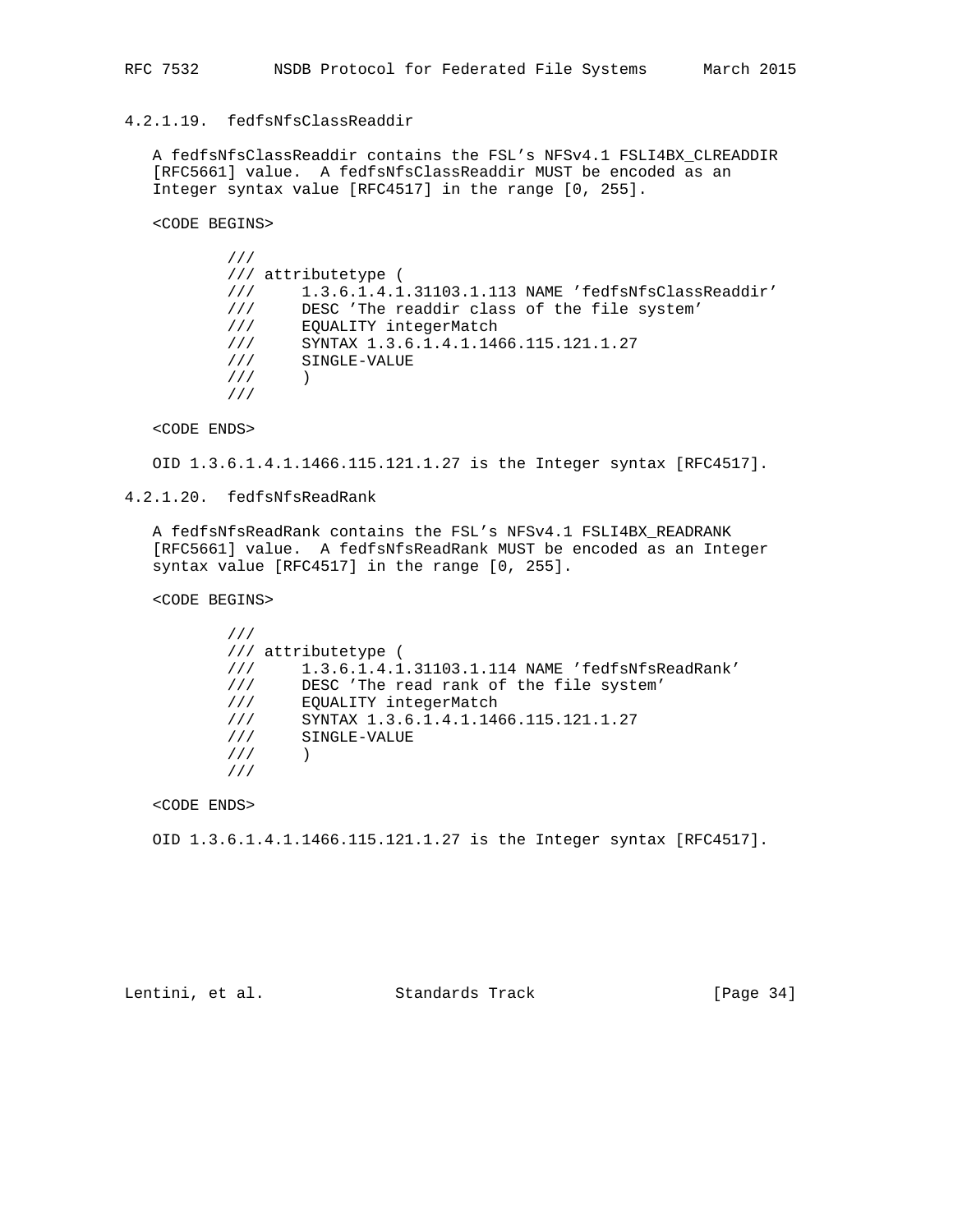### 4.2.1.21. fedfsNfsReadOrder

 A fedfsNfsReadOrder contains the FSL's NFSv4.1 FSLI4BX\_READORDER [RFC5661] value. A fedfsNfsReadOrder MUST be encoded as an Integer syntax value [RFC4517] in the range [0, 255].

<CODE BEGINS>

 /// /// attributetype ( /// 1.3.6.1.4.1.31103.1.115 NAME 'fedfsNfsReadOrder' /// DESC 'The read order of the file system' /// EQUALITY integerMatch /// SYNTAX 1.3.6.1.4.1.1466.115.121.1.27 /// SINGLE-VALUE  $\frac{1}{1}$  ) ///

<CODE ENDS>

OID 1.3.6.1.4.1.1466.115.121.1.27 is the Integer syntax [RFC4517].

## 4.2.1.22. fedfsNfsWriteRank

 A fedfsNfsWriteRank contains the FSL's FSLI4BX\_WRITERANK [RFC5661] value. A fedfsNfsWriteRank MUST be encoded as an Integer syntax value [RFC4517] in the range [0, 255].

<CODE BEGINS>

|     | /// attributetype (                              |
|-----|--------------------------------------------------|
| 111 | 1.3.6.1.4.1.31103.1.116 NAME 'fedfsNfsWriteRank' |
| 111 | DESC 'The write rank of the file system'         |
| 111 | EOUALITY integerMatch                            |
| 111 | SYNTAX 1.3.6.1.4.1.1466.115.121.1.27             |
| 111 | SINGLE-VALUE                                     |
|     |                                                  |
|     |                                                  |

<CODE ENDS>

OID 1.3.6.1.4.1.1466.115.121.1.27 is the Integer syntax [RFC4517].

Lentini, et al. Standards Track [Page 35]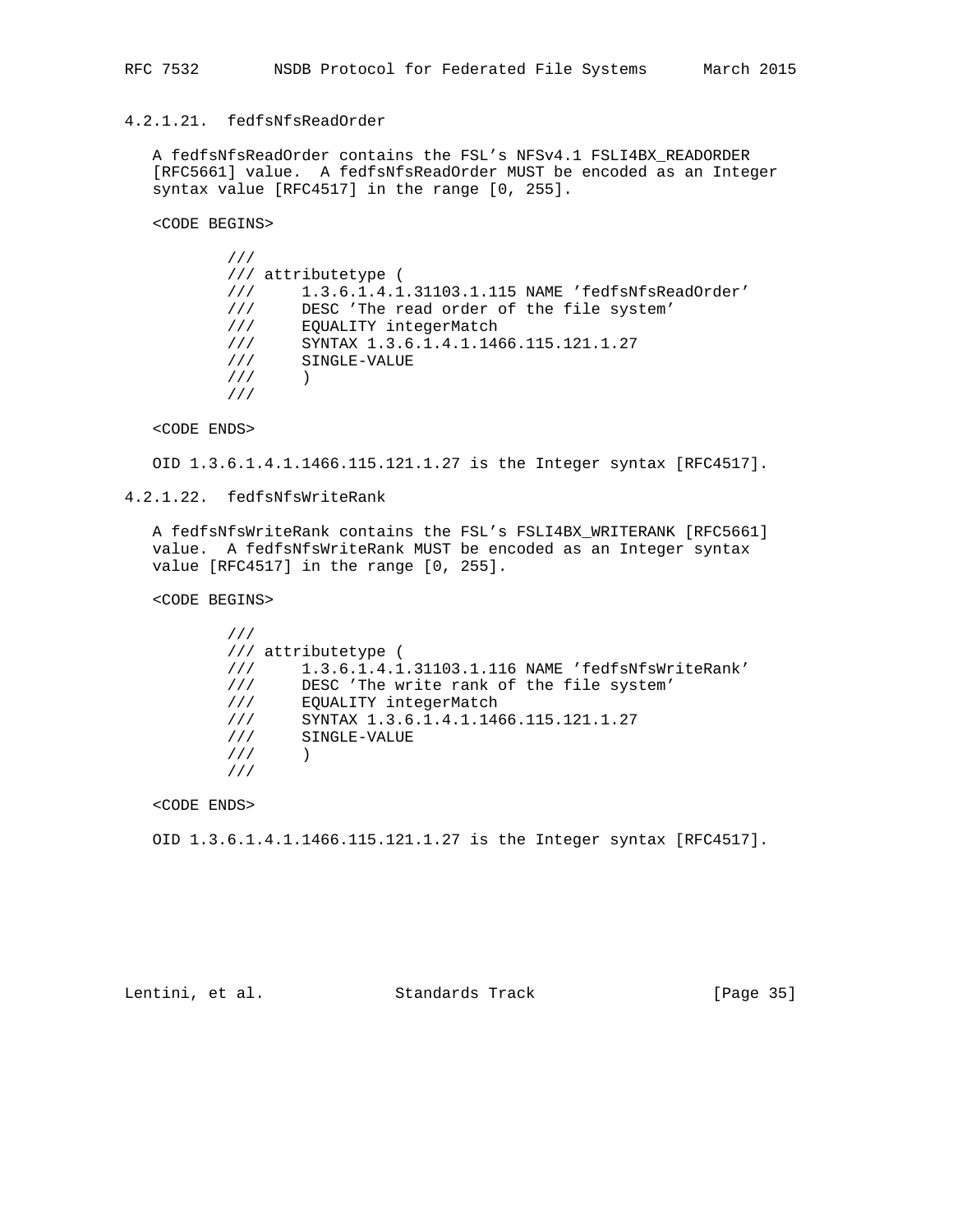## 4.2.1.23. fedfsNfsWriteOrder

 A fedfsNfsWriteOrder contains the FSL's FSLI4BX\_WRITEORDER [RFC5661] value. A fedfsNfsWriteOrder MUST be encoded as an Integer syntax value [RFC4517] in the range [0, 255].

<CODE BEGINS>

```
 ///
         /// attributetype (
         /// 1.3.6.1.4.1.31103.1.117 NAME 'fedfsNfsWriteOrder'
 /// DESC 'The write order of the file system'
 /// EQUALITY integerMatch
 /// SYNTAX 1.3.6.1.4.1.1466.115.121.1.27
 /// SINGLE-VALUE
\frac{1}{1} )
         ///
```
<CODE ENDS>

OID 1.3.6.1.4.1.1466.115.121.1.27 is the Integer syntax [RFC4517].

## 4.2.1.24. fedfsNfsVarSub

 A fedfsNfsVarSub stores the value of an FSL's NFSv4.1 FSLI4IF\_VAR\_SUB bit [RFC5661]. A value of "TRUE" indicates the bit is set. A value of "FALSE" indicates the bit is not set.

<CODE BEGINS>

|     | /// attributetype                                    |
|-----|------------------------------------------------------|
| 111 | 1.3.6.1.4.1.31103.1.118 NAME 'fedfsNfsVarSub'        |
| 111 | DESC 'Indicates if variable substitution is present' |
| 111 | EOUALITY booleanMatch                                |
| 111 | SYNTAX 1.3.6.1.4.1.1466.115.121.1.7                  |
| 111 | SINGLE-VALUE                                         |
|     |                                                      |
|     |                                                      |

<CODE ENDS>

OID 1.3.6.1.4.1.1466.115.121.1.7 is the Boolean syntax [RFC4517].

Lentini, et al. Standards Track [Page 36]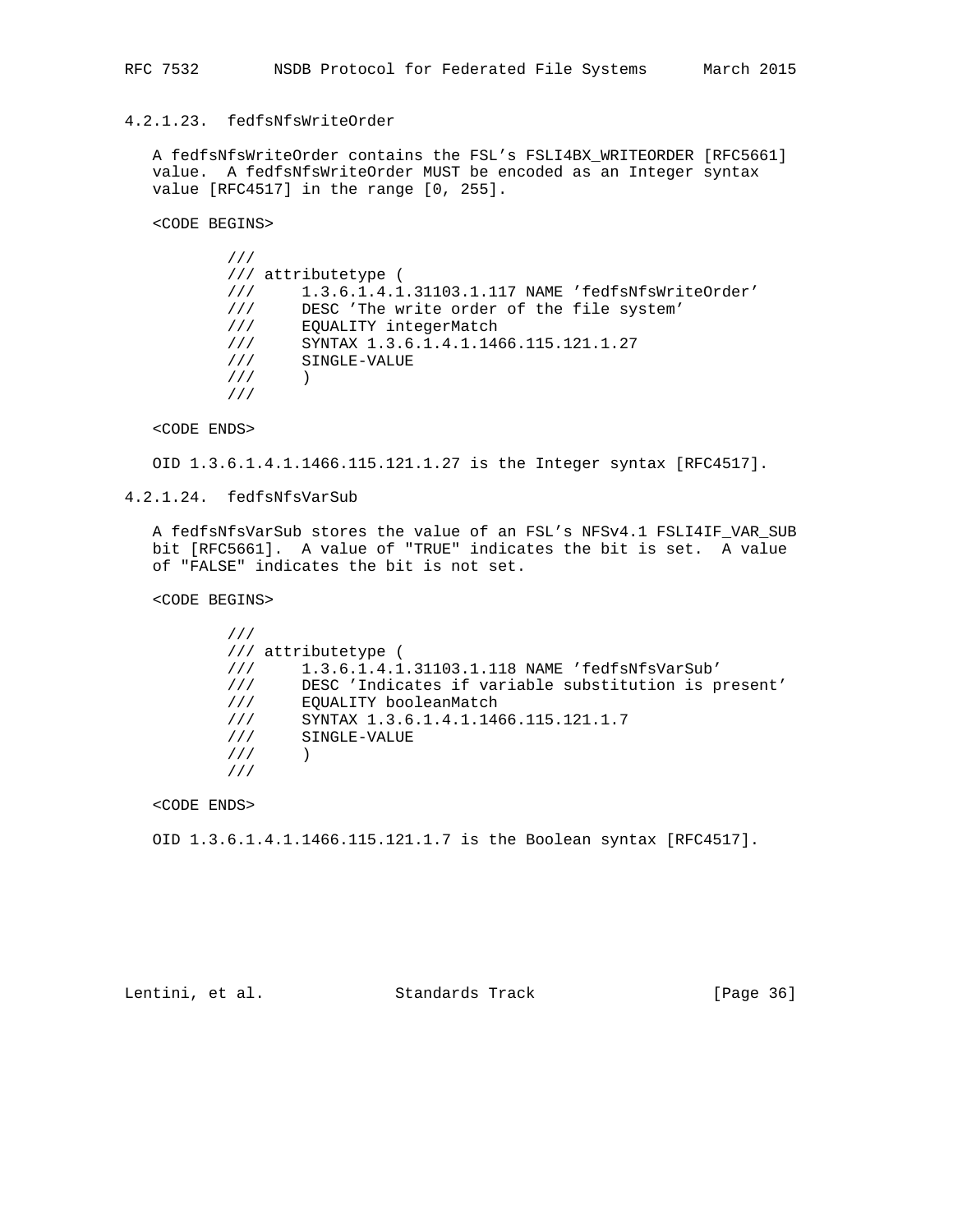4.2.1.25. fedfsNfsValidFor

 A fedfsNfsValidFor stores an FSL's NFSv4.1 fs\_locations\_info fli\_valid\_for value [RFC5661]. A fedfsNfsValidFor MUST be encoded as an Integer syntax value [RFC4517] in the range [-2147483648, 2147483647].

 An FSL's parent's fedfsFsnTTL value and its fedfsNfsValidFor value MAY be different.

This attribute is single-valued.

<CODE BEGINS>

 /// /// attributetype ( /// 1.3.6.1.4.1.31103.1.19 NAME 'fedfsNfsValidFor' /// DESC 'Valid for time' /// EQUALITY integerMatch /// SYNTAX 1.3.6.1.4.1.1466.115.121.1.27 /// SINGLE-VALUE  $\frac{1}{1}$  ) ///

OID 1.3.6.1.4.1.1466.115.121.1.27 is the Integer syntax [RFC4517].

<CODE ENDS>

Lentini, et al. Standards Track [Page 37]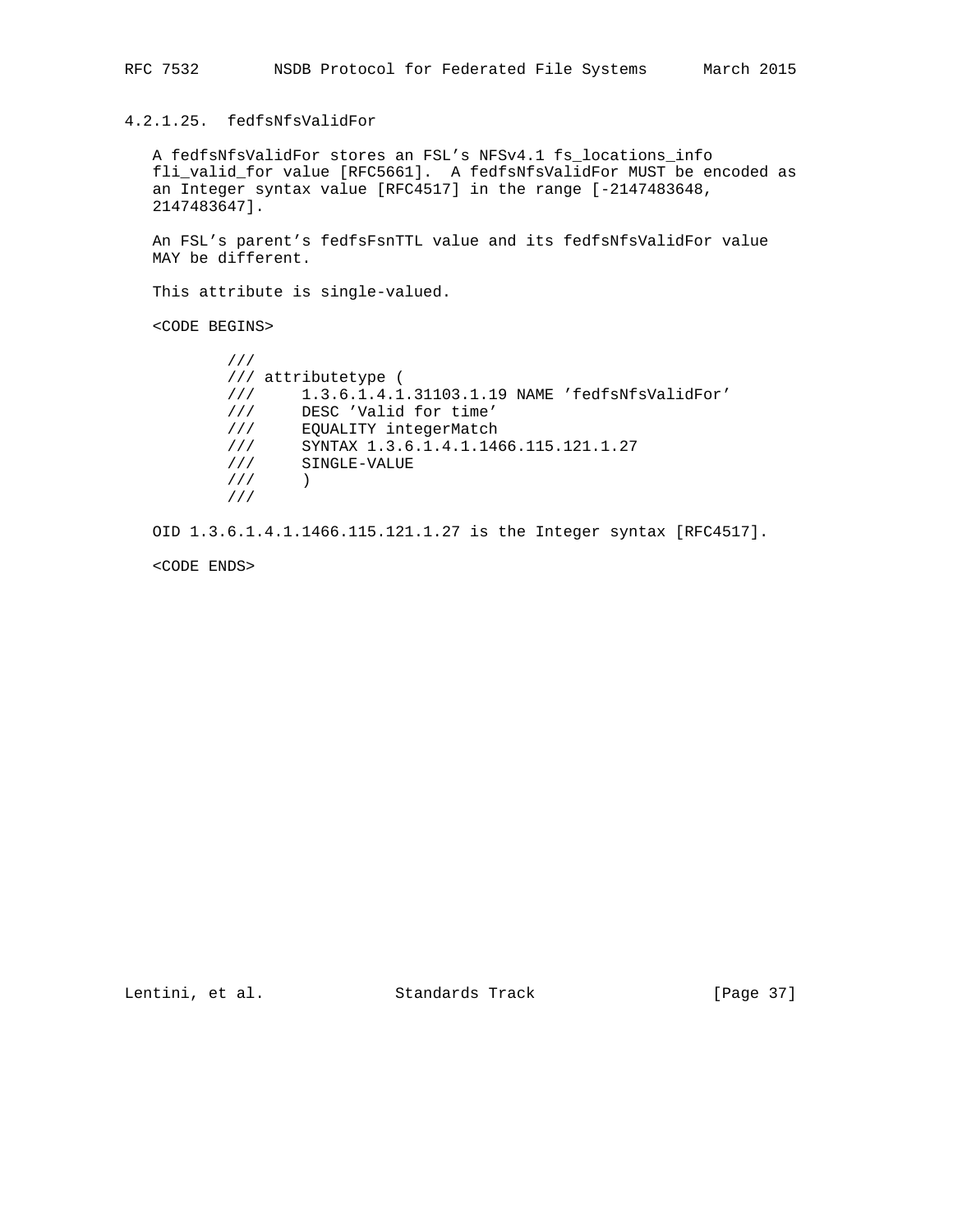## 4.2.2. LDAP Object Classes

## 4.2.2.1. fedfsNsdbContainerInfo

A fedfsNsdbContainerInfo describes the location of the NCE.

A fedfsNsdbContainerInfo's fedfsNceDN attribute is REQUIRED.

 A fedfsNsdbContainerInfo's fedfsAnnotation and fedfsDescr attributes are OPTIONAL.

<CODE BEGINS>

```
 ///
       /// objectclass (
       /// 1.3.6.1.4.1.31103.1.1001 NAME 'fedfsNsdbContainerInfo'
 /// DESC 'Describes NCE location'
 /// SUP top AUXILIARY
 /// MUST (
 /// fedfsNceDN
\frac{1}{1} )
 /// MAY (
 /// fedfsAnnotation
       /// $ fedfsDescr
      \frac{1}{11} ))
       ///
```
<CODE ENDS>

Lentini, et al. Standards Track [Page 38]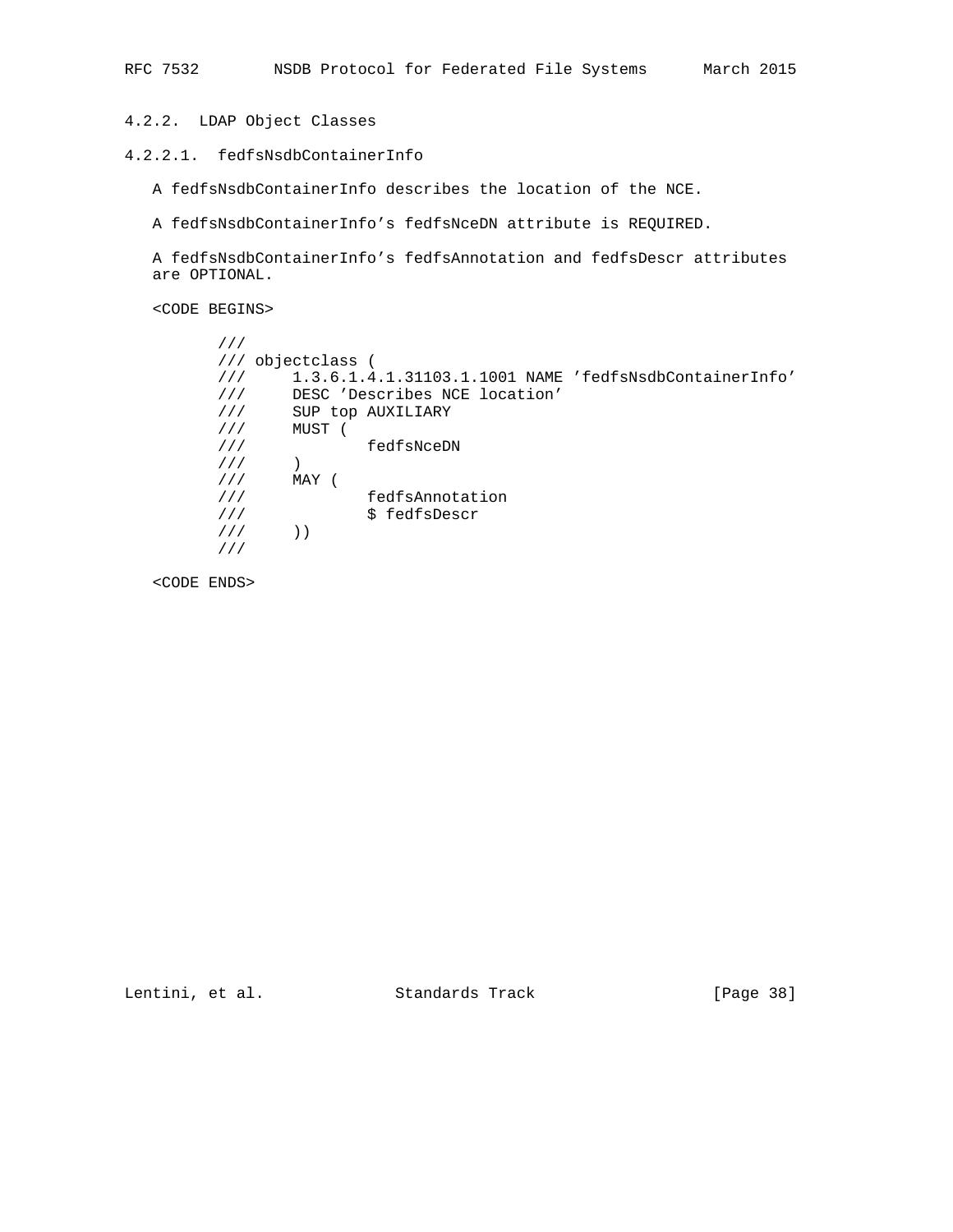4.2.2.2. fedfsFsn

A fedfsFsn represents an FSN.

A fedfsFsn's fedfsFsnUuid and fedfsFsnTTL attributes are REQUIRED.

A fedfsFsn's fedfsAnnotation and fedfsDescr attributes are OPTIONAL.

 The DN of an FSN is REQUIRED to take the following form: "fedfsFsnUuid=\$FSNUUID,\$NCE", where \$FSNUUID is the UUID of the FSN and \$NCE is the DN of the NCE. Since LDAP requires a DN to be unique, this ensures that each FSN entry has a unique UUID value within the LDAP directory.

<CODE BEGINS>

| 111 |                   |                                          |  |
|-----|-------------------|------------------------------------------|--|
|     | /// objectclass ( |                                          |  |
| 111 |                   | 1.3.6.1.4.1.31103.1.1002 NAME 'fedfsFsn' |  |
| 111 |                   | DESC 'Represents a fileset'              |  |
| 111 |                   | SUP top STRUCTURAL                       |  |
| 111 | MUST              |                                          |  |
| 111 |                   | fedfsFsnUuid                             |  |
| 111 |                   | \$ fedfsFsnTTL                           |  |
| 111 |                   |                                          |  |
| 111 | MAY               |                                          |  |
| 111 |                   | fedfsAnnotation                          |  |
| 111 |                   | \$ fedfsDescr                            |  |
| 111 |                   |                                          |  |
|     |                   |                                          |  |
|     |                   |                                          |  |

<CODE ENDS>

Lentini, et al. Standards Track [Page 39]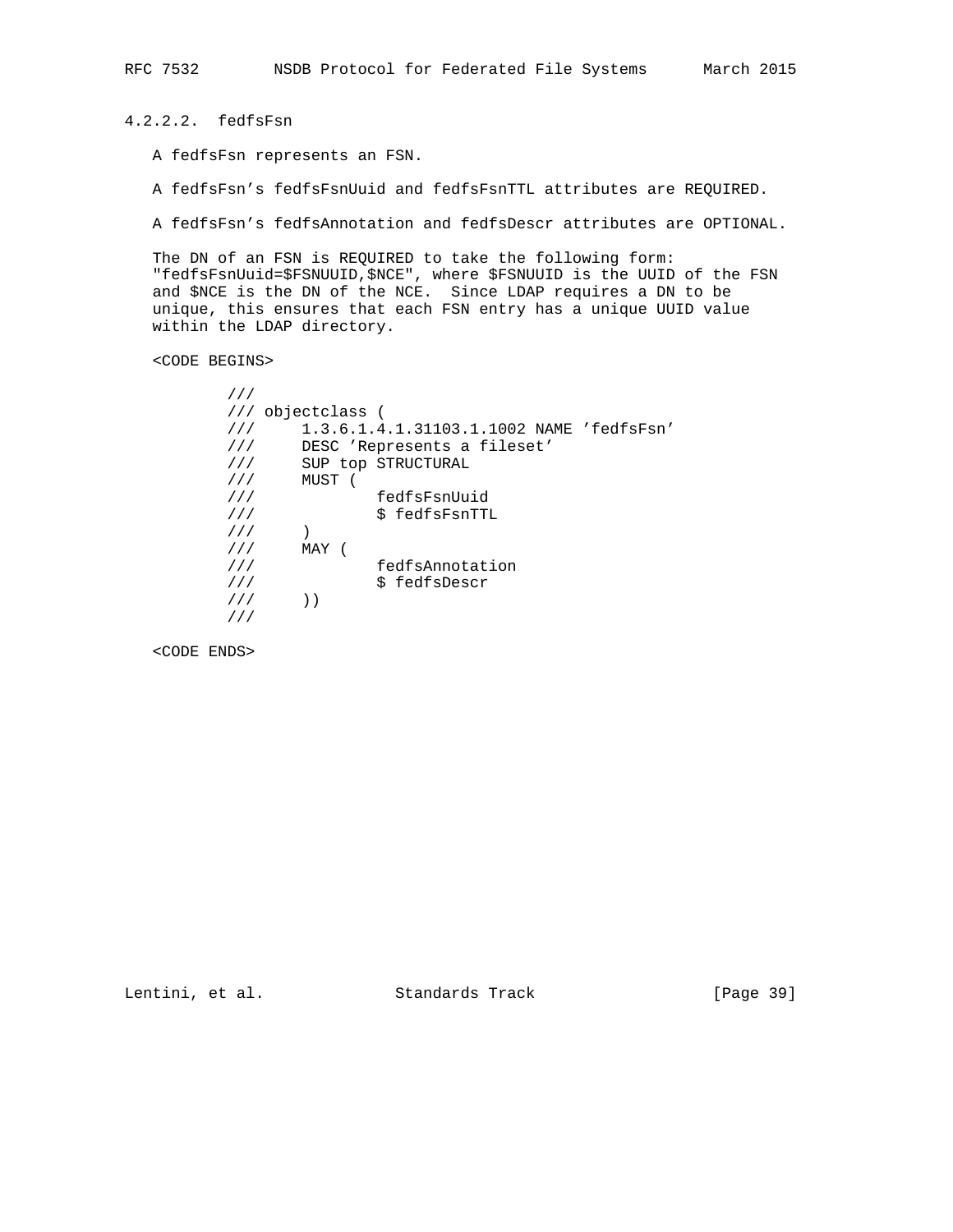4.2.2.3. fedfsFsl

The fedfsFsl object class represents an FSL.

 The fedfsFsl is an abstract object class. Protocol-specific subtypes of this object class are used to store FSL information. The fedfsNfsFsl object class defined in Section 4.2.2.4 is used to record an NFS FSL's location. Other subtypes MAY be defined for other protocols (e.g., Common Internet File System (CIFS)).

A fedfsFsl's fedfsFslUuid and fedfsFsnUuid attributes are REQUIRED.

A fedfsFsl's fedfsAnnotation and fedfsDescr attributes are OPTIONAL.

 The DN of an FSL is REQUIRED to take the following form: "fedfsFslUuid=\$FSLUUID,fedfsFsnUuid=\$FSNUUID,\$NCE", where \$FSLUUID is the FSL's UUID, \$FSNUUID is the FSN's UUID, and \$NCE is the DN of the NCE. Since LDAP requires a DN to be unique, this ensures that each FSL entry has a unique UUID value within the LDAP directory.

<CODE BEGINS>

| 111 |             |                                          |
|-----|-------------|------------------------------------------|
| 111 | objectclass |                                          |
| 111 |             | 1.3.6.1.4.1.31103.1.1003 NAME 'fedfsFsl' |
| 111 |             | DESC 'A physical location of a fileset'  |
| 111 |             | SUP top ABSTRACT                         |
| 111 | MUST        |                                          |
| 111 |             | fedfsFslUuid                             |
| 111 |             | \$ fedfsFsnUuid                          |
| 111 |             |                                          |
| 111 | MAY         |                                          |
| 111 |             | fedfsAnnotation                          |
| 111 |             | \$ fedfsDescr                            |
| 111 |             |                                          |
|     |             |                                          |

<CODE ENDS>

Lentini, et al. Standards Track [Page 40]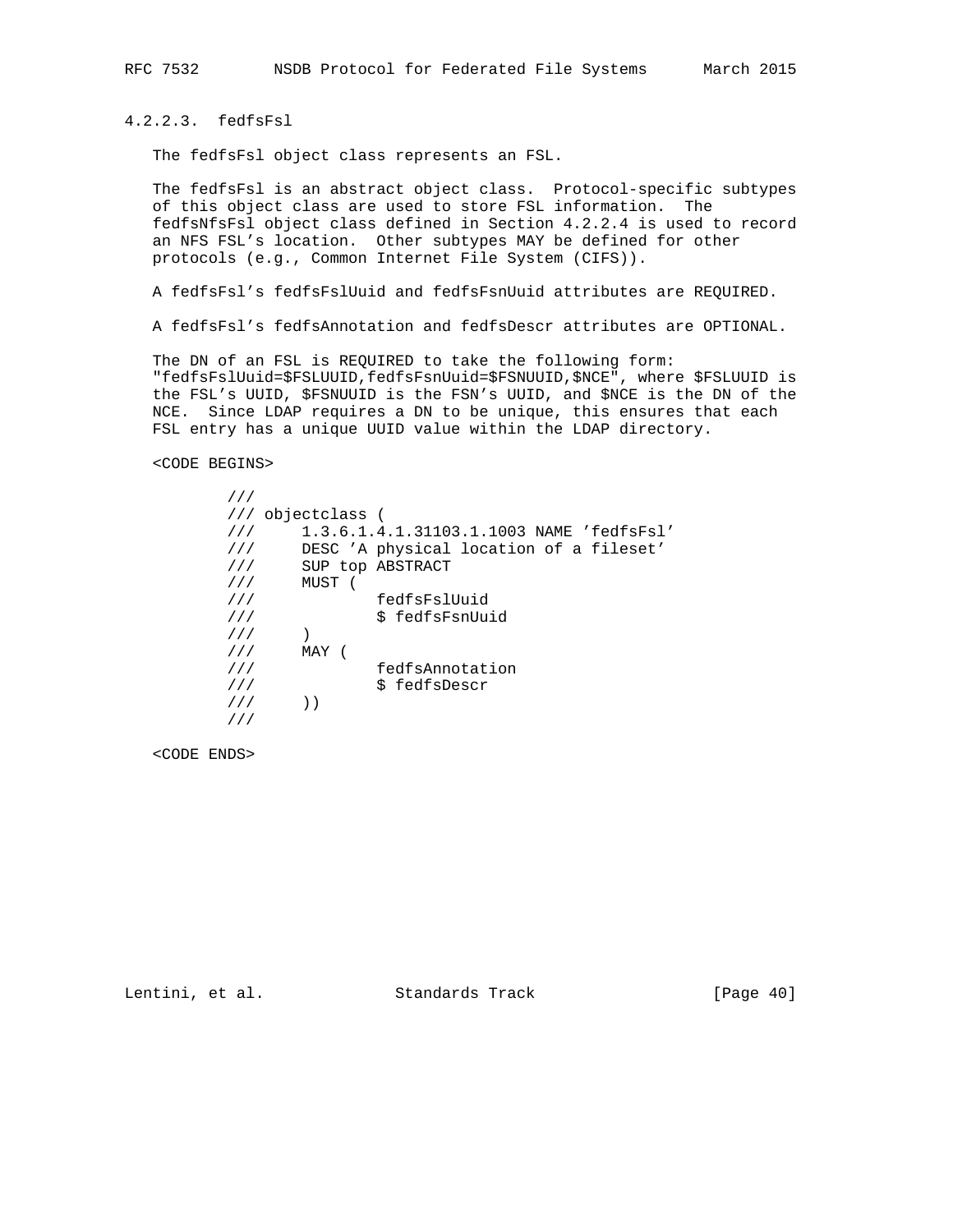## 4.2.2.4. fedfsNfsFsl

 A fedfsNfsFsl is used to represent an NFS FSL. The fedfsNfsFsl inherits all of the attributes of the fedfsFsl and extends the fedfsFsl with information specific to the NFS protocol.

 The DN of an NFS FSL is REQUIRED to take the following form: "fedfsFslUuid=\$FSLUUID,fedfsFsnUuid=\$FSNUUID,\$NCE", where \$FSLUUID is the FSL's UUID, \$FSNUUID is the FSN's UUID, and \$NCE is the DN of the NCE. Since LDAP requires a DN to be unique, this ensures that each NFS FSL entry has a unique UUID value within the LDAP directory.

### <CODE BEGINS>

| 111 |                                                    |
|-----|----------------------------------------------------|
|     | /// objectclass (                                  |
|     | 1.3.6.1.4.1.31103.1.1004 NAME 'fedfsNfsFsl'<br>111 |
| 111 | DESC 'An NFS location of a fileset'                |
| 111 | SUP fedfsFsl STRUCTURAL                            |
| 111 | MUST (                                             |
| 111 | fedfsNfsURI                                        |
| 111 | \$ fedfsNfsCurrency                                |
| 111 | \$ fedfsNfsGenFlaqWritable                         |
| 111 | \$ fedfsNfsGenFlagGoing                            |
| 111 | \$ fedfsNfsGenFlagSplit                            |
| 111 | \$ fedfsNfsTransFlaqRdma                           |
| 111 | \$ fedfsNfsClassSimul                              |
| 111 | \$ fedfsNfsClassHandle                             |
| 111 | \$ fedfsNfsClassFileid                             |
| 111 | \$ fedfsNfsClassWritever                           |
| 111 | \$ fedfsNfsClassChange                             |
| 111 | \$ fedfsNfsClassReaddir                            |
| 111 | \$ fedfsNfsReadRank                                |
| 111 | \$ fedfsNfsReadOrder                               |
| 111 | \$ fedfsNfsWriteRank                               |
| 111 | \$ fedfsNfsWriteOrder                              |
| 111 | \$ fedfsNfsVarSub                                  |
| 111 | \$ fedfsNfsValidFor                                |
| 111 | $)$ )                                              |
|     |                                                    |

<CODE ENDS>

Lentini, et al. Standards Track [Page 41]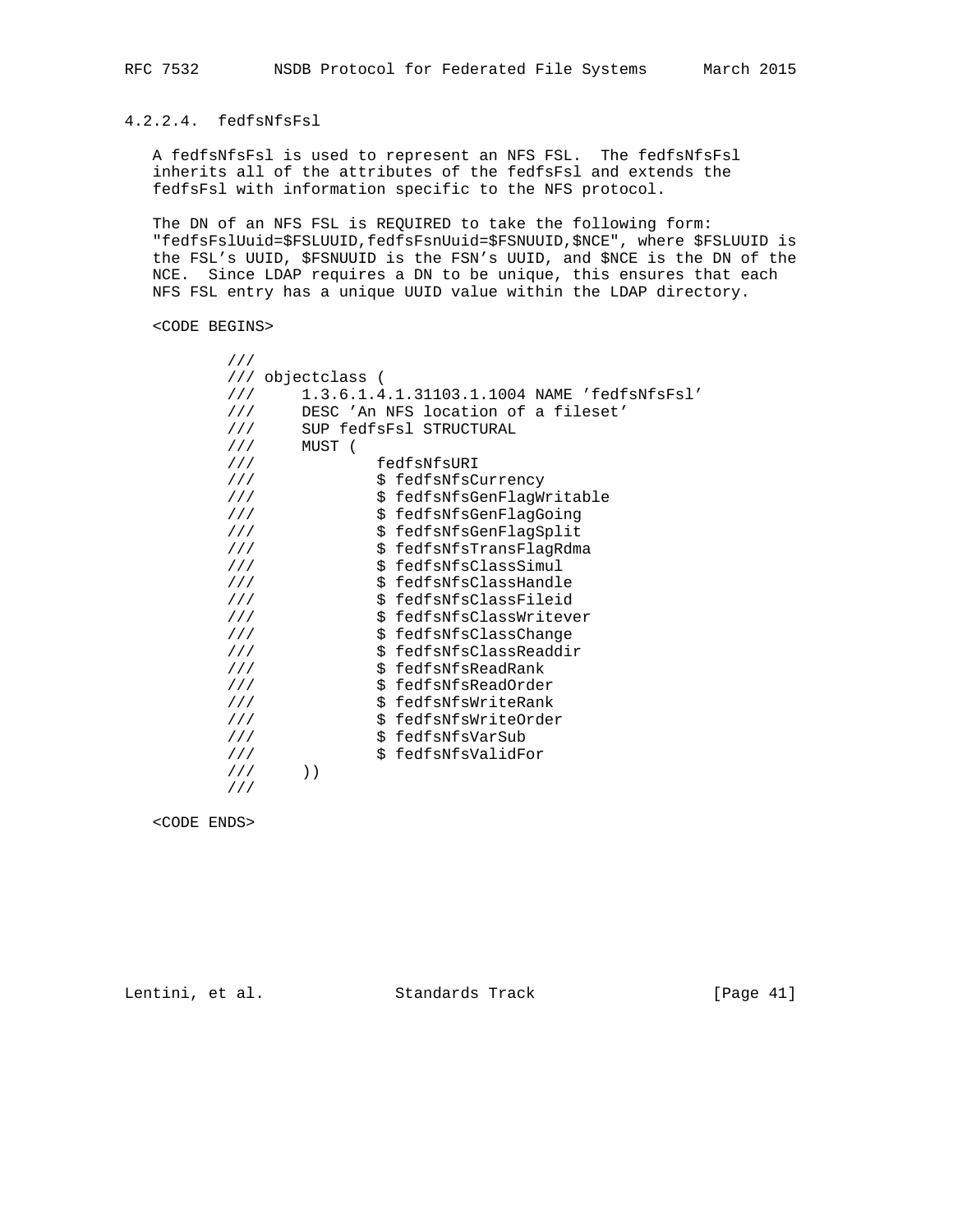### 5. NSDB Operations

 The operations defined by the protocol can be described as several sub-protocols that are used by entities within a federation to perform different roles.

 The first of these sub-protocols defines how the state of an NSDB node can be initialized and updated. The primary use of this sub protocol is by an administrator to add, edit, or delete filesets, their properties, and their fileset locations.

 The second of these sub-protocols defines the queries that are sent to an NSDB node in order to perform resolution (or to find other information about the data stored within that NSDB node) and the responses returned by the NSDB node. The primary use of this sub protocol is by a fileserver in order to perform resolution, but it may also be used by an administrator to query the state of the system.

 The first and second sub-protocols are defined as LDAP operations, using the schema defined in the previous section. If each NSDB node is a standard LDAP server, then, in theory, it is unnecessary to describe the LDAP operations in detail because the operations are ordinary LDAP operations to query and update records. However, we do not require that an NSDB node implement a complete LDAP service. Therefore, we define the minimum level of LDAP functionality required to implement an NSDB node.

 The NSDB sub-protocols are defined in Section 5.1 and Section 5.2. The descriptions of LDAP messages in these sections use the LDAP Data Interchange Format (LDIF) [RFC2849]. In order to differentiate constant and variable strings in the LDIF specifications, variables are prefixed by a \$ character and use all uppercase characters. For example, a variable named FOO would be specified as \$FOO.

 This document uses the term "NSDB client" to refer to an LDAP client that uses either of the NSDB sub-protocols.

 The third sub-protocol defines the queries and other requests that are sent to a fileserver in order to get information from it or to modify the state of the fileserver in a manner related to the federation protocols. The primary purpose of this protocol is for an administrator to create or delete a junction or discover related information about a particular fileserver.

 The third sub-protocol is defined as an Open Network Computing (ONC) Remote Procedure Call (RPC) protocol. The reason for using ONC RPC

Lentini, et al. Standards Track [Page 42]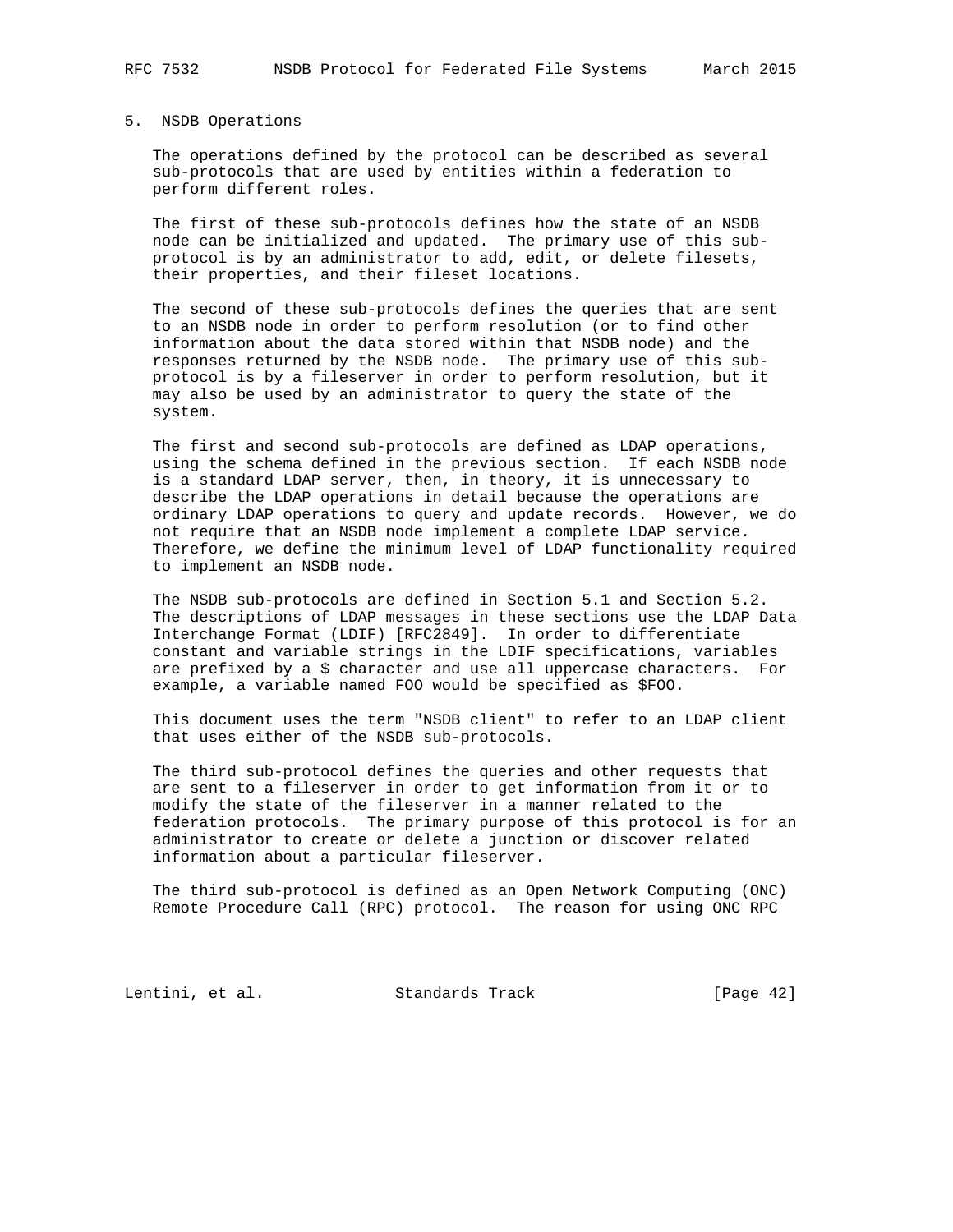instead of LDAP is that all fileservers support ONC RPC, but some do not support an LDAP directory server.

The ONC RPC administration protocol is defined in [RFC7533].

5.1. NSDB Operations for Administrators

 The admin entity initiates and controls the commands to manage fileset and namespace information. The protocol used for communicating between the admin entity and each NSDB node MUST be the LDAPv3 [RFC4510] protocol.

 The names we assign to these operations are entirely for the purpose of exposition in this document and are not part of the LDAP dialogs.

5.1.1. Create an FSN

 This operation creates a new FSN in the NSDB by adding a new fedfsFsn entry in the NSDB's LDAP directory.

 A fedfsFsn entry contains a fedfsFsnUuid. The administrator chooses the fedfsFsnUuid by the process described in Section 2.12. A fedfsFsn entry also contains a fedfsFsnTTL. The fedfsFsnTTL is chosen by the administrator as described in Section 2.8.3.

### 5.1.1.1. LDAP Request

 This operation is implemented using the LDAP ADD request described by the LDIF below.

> dn: fedfsFsnUuid=\$FSNUUID,\$NCE changeType: add objectClass: fedfsFsn fedfsFsnUuid: \$FSNUUID fedfsFsnTTL: \$TTL

 For example, if \$FSNUUID is "e8c4761c-eb3b-4307-86fc-f702da197966", \$TTL is "300" seconds, and \$NCE is "o=fedfs", the operation would be:

> dn: fedfsFsnUuid=e8c4761c-eb3b-4307-86fc-f702da197966,o=fedfs changeType: add objectClass: fedfsFsn fedfsFsnUuid: e8c4761c-eb3b-4307-86fc-f702da197966 fedfsFsnTTL: 300

Lentini, et al. Standards Track [Page 43]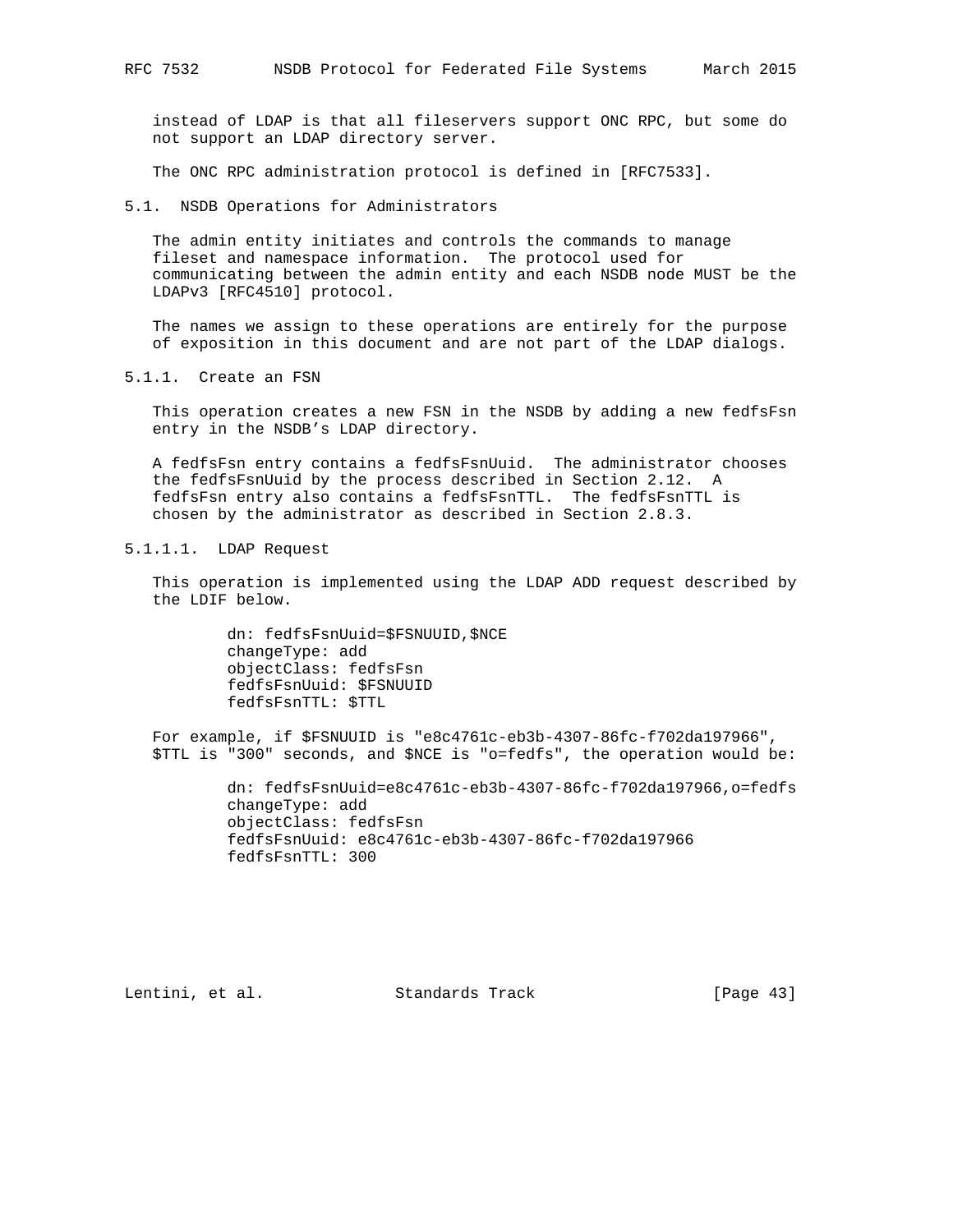5.1.2. Delete an FSN

 This operation deletes an FSN by removing a fedfsFsn entry in the NSDB's LDAP directory.

 If the FSN entry being deleted has child FSL entries, this function MUST return an error. This ensures that the NSDB will not contain any orphaned FSL entries. A compliant LDAP implementation will meet this requirement since Section 4.8 of [RFC4511] defines the LDAP delete operation to only be capable of removing leaf entries.

 Note that the FSN delete function removes the fileset only from a federation namespace (by removing the records for that FSN from the NSDB node that receives this request). The fileset and its data are not deleted. Any junction that has this FSN as its target may continue to point to this non-existent FSN. A dangling reference may be detected when a fileserver tries to resolve a junction that refers to the deleted FSN.

5.1.2.1. LDAP Request

 This operation is implemented using the LDAP DELETE request described by the LDIF below.

> dn: fedfsFsnUuid=\$FSNUUID,\$NCE changeType: delete

 For example, if \$FSNUUID is "e8c4761c-eb3b-4307-86fc-f702da197966" and \$NCE is "o=fedfs", the operation would be:

> dn: fedfsFsnUuid=e8c4761c-eb3b-4307-86fc-f702da197966,o=fedfs changeType: delete

5.1.3. Create an FSL

 This operation creates a new FSL for the given FSN by adding a new fedfsFsl entry in the NSDB's LDAP directory.

 A fedfsFsl entry contains a fedfsFslUuid and fedfsFsnUuid. The administrator chooses the fedfsFslUuid. The process for choosing the fedfsFslUuid is described in Section 2.12. The fedfsFsnUuid is the UUID of the FSL's FSN.

 The administrator will also set additional attributes depending on the FSL type.

Lentini, et al. Standards Track [Page 44]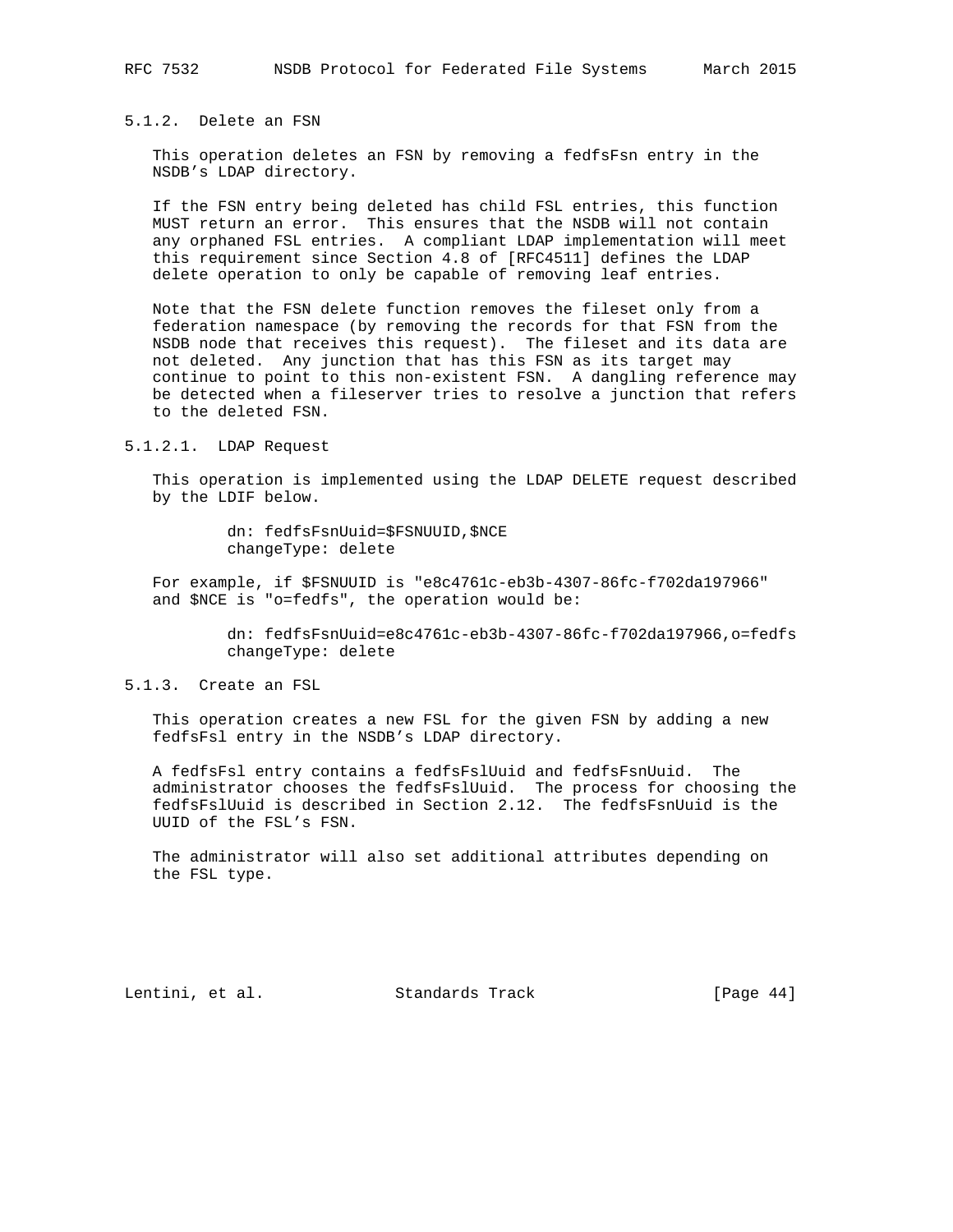#### 5.1.3.1. LDAP Request

 This operation is implemented using the LDAP ADD request described by the LDIF below (Note: the LDIF shows the creation of an NFS FSL.)

 dn: fedfsFslUuid=\$FSLUUID,fedfsFsnUuid=\$FSNUUID,\$NCE changeType: add objectClass: fedfsNfsFsl fedfsFslUuid: \$FSLUUID fedfsFsnUuid: \$FSNUUID fedfsNfsURI: nfs://\$HOST:\$PORT//\$PATH fedfsNfsCurrency: \$CURRENCY fedfsNfsGenFlagWritable: \$WRITABLE fedfsNfsGenFlagGoing: \$GOING fedfsNfsGenFlagSplit: \$SPLIT fedfsNfsTransFlagRdma: \$RDMA fedfsNfsClassSimul: \$CLASS\_SIMUL fedfsNfsClassHandle:\$CLASS\_HANDLE fedfsNfsClassFileid:\$CLASS\_FILEID fedfsNfsClassWritever:\$CLASS\_WRITEVER fedfsNfsClassChange: \$CLASS\_CHANGE fedfsNfsClassReaddir: \$CLASS\_READDIR fedfsNfsReadRank: \$READ\_RANK fedfsNfsReadOrder: \$READ\_ORDER fedfsNfsWriteRank: \$WRITE\_RANK fedfsNfsWriteOrder: \$WRITE\_ORDER fedfsNfsVarSub: \$VAR\_SUB fedfsNfsValidFor: \$TIME fedfsAnnotation: \$ANNOTATION fedfsDescr: \$DESCR

 For example, if \$FSNUUID is "e8c4761c-eb3b-4307-86fc-f702da197966", \$FSLUUID is "ba89a802-41a9-44cf-8447-dda367590eb3", \$HOST is "server.example.com", \$PORT is "20049", \$PATH is stored in the file "/tmp/fsl\_path", \$CURRENCY is "0" (an up-to-date copy), the FSL is writable, but not going, split, or accessible via Remote Direct Memory Access (RDMA), the simultaneous-use class is "1", the handle class is "0", the fileid class is "1", the write-verifier class is "1", the change class is "1", the readdir class is "9", the read rank is "7", the read order is "8", the write rank is "5", the write order is "6", variable substitution is false, \$TIME is "300" seconds, \$ANNOTATION is ""foo" = "bar"", \$DESC is "This is a description.", and \$NCE is "o=fedfs", the operation would be (for readability, the DN is split into two lines):

Lentini, et al. Standards Track [Page 45]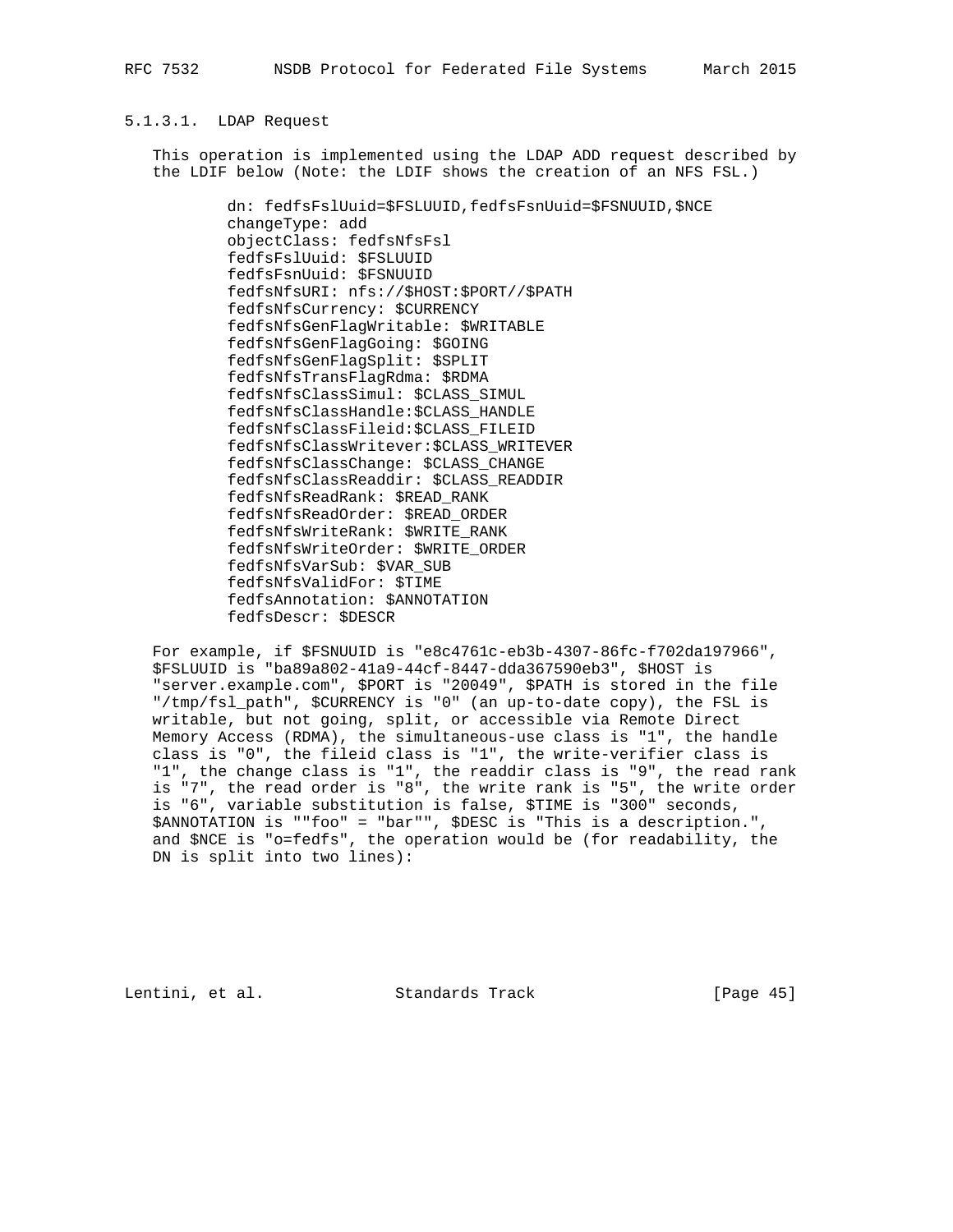dn: fedfsFslUuid=ba89a802-41a9-44cf-8447-dda367590eb3, fedfsFsnUuid=e8c4761c-eb3b-4307-86fc-f702da197966,o=fedfs changeType: add objectClass: fedfsNfsFsl fedfsFslUuid: ba89a802-41a9-44cf-8447-dda367590eb3 fedfsFsnUuid: e8c4761c-eb3b-4307-86fc-f702da197966 fedfsNfsURI: nfs://server.example.com:20049//tmp/fsl\_path fedfsNfsCurrency: 0 fedfsNfsGenFlagWritable: TRUE fedfsNfsGenFlagGoing: FALSE fedfsNfsGenFlagSplit: FALSE fedfsNfsTransFlagRdma: FALSE fedfsNfsClassSimul: 1 fedfsNfsClassHandle: 0 fedfsNfsClassFileid: 1 fedfsNfsClassWritever: 1 fedfsNfsClassChange: 1 fedfsNfsClassReaddir: 9 fedfsNfsReadRank: 7 fedfsNfsReadOrder: 8 fedfsNfsWriteRank: 5 fedfsNfsWriteOrder: 6 fedfsNfsVarSub: FALSE fedfsNfsValidFor: 300 fedfsAnnotation: "foo" = "bar" fedfsDescr: This is a description.

#### 5.1.3.2. Selecting fedfsNfsFsl Values

 The fedfsNfsFSl object class is used to describe NFSv4-accessible filesets. For the reasons described in Section 2.8.4, administrators SHOULD choose reasonable values for all LDAP attributes of an NFSv4-accessible fedfsNfsFsl even though some of these LDAP attributes are not explicitly contained in an NFSv4 fs\_locations attribute.

 When the administrator is unable to choose reasonable values for the LDAP attributes not explicitly contained in an NFSv4 fs\_locations attribute, the values in the following table are RECOMMENDED.

Lentini, et al. Standards Track [Page 46]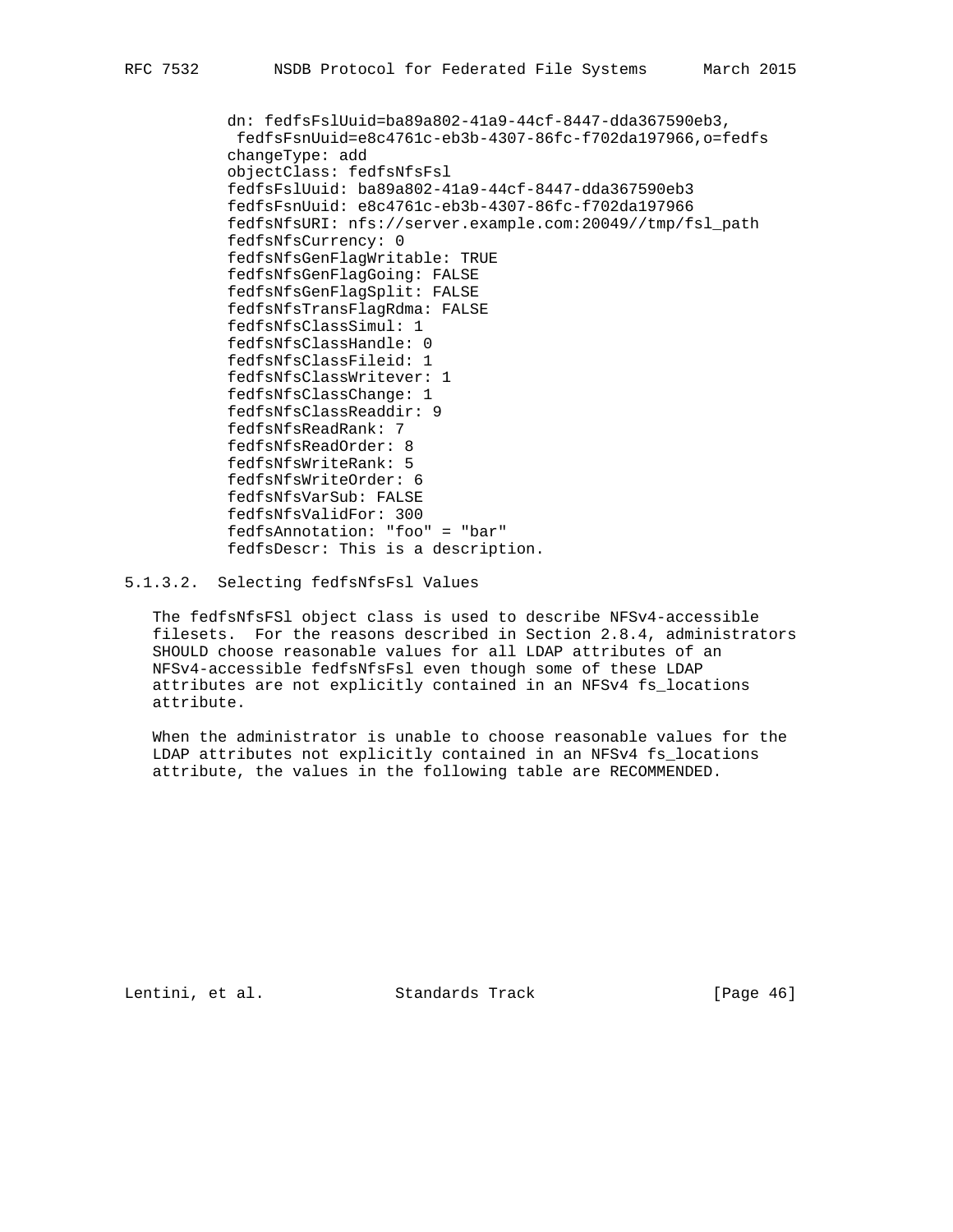| LDAP attribute          | LDAP<br>value     | Notes                                                                                               |
|-------------------------|-------------------|-----------------------------------------------------------------------------------------------------|
| fedfsNfsCurrency        | negative<br>value | Indicates that the server<br>does not know the currency<br>(see Section 11.10.1 of<br>$[RFC5661]$ . |
| fedfsNfsGenFlaqWritable | FALSE             | Leaving unset is not harmful<br>(see Section 11.10.1 of<br>$[RFC5661]$ .                            |
| fedfsNfsGenFlagGoing    | FALSE             | NFS client will detect a<br>migration event if the FSL<br>becomes unavailable.                      |
| fedfsNfsGenFlagSplit    | TRUE              | Safe to assume that the FSL<br>is split.                                                            |
| fedfsNfsTransFlagRdma   | TRUE              | NFS client will detect if<br>RDMA access is available.                                              |
| fedfsNfsClassSimul      | $\Omega$          | 0 is treated as non-matching<br>(see Section 11.10.1 of<br>$[RFC5661]$ .                            |
| fedfsNfsClassHandle     | 0                 | See fedfsNfsClassSimul note.                                                                        |
| fedfsNfsClassFileid     | $\Omega$          | See fedfsNfsClassSimul note.                                                                        |
| fedfsNfsClassWritever   | $\mathbf 0$       | See fedfsNfsClassSimul note.                                                                        |
| fedfsNfsClassChange     | $\Omega$          | See fedfsNfsClassSimul note.                                                                        |
| fedfsNfsClassReaddir    | $\Omega$          | See fedfsNfsClassSimul note.                                                                        |
| fedfsNfsReadRank        | $\Omega$          | Highest value ensures FSL<br>will be tried.                                                         |
| fedfsNfsReadOrder       | 0                 | See fedfsNfsReadRank note.                                                                          |
| fedfsNfsWriteRank       | $\Omega$          | See fedfsNfsReadRank note.                                                                          |
| fedfsNfsWriteOrder      | 0                 | See fedfsNfsReadRank note.                                                                          |
| fedfsNfsVarSub          | FALSE             | NFSv4 does not define<br>variable substitution in<br>paths.                                         |
| fedfsNfsValidFor        | $\Omega$          | Indicates no appropriate<br>refetch interval (see<br>Section 11.10.2 of<br>$[RFC5661]$ .            |

### 5.1.4. Delete an FSL

 This operation deletes an FSL record. The admin requests the NSDB node storing the fedfsFsl to delete it from its database. This operation does not result in fileset data being deleted on any fileserver.

Lentini, et al. Standards Track [Page 47]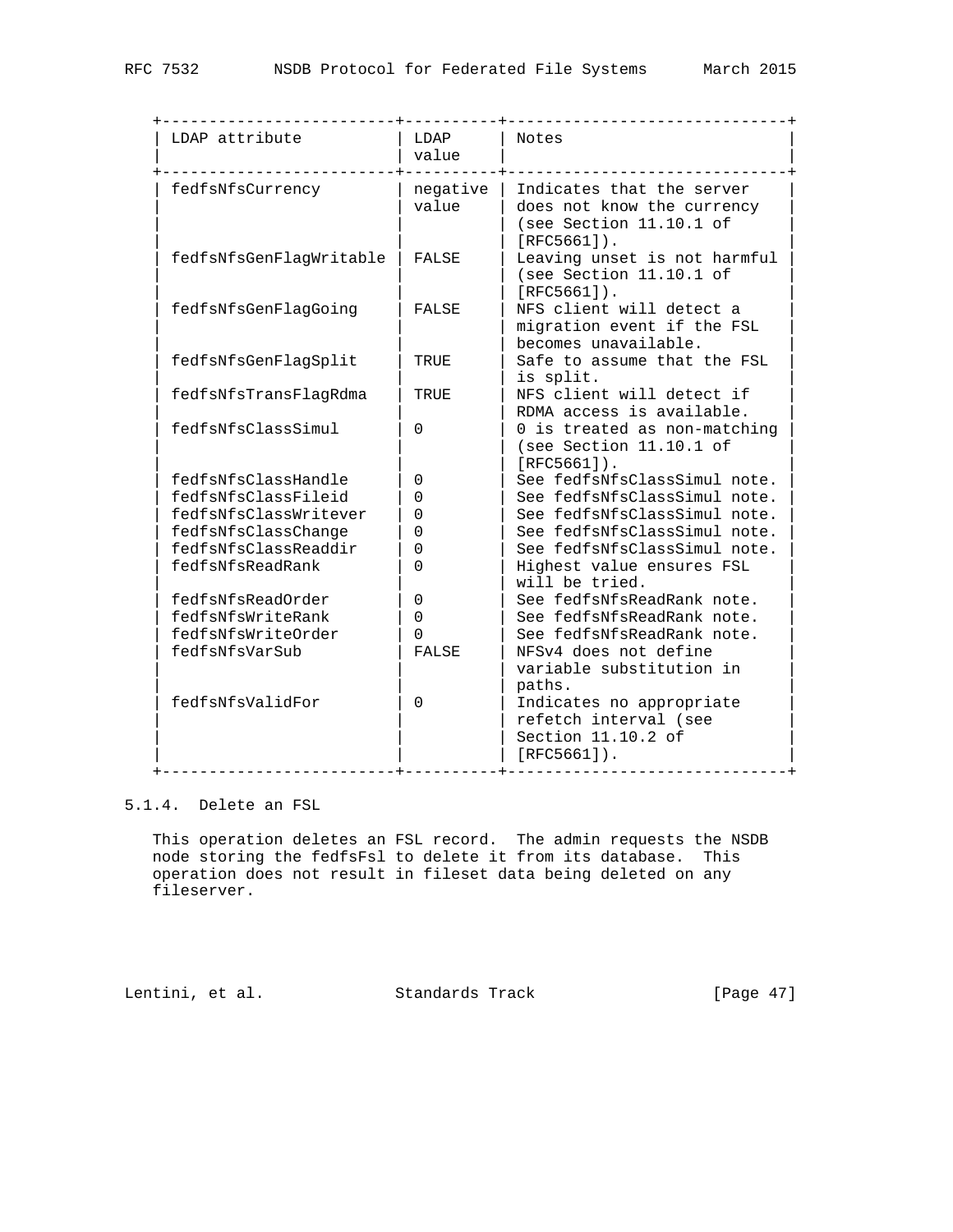5.1.4.1. LDAP Request

 The admin sends an LDAP DELETE request to the NSDB node to remove the FSL.

> dn: fedfsFslUuid=\$FSLUUID,fedfsFsnUuid=\$FSNUUID,\$NCE changeType: delete

 For example, if \$FSNUUID is "e8c4761c-eb3b-4307-86fc-f702da197966", \$FSLUUID is "ba89a802-41a9-44cf-8447-dda367590eb3", and \$NCE is "o=fedfs", the operation would be (for readability, the DN is split into two lines):

> dn: fedfsFslUuid=ba89a802-41a9-44cf-8447-dda367590eb3, fedfsFsnUuid=e8c4761c-eb3b-4307-86fc-f702da197966,o=fedfs changeType: delete

5.1.5. Update an FSL

 This operation updates the attributes of a given FSL. This command results in a change in the attributes of the fedfsFsl at the NSDB node maintaining this FSL. The values of the fedfsFslUuid and fedfsFsnUuid attributes MUST NOT change during an FSL update.

5.1.5.1. LDAP Request

 The admin sends an LDAP MODIFY request to the NSDB node to update the FSL.

> dn: fedfsFslUuid=\$FSLUUID,fedfsFsnUuid=\$FSNUUID,\$NCE changeType: modify replace: \$ATTRIBUTE-TYPE

 For example, if \$FSNUUID is "e8c4761c-eb3b-4307-86fc-f702da197966", \$FSLUUID is "ba89a802-41a9-44cf-8447-dda367590eb3", \$NCE is "o=fedfs", and the administrator wished to change the NFS read rank to 10, the operation would be (for readability, the DN is split into two lines):

> dn: fedfsFslUuid=ba89a802-41a9-44cf-8447-dda367590eb3, fedfsFsnUuid=e8c4761c-eb3b-4307-86fc-f702da197966,o=fedfs changeType: modify replace: fedfsNfsReadClass fedfsNfsReadRank: 10

Lentini, et al. Standards Track [Page 48]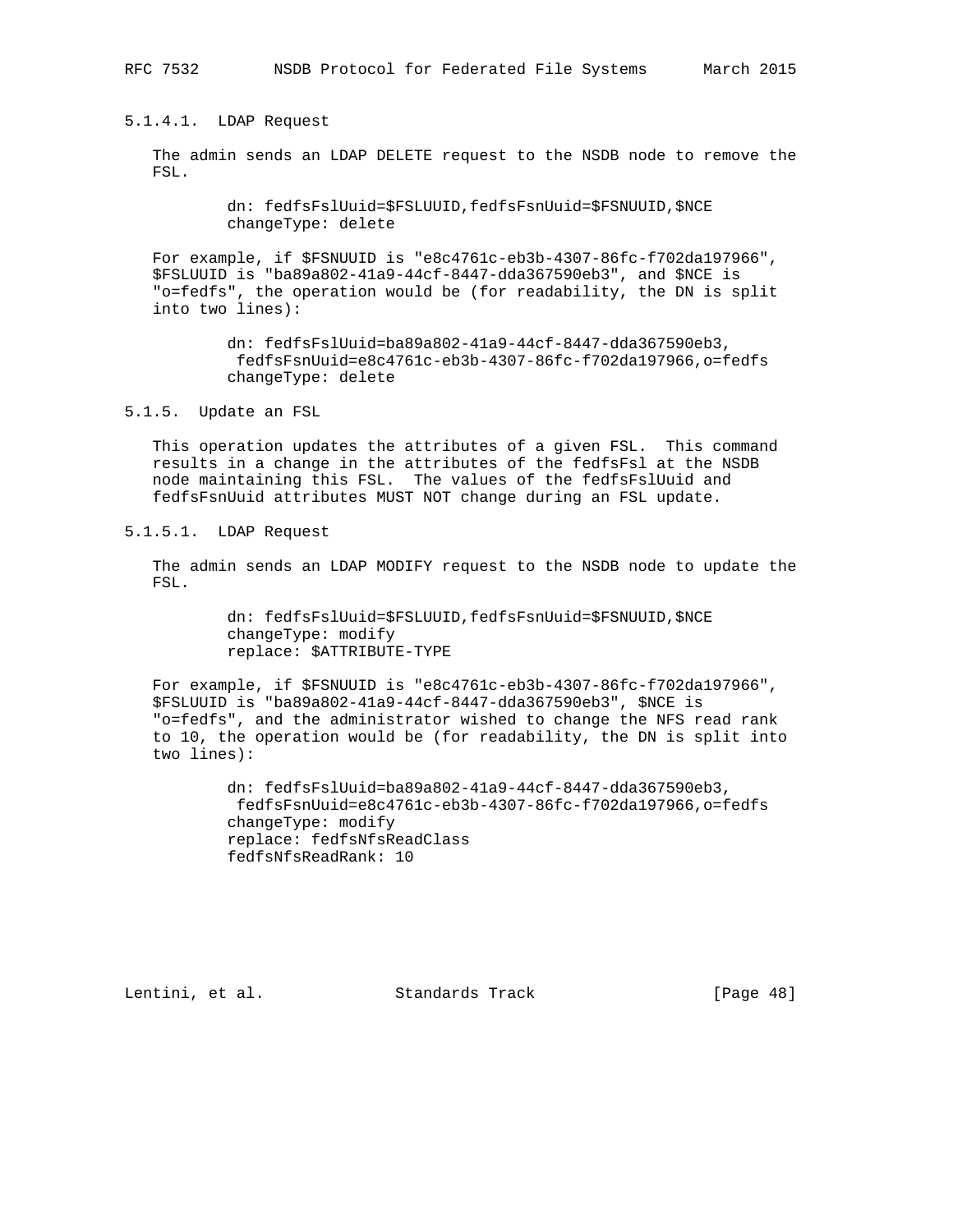### 5.2. NSDB Operations for Fileservers

5.2.1. NSDB Container Entry (NCE) Enumeration

 To find the NCEs for the NSDB nsdb.example.com, a fileserver would do the following:

 $nce\_list = empty$  connect to the LDAP directory at nsdb.example.com for each namingContext value \$BAR in the root DSE  $/*$  \$BAR is a DN  $*/$  query for a fedfsNceDN value at \$BAR /\* \* The RFC 4516 LDAP URL for this search would be \* \* ldap://nsdb.example.com:389/\$BAR?fedfsNceDN?? \* (objectClass=fedfsNsdbContainerInfo) \* \*/ if a fedfsNceDN value is found add the value to the nce\_list

5.2.2. Lookup FSLs for an FSN

 Using an LDAP search, the fileserver can obtain all of the FSLs for a given FSN. The FSN's fedfsFsnUuid is used as the search key. The following examples use the LDAP Uniform Resource Identifier (URI) format defined in [RFC4516].

 To obtain a list of all FSLs for \$FSNUUID on the NSDB named \$NSDBNAME, the following search can be used (for readability, the URI is split into two lines):

 for each \$NCE in nce\_list ldap://\$NSDBNAME/fedfsFsnUuid=\$FSNUUID,\$NCE??one? (objectClass=fedfsFsl)

 This search is for the children of the object with DN "fedfsFsnUuid=\$FSNUUID,\$NCE" with a filter for "objectClass=fedfsFsl". The scope value of "one" restricts the search to the entry's children (rather than the entire subtree below the entry), and the filter ensures that only FSL entries are returned.

 For example, if \$NSDBNAME is "nsdb.example.com", \$FSNUUID is "e8c4761c-eb3b-4307-86fc-f702da197966", and \$NCE is "o=fedfs", the search would be (for readability, the URI is split into three lines):

Lentini, et al. Standards Track [Page 49]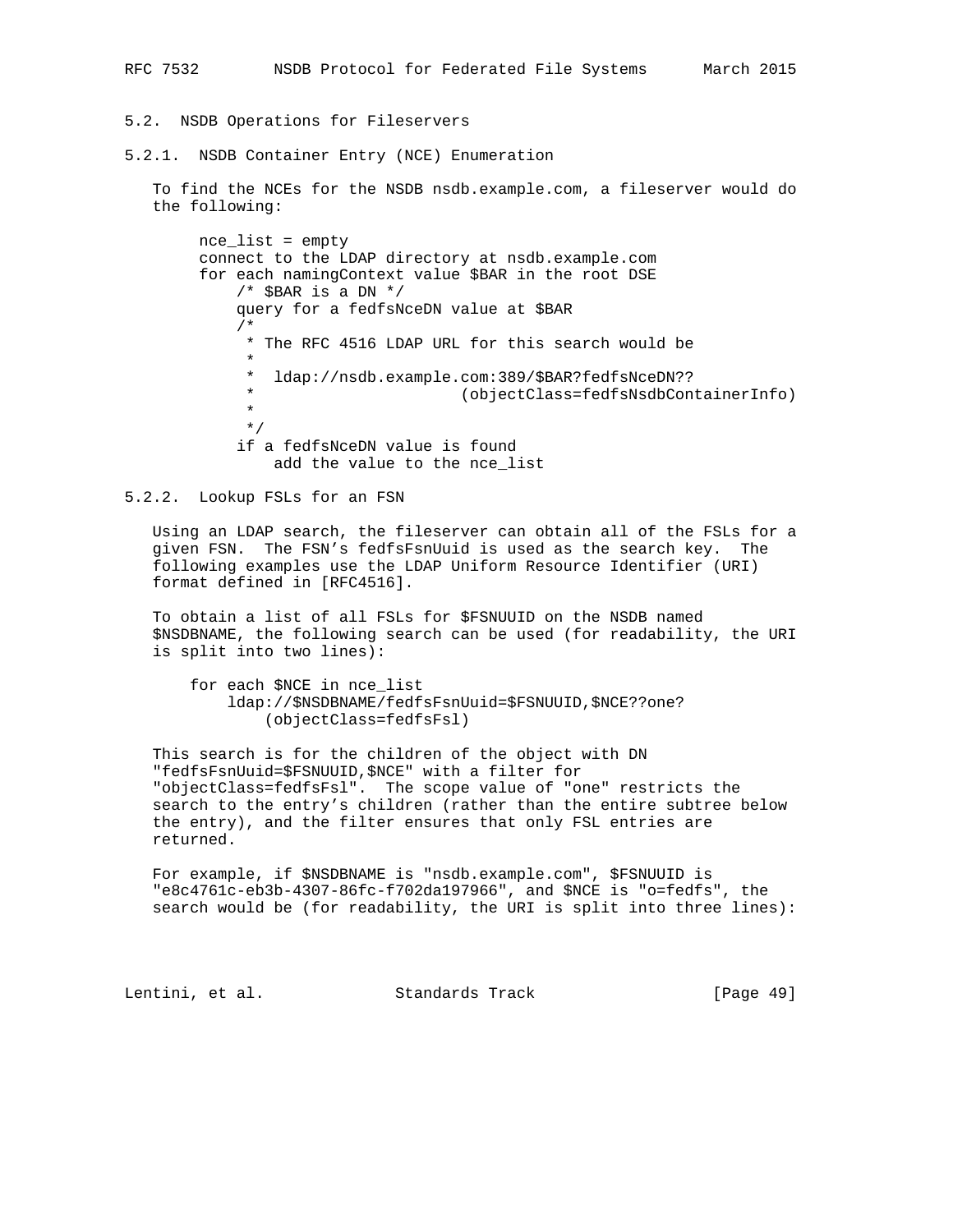ldap://nsdb.example.com/ fedfsFsnUuid=e8c4761c-eb3b-4307-86fc-f702da197966,o=fedfs ??one?(objectClass=fedfsFsl)

 The following search can be used to obtain only the NFS FSLs for \$FSNUUID on the NSDB named \$NSDBNAME (for readability, the URI is split into two lines):

 for each \$NCE in nce\_list ldap://\$NSDBNAME/fedfsFsnUuid=\$FSNUUID,\$NCE??one? (objectClass=fedfsNfsFsl)

 This also searches for the children of the object with DN "fedfsFsnUuid=\$FSNUUID,\$NCE", but the filter for "objectClass = fedfsNfsFsl" restricts the results to only NFS FSLs.

 For example, if \$NSDBNAME is nsdb.example.com, \$FSNUUID is "e8c4761c eb3b-4307-86fc-f702da197966", and \$NCE is "o=fedfs", the search would be (for readability, the URI is split into three lines):

 ldap://nsdb.example.com/ fedfsFsnUuid=e8c4761c-eb3b-4307-86fc-f702da197966,o=fedfs ??one?(objectClass=fedfsNfsFsl)

 The fileserver will generate a referral based on the set of FSLs returned by these queries using the process described in Section 2.8.4.

### 5.3. NSDB Operations and LDAP Referrals

 The LDAPv3 protocol defines an LDAP referral mechanism that allows an LDAP server to redirect an LDAP client. LDAPv3 defines two types of LDAP referrals: the Referral type defined in Section 4.1.10 of [RFC4511] and the SearchResultReference type defined in Section 4.5.3 of [RFC4511]. In both cases, the LDAP referral lists one or more URIs for services that can be used to complete the operation. In the remainder of this document, the term "LDAP referral" is used to indicate either of these types.

 If an NSDB operation results in an LDAP referral, the NSDB client MAY follow the LDAP referral. An NSDB client's decision to follow an LDAP referral is implementation and configuration dependent. For example, an NSDB client might be configured to follow only those LDAP referrals that were received over a secure channel or only those that target an NSDB that supports encrypted communication. If an NSDB client chooses to follow an LDAP referral, the NSDB client MUST process the LDAP referral and prevent looping as described in Section 4.1.10 of [RFC4511].

Lentini, et al. Standards Track [Page 50]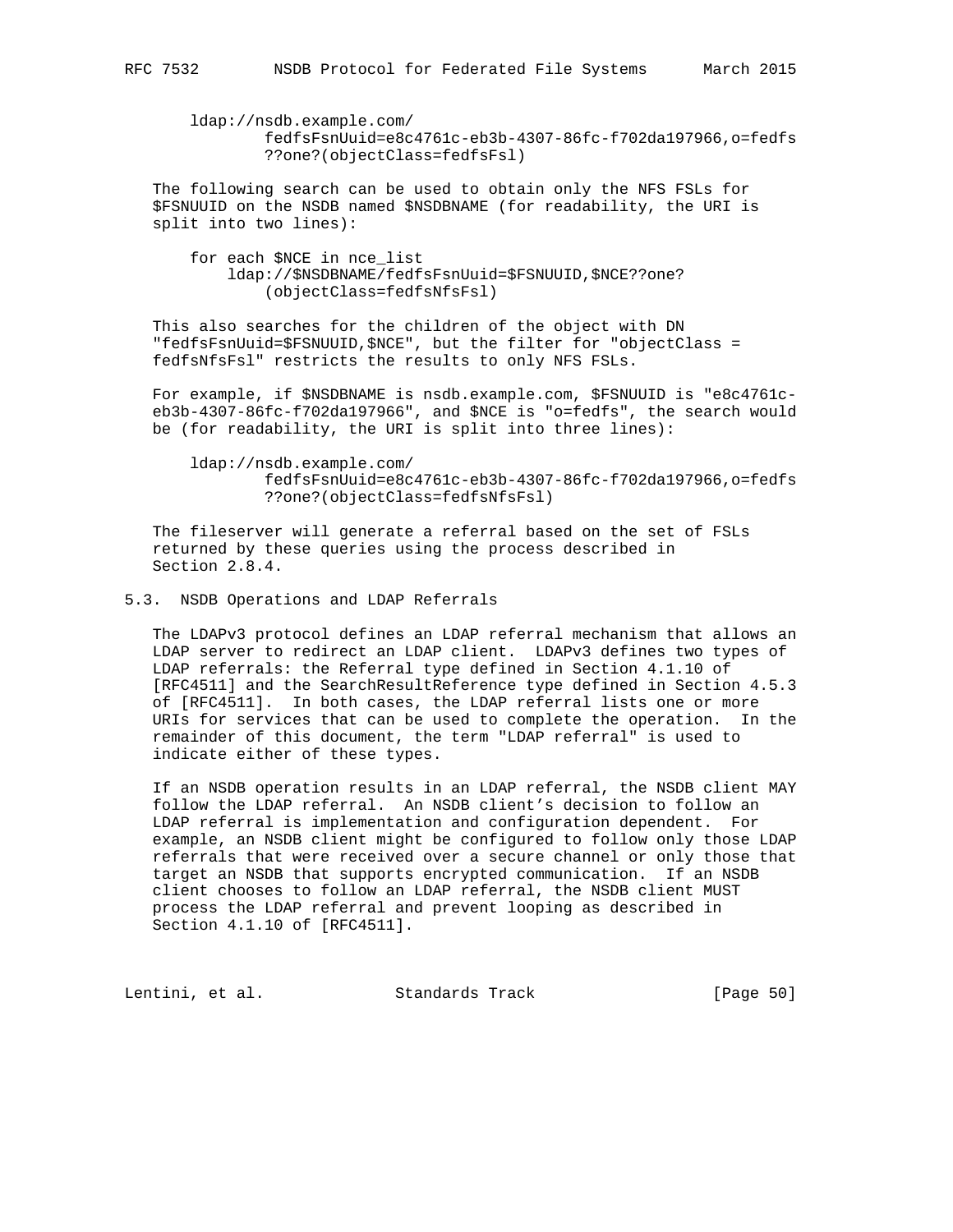### 6. Security Considerations

 Both the NFSv4 and LDAPv3 protocols provide security mechanisms. When used in conjunction with the federated file system protocols described in this document, the use of these mechanisms is RECOMMENDED. Specifically, the use of RPCSEC\_GSS [RFC2203], which is built on the Generic Security Service Application Program Interface (GSS-API) [RFC2743], is RECOMMENDED on all NFS connections between a file-access client and fileserver. The security considerations sections of the NFSv4.0 [RFC7530] and NFSv4.1 [RFC5661] specifications contain special considerations for the handling of GETATTR operations for the fs\_locations and fs\_locations\_info attributes.

 NSDB nodes and NSDB clients MUST implement support for TLS [RFC5246], as described in [RFC4513]. For all LDAP connections established by the federated file system protocols, the use of TLS is RECOMMENDED.

 If an NSDB client chooses to follow an LDAP referral, the NSDB client SHOULD authenticate the LDAP referral's target NSDB using the target NSDB's credentials (not the credentials of the NSDB that generated the LDAP referral). The NSDB client SHOULD NOT follow an LDAP referral that targets an NSDB for which it does not know the NSDB's credentials.

 Within a federation, there are two types of components an attacker may compromise: a fileserver and an NSDB.

 If an attacker compromises a fileserver, the attacker can interfere with a file-access client's file system input/output (I/O) operations (e.g., by returning fictitious data in the response to a read request) or can fabricate a referral. The attacker's abilities are the same regardless of whether or not the federation protocols are in use. While the federation protocols do not give the attacker additional capabilities, they are additional targets for attack. The LDAP protocol described in Section 5.2 SHOULD be secured using the methods described above to defeat attacks on a fileserver via this channel.

 If an attacker compromises an NSDB, the attacker will be able to forge FSL information and thus poison the fileserver's referral information. Therefore, an NSDB should be as secure as the fileservers that query it. The LDAP operations described in Section 5 SHOULD be secured using the methods described above to defeat attacks on an NSDB via this channel.

Lentini, et al. Standards Track [Page 51]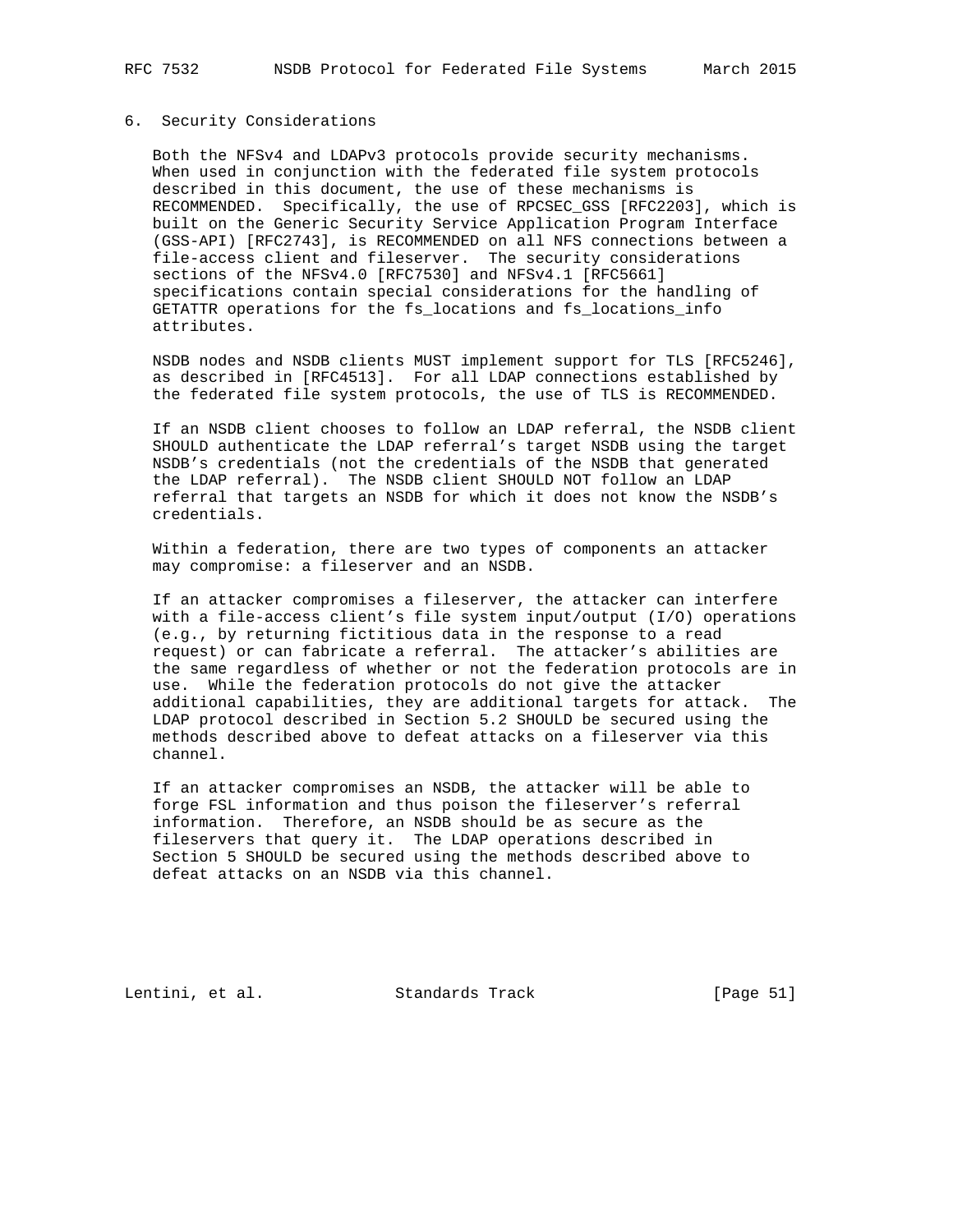A fileserver binds anonymously when performing NSDB operations. Thus, the contents and distinguished names of FSN and FSL records are required to be readable by anyone who can bind anonymously to an NSDB service. Section 2.12 presents the security considerations in the choice of the type of UUID used in these records.

 It should be noted that the federation protocols do not directly provide access to file system data. The federation protocols only provide a mechanism for building a namespace. All data transfers occur between a file-access client and fileserver just as they would if the federation protocols were not in use. As a result, the federation protocols do not require new user authentication and authorization mechanisms or require a fileserver to act as a proxy for a client.

- 7. IANA Considerations
- 7.1. Registry for the fedfsAnnotation Key Namespace

 This document defines the fedfsAnnotation key in Section 4.2.1.6. The fedfsAnnotation key namespace is managed by IANA. IANA has created and now maintains a new registry entitled "FedFS Annotation Keys". The location of this registry is under a new heading called "Federated File System (FedFS) Parameters". The URL address is <http://www.iana.org/assignments/fedfs-parameters>.

 Future registrations are to be administered by IANA using the "First Come First Served" policy defined in [RFC5226]. Registration requests MUST include the key (a valid UTF-8 string of any length), a brief description of the key's purpose, and an email contact for the registration. For viewing, the registry should be sorted lexicographically by key. There are no initial assignments for this registry.

### 7.2. Registry for FedFS Object Identifiers

 Using the process described in [RFC2578], one of the authors was assigned the Internet Private Enterprise Numbers range 1.3.6.1.4.1.31103.x. Within this range, the subrange 1.3.6.1.4.1.31103.1.x is permanently dedicated for use by the federated file system protocols. Unassigned OIDs in this range MAY be used for Private Use or Experimental Use as defined in [RFC5226]. New permanent FedFS OID assignments MUST NOT be made using OIDs in this range.

Lentini, et al. Standards Track [Page 52]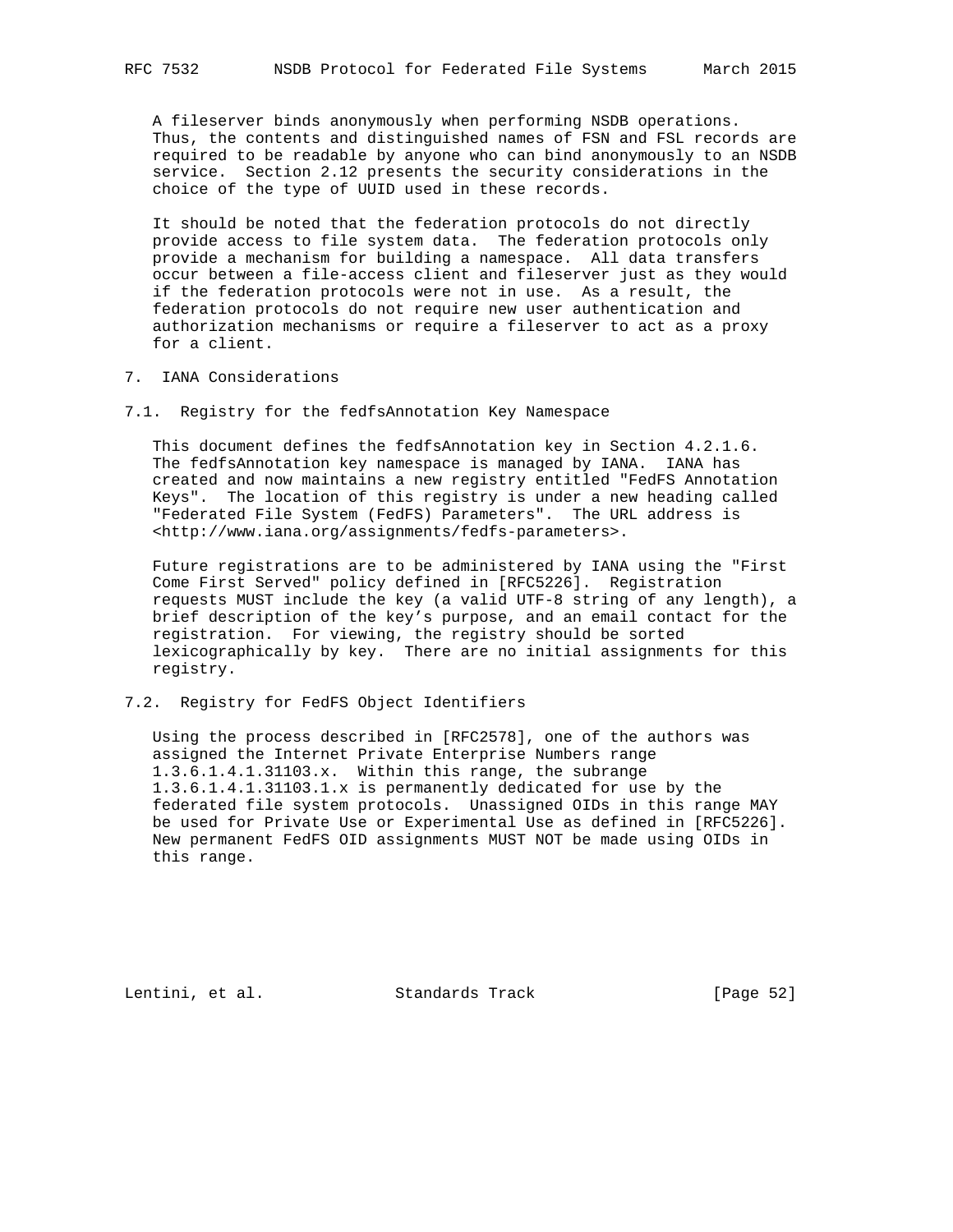IANA has created and now maintains a new registry entitled "FedFS Object Identifiers" for the purpose of recording the allocations of FedFS Object Identifiers (OIDs) specified by this document. No future allocations in this registry are allowed.

 The location of this registry is under the heading "Federated File System (FedFS) Parameters", created in Section 7.1. The URL address is <http://www.iana.org/assignments/fedfs-parameters>.

 For viewing, the registry has been sorted numerically by OID value. The contents of the "FedFS Object Identifiers" registry are given in Table 1.

 Note: A descriptor designated below as "historic" reserves an OID used in a past version of the NSDB protocol. Registering such OIDs retains compatibility among existing implementations of the NSDB protocol. This document does not otherwise refer to historic OIDs.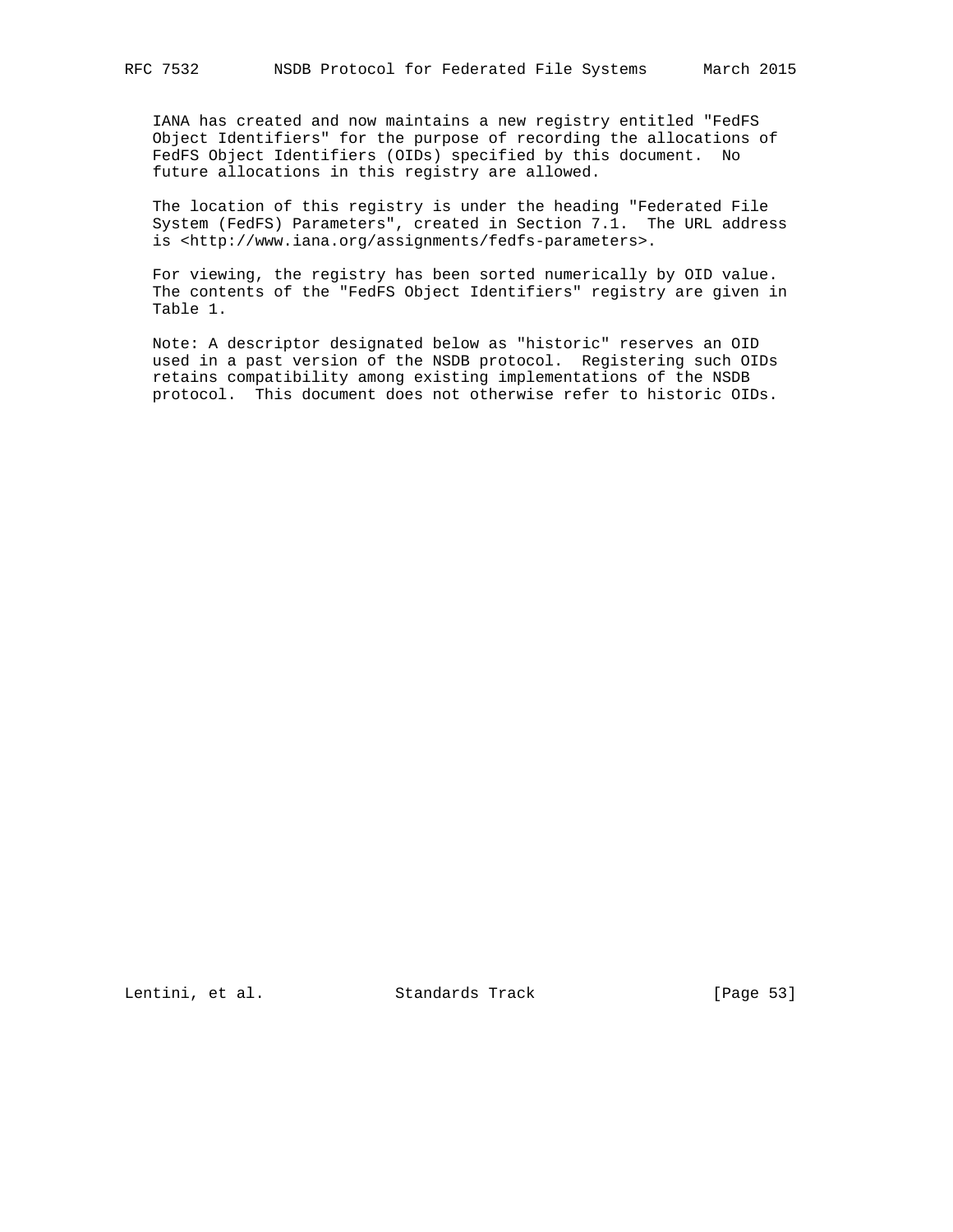| OID                      | Description             | Reference |
|--------------------------|-------------------------|-----------|
| 1.3.6.1.4.1.31103.1.1    | fedfsUuid               | RFC 7532  |
| 1.3.6.1.4.1.31103.1.2    | fedfsNetAddr            | historic  |
| 1.3.6.1.4.1.31103.1.3    | fedfsNetPort            | historic  |
| 1.3.6.1.4.1.31103.1.4    | fedfsFsnUuid            | RFC 7532  |
| 1.3.6.1.4.1.31103.1.5    | fedfsNsdbName           | historic  |
| 1.3.6.1.4.1.31103.1.6    | fedfsNsdbPort           | historic  |
| 1.3.6.1.4.1.31103.1.7    | fedfsNcePrefix          | historic  |
| 1.3.6.1.4.1.31103.1.8    | fedfsFslUuid            | RFC 7532  |
| 1.3.6.1.4.1.31103.1.9    | fedfsFslHost            | historic  |
| 1.3.6.1.4.1.31103.1.10   | fedfsFslPort            | historic  |
| 1.3.6.1.4.1.31103.1.11   | fedfsFs1TTL             | historic  |
| 1.3.6.1.4.1.31103.1.12   | fedfsAnnotation         | RFC 7532  |
| 1.3.6.1.4.1.31103.1.13   | fedfsDescr              | RFC 7532  |
| 1.3.6.1.4.1.31103.1.14   | fedfsNceDN              | RFC 7532  |
| 1.3.6.1.4.1.31103.1.15   | fedfsFsnTTL             | RFC 7532  |
| 1.3.6.1.4.1.31103.1.100  | fedfsNfsPath            | historic  |
| 1.3.6.1.4.1.31103.1.101  | fedfsNfsMajorVer        | historic  |
| 1.3.6.1.4.1.31103.1.102  | fedfsNfsMinorVer        | historic  |
| 1.3.6.1.4.1.31103.1.103  | fedfsNfsCurrency        | RFC 7532  |
| 1.3.6.1.4.1.31103.1.104  | fedfsNfsGenFlagWritable | RFC 7532  |
| 1.3.6.1.4.1.31103.1.105  | fedfsNfsGenFlagGoing    | RFC 7532  |
| 1.3.6.1.4.1.31103.1.106  | fedfsNfsGenFlagSplit    | RFC 7532  |
| 1.3.6.1.4.1.31103.1.107  | fedfsNfsTransFlagRdma   | RFC 7532  |
| 1.3.6.1.4.1.31103.1.108  | fedfsNfsClassSimul      | RFC 7532  |
| 1.3.6.1.4.1.31103.1.109  | fedfsNfsClassHandle     | RFC 7532  |
| 1.3.6.1.4.1.31103.1.110  | fedfsNfsClassFileid     | RFC 7532  |
| 1.3.6.1.4.1.31103.1.111  | fedfsNfsClassWritever   | RFC 7532  |
| 1.3.6.1.4.1.31103.1.112  | fedfsNfsClassChange     | RFC 7532  |
| 1.3.6.1.4.1.31103.1.113  | fedfsNfsClassReaddir    | RFC 7532  |
| 1.3.6.1.4.1.31103.1.114  | fedfsNfsReadRank        | RFC 7532  |
| 1.3.6.1.4.1.31103.1.115  | fedfsNfsReadOrder       | RFC 7532  |
| 1.3.6.1.4.1.31103.1.116  | fedfsNfsWriteRank       | RFC 7532  |
| 1.3.6.1.4.1.31103.1.117  | fedfsNfsWriteOrder      | RFC 7532  |
| 1.3.6.1.4.1.31103.1.118  | fedfsNfsVarSub          | RFC 7532  |
| 1.3.6.1.4.1.31103.1.119  | fedfsNfsValidFor        | RFC 7532  |
| 1.3.6.1.4.1.31103.1.120  | fedfsNfsURI             | RFC 7532  |
| 1.3.6.1.4.1.31103.1.1001 | fedfsNsdbContainerInfo  | RFC 7532  |
| 1.3.6.1.4.1.31103.1.1002 | fedfsFsn                | RFC 7532  |
| 1.3.6.1.4.1.31103.1.1003 | fedfsFsl                | RFC 7532  |
| 1.3.6.1.4.1.31103.1.1004 | fedfsNfsFsl             | RFC 7532  |

Table 1

Lentini, et al. Standards Track [Page 54]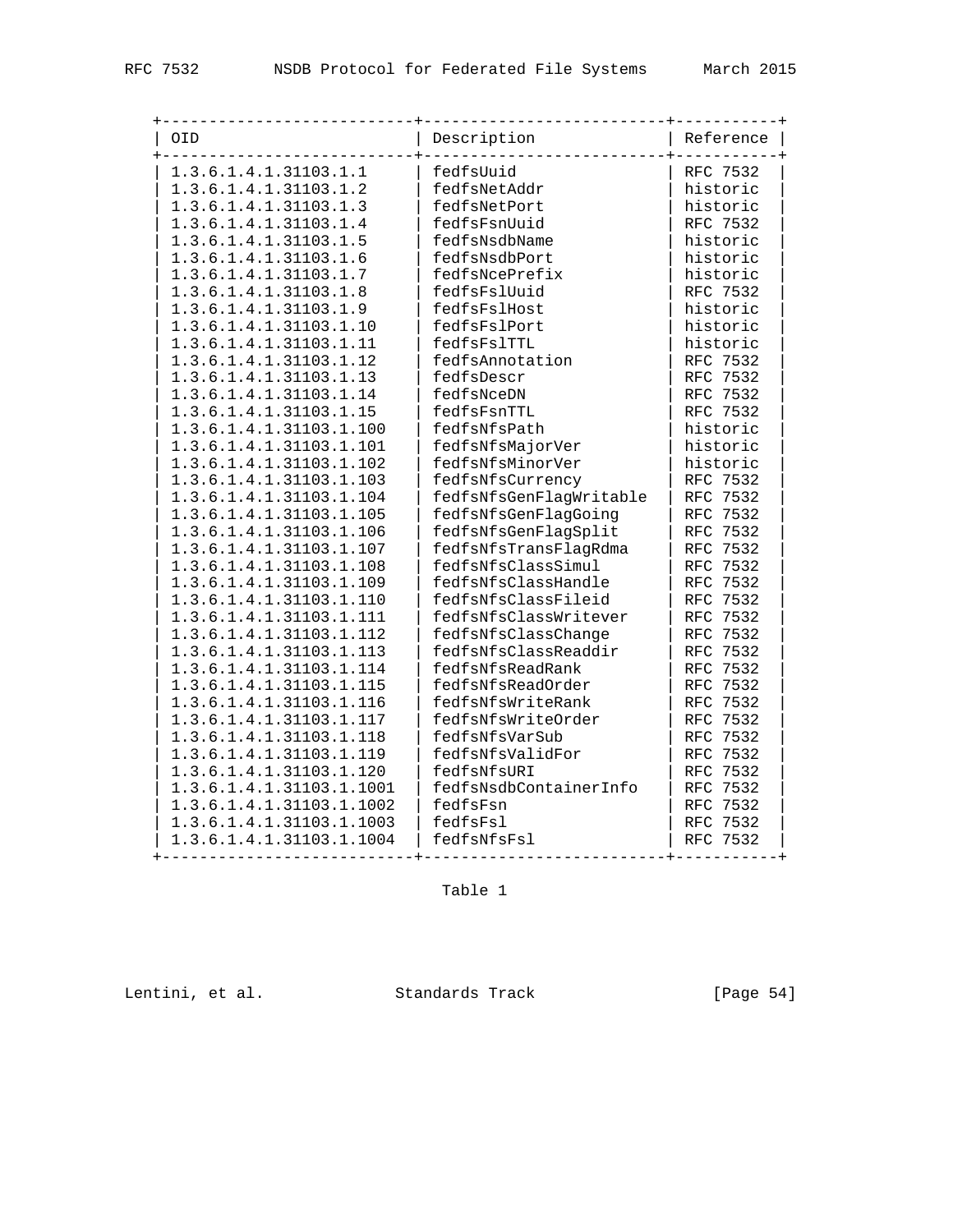#### 7.3. LDAP Descriptor Registration

 In accordance with Sections 3.4 and 4 of [RFC4520], the object identifier descriptors defined in this document (listed below) have been registered via the Expert Review process.

 Subject: Request for LDAP Descriptor Registration Person & email address to contact for further information: See "Author/Change Controller" Specification: RFC 7532 Author/Change Controller: IESG (iesg@ietf.org)

 Object Identifier: 1.3.6.1.4.1.31103.1.1 Descriptor (short name): fedfsUuid Usage: attribute type

 Object Identifier: 1.3.6.1.4.1.31103.1.2 Descriptor (short name): fedfsNetAddr Usage: attribute type (historic)

 Object Identifier: 1.3.6.1.4.1.31103.1.3 Descriptor (short name): fedfsNetPort Usage: attribute type (historic)

 Object Identifier: 1.3.6.1.4.1.31103.1.4 Descriptor (short name): fedfsFsnUuid Usage: attribute type

 Object Identifier: 1.3.6.1.4.1.31103.1.5 Descriptor (short name): fedfsNsdbName Usage: attribute type (historic)

 Object Identifier: 1.3.6.1.4.1.31103.1.6 Descriptor (short name): fedfsNsdbPort Usage: attribute type (historic)

 Object Identifier: 1.3.6.1.4.1.31103.1.7 Descriptor (short name): fedfsNcePrefix Usage: attribute type (historic)

 Object Identifier: 1.3.6.1.4.1.31103.1.8 Descriptor (short name): fedfsFslUuid Usage: attribute type

 Object Identifier: 1.3.6.1.4.1.31103.1.9 Descriptor (short name): fedfsFslHost Usage: attribute type (historic)

Lentini, et al. Standards Track [Page 55]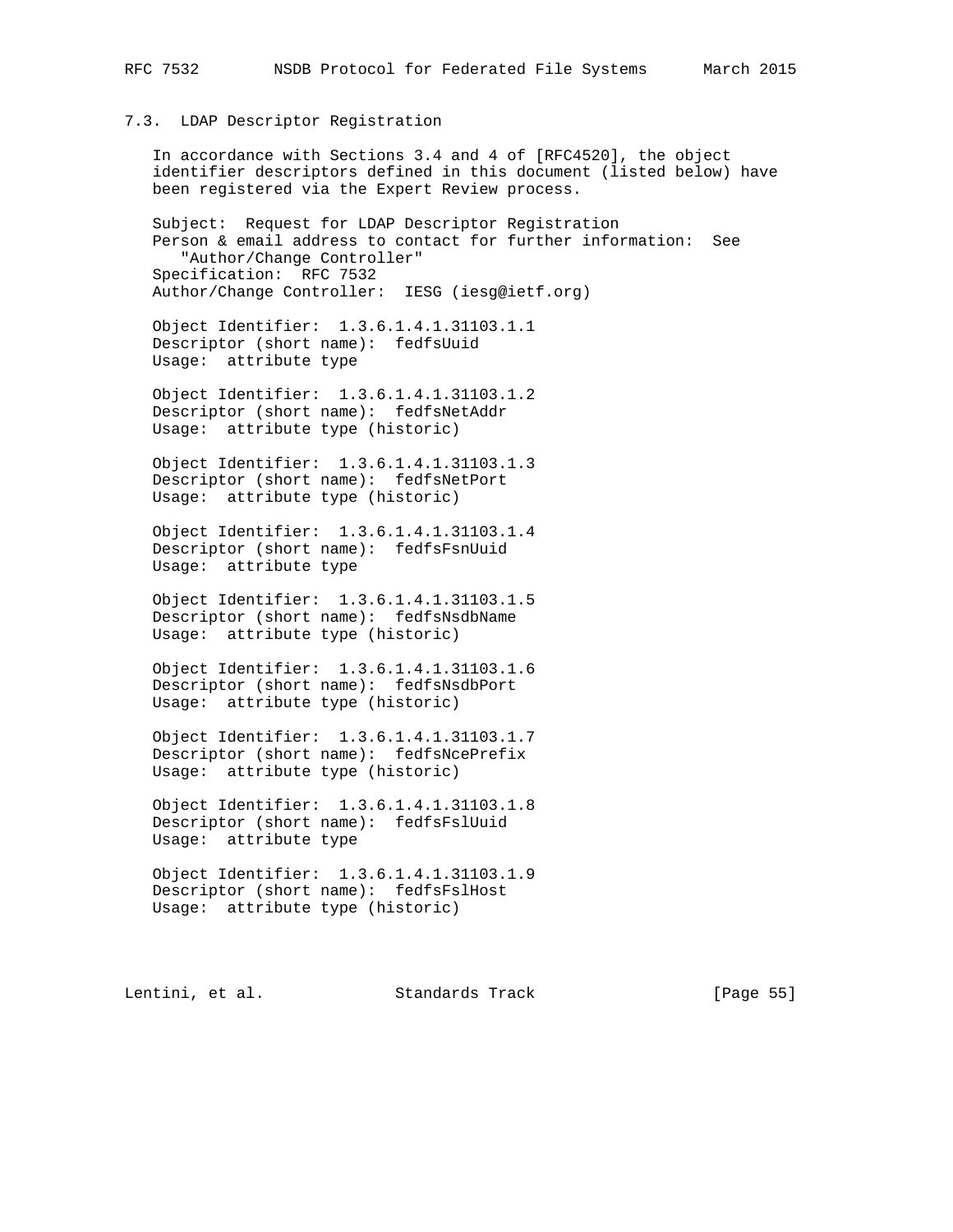Object Identifier: 1.3.6.1.4.1.31103.1.10 Descriptor (short name): fedfsFslPort Usage: attribute type (historic)

 Object Identifier: 1.3.6.1.4.1.31103.1.11 Descriptor (short name): fedfsFslTTL Usage: attribute type (historic)

 Object Identifier: 1.3.6.1.4.1.31103.1.12 Descriptor (short name): fedfsAnnotation Usage: attribute type

 Object Identifier: 1.3.6.1.4.1.31103.1.13 Descriptor (short name): fedfsDescr Usage: attribute type

 Object Identifier: 1.3.6.1.4.1.31103.1.14 Descriptor (short name): fedfsNceDN Usage: attribute type

 Object Identifier: 1.3.6.1.4.1.31103.1.15 Descriptor (short name): fedfsFsnTTL Usage: attribute type

 Object Identifier: 1.3.6.1.4.1.31103.1.100 Descriptor (short name): fedfsNfsPath Usage: attribute type (historic)

 Object Identifier: 1.3.6.1.4.1.31103.1.101 Descriptor (short name): fedfsNfsMajorVer Usage: attribute type (historic)

 Object Identifier: 1.3.6.1.4.1.31103.1.102 Descriptor (short name): fedfsNfsMinorVer Usage: attribute type (historic)

 Object Identifier: 1.3.6.1.4.1.31103.1.103 Descriptor (short name): fedfsNfsCurrency Usage: attribute type

 Object Identifier: 1.3.6.1.4.1.31103.1.104 Descriptor (short name): fedfsNfsGenFlagWritable Usage: attribute type

 Object Identifier: 1.3.6.1.4.1.31103.1.105 Descriptor (short name): fedfsNfsGenFlagGoing Usage: attribute type

Lentini, et al. Standards Track [Page 56]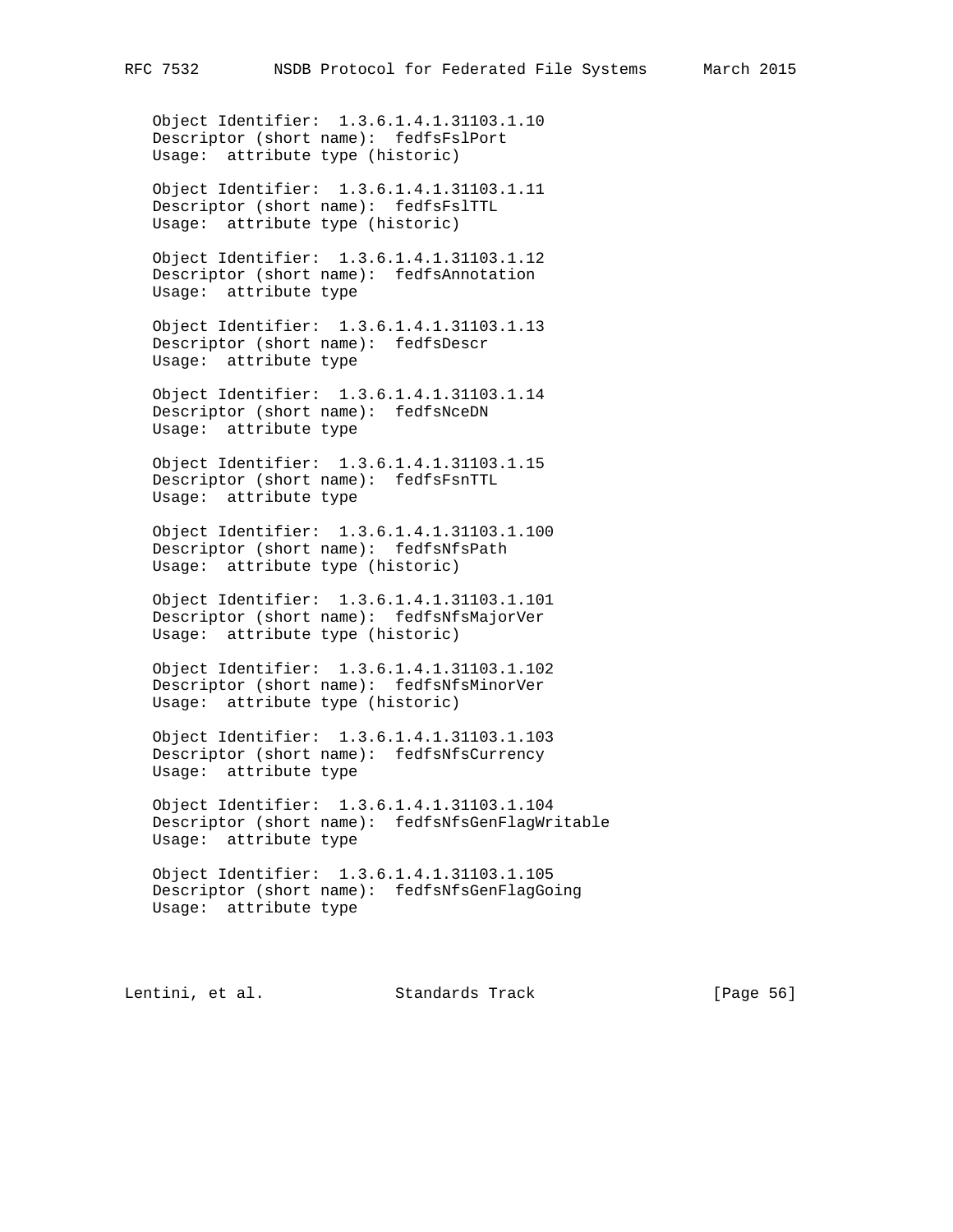Object Identifier: 1.3.6.1.4.1.31103.1.106 Descriptor (short name): fedfsNfsGenFlagSplit Usage: attribute type

 Object Identifier: 1.3.6.1.4.1.31103.1.107 Descriptor (short name): fedfsNfsTransFlagRdma Usage: attribute type

 Object Identifier: 1.3.6.1.4.1.31103.1.108 Descriptor (short name): fedfsNfsClassSimul Usage: attribute type

 Object Identifier: 1.3.6.1.4.1.31103.1.109 Descriptor (short name): fedfsNfsClassHandle Usage: attribute type

 Object Identifier: 1.3.6.1.4.1.31103.1.110 Descriptor (short name): fedfsNfsClassFileid Usage: attribute type

 Object Identifier: 1.3.6.1.4.1.31103.1.111 Descriptor (short name): fedfsNfsClassWritever Usage: attribute type

 Object Identifier: 1.3.6.1.4.1.31103.1.112 Descriptor (short name): fedfsNfsClassChange Usage: attribute type

 Object Identifier: 1.3.6.1.4.1.31103.1.113 Descriptor (short name): fedfsNfsClassReaddir Usage: attribute type

 Object Identifier: 1.3.6.1.4.1.31103.1.114 Descriptor (short name): fedfsNfsReadRank Usage: attribute type

 Object Identifier: 1.3.6.1.4.1.31103.1.115 Descriptor (short name): fedfsNfsReadOrder Usage: attribute type

 Object Identifier: 1.3.6.1.4.1.31103.1.116 Descriptor (short name): fedfsNfsWriteRank Usage: attribute type

 Object Identifier: 1.3.6.1.4.1.31103.1.117 Descriptor (short name): fedfsNfsWriteOrder Usage: attribute type

Lentini, et al. Standards Track [Page 57]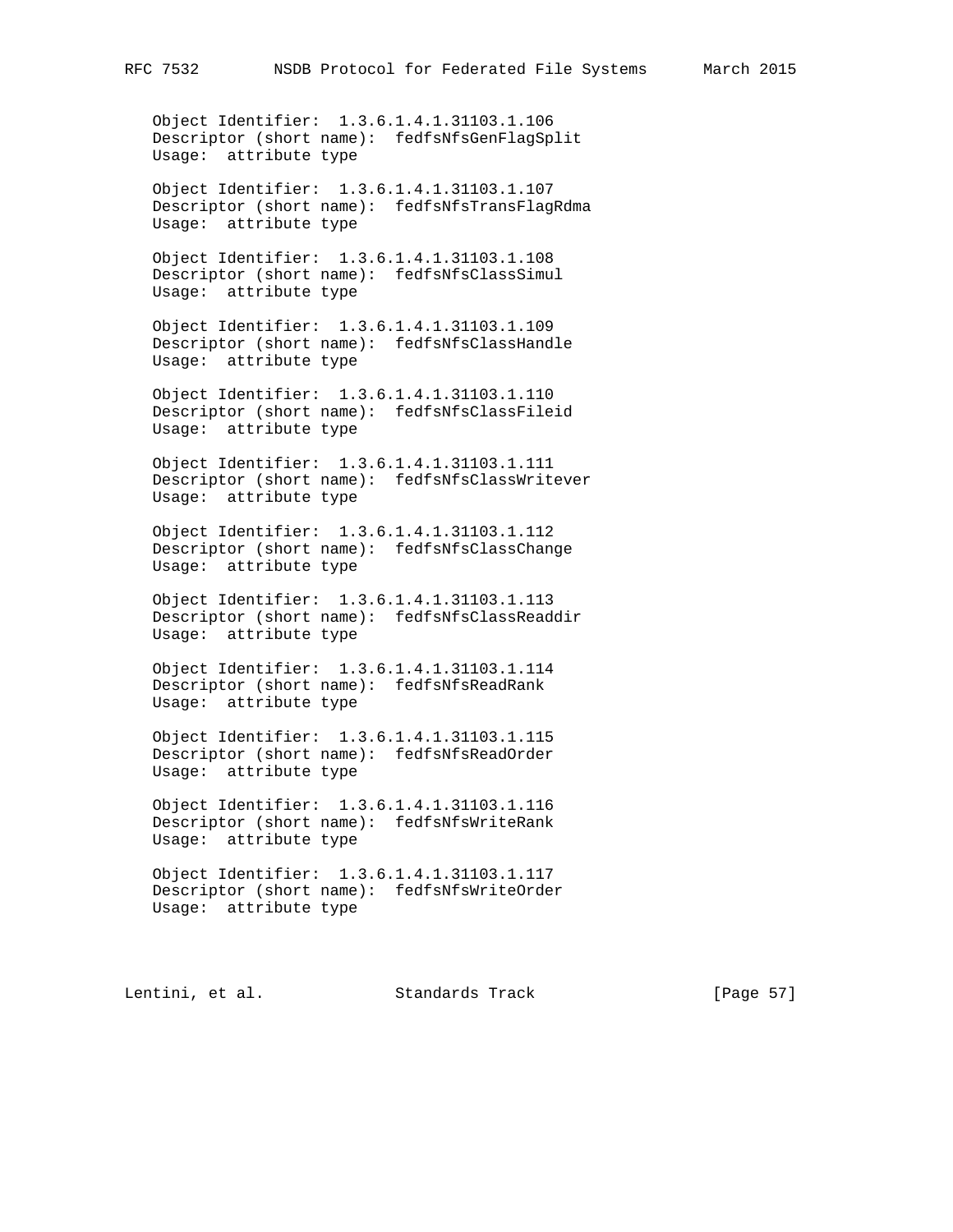Object Identifier: 1.3.6.1.4.1.31103.1.118 Descriptor (short name): fedfsNfsVarSub Usage: attribute type

 Object Identifier: 1.3.6.1.4.1.31103.1.119 Descriptor (short name): fedfsNfsValidFor Usage: attribute type

 Object Identifier: 1.3.6.1.4.1.31103.1.120 Descriptor (short name): fedfsNfsURI Usage: attribute type

 Object Identifier: 1.3.6.1.4.1.31103.1.1001 Descriptor (short name): fedfsNsdbContainerInfo Usage: object class

 Object Identifier: 1.3.6.1.4.1.31103.1.1002 Descriptor (short name): fedfsFsn Usage: object class

 Object Identifier: 1.3.6.1.4.1.31103.1.1003 Descriptor (short name): fedfsFsl Usage: object class

 Object Identifier: 1.3.6.1.4.1.31103.1.1004 Descriptor (short name): fedfsNfsFsl Usage: object class

8. Glossary

 Administrator: A user with the necessary authority to initiate administrative tasks on one or more servers.

 Admin Entity: A server or agent that administers a collection of fileservers and persistently stores the namespace information.

 File-Access Client: Standard off-the-shelf, network-attached storage (NAS) client software that communicates with fileservers using a standard file-access protocol.

- Federation: A set of fileserver collections and singleton fileservers that use a common set of interfaces and protocols in order to provide to file-access clients a federated namespace accessible through a file system access protocol.
- Fileserver: A server that stores physical fileset data or refers file-access clients to other fileservers. A fileserver provides access to its shared file system data via a file-access protocol.

Lentini, et al. Standards Track [Page 58]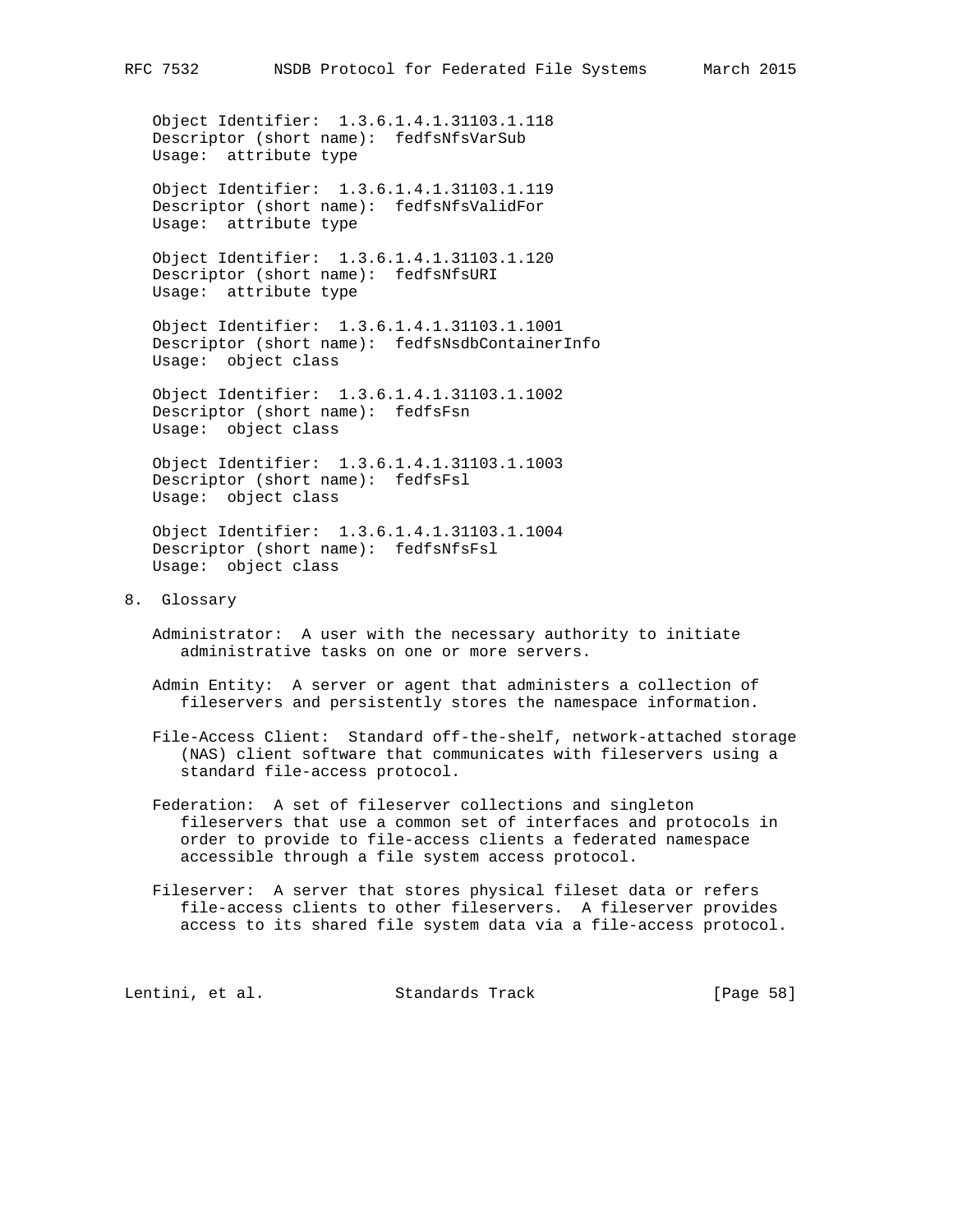Fileset: The abstraction of a set of files and the directory tree that contains them. A fileset is the fundamental unit of data management in the federation.

 Note that all files within a fileset are descendants of one directory and that filesets do not span file systems.

 File System: A self-contained unit of export for a fileserver and the mechanism used to implement filesets. The fileset does not need to be rooted at the root of the file system, nor at the export point for the file system.

 A single file system MAY implement more than one fileset, if the file-access protocol and the fileserver permit this.

- File-Access Protocol: A network file system access protocol such as NFSv3 [RFC1813], NFSv4 [RFC7530], or CIFS (Common Internet File System) [MS-SMB] [MS-SMB2] [MS-CIFS].
- FSL (Fileset Location): The location of the implementation of a fileset at a particular moment in time. An FSL MUST be something that can be translated into a protocol-specific description of a resource that a file-access client can access directly, such as an fs\_locations attribute (for NFSv4) or a share name (for CIFS).
- FSN (Fileset Name): A platform-independent and globally unique name for a fileset. Two FSLs that implement replicas of the same fileset MUST have the same FSN, and if a fileset is migrated from one location to another, the FSN of that fileset MUST remain the same.
- Junction: A file system object used to link a directory name in the current fileset with an object within another fileset. The server-side "link" from a leaf node in one fileset to the root of another fileset.
- Namespace: A filename/directory tree that a sufficiently authorized file-access client can observe.
- NSDB (Namespace Database) Service: A service that maps FSNs to FSLs. The NSDB may also be used to store other information, such as annotations for these mappings and their components.
- NSDB Node: The name or location of a server that implements part of the NSDB service and is responsible for keeping track of the FSLs (and related information) that implement a given partition of the FSNs.

Lentini, et al. Standards Track [Page 59]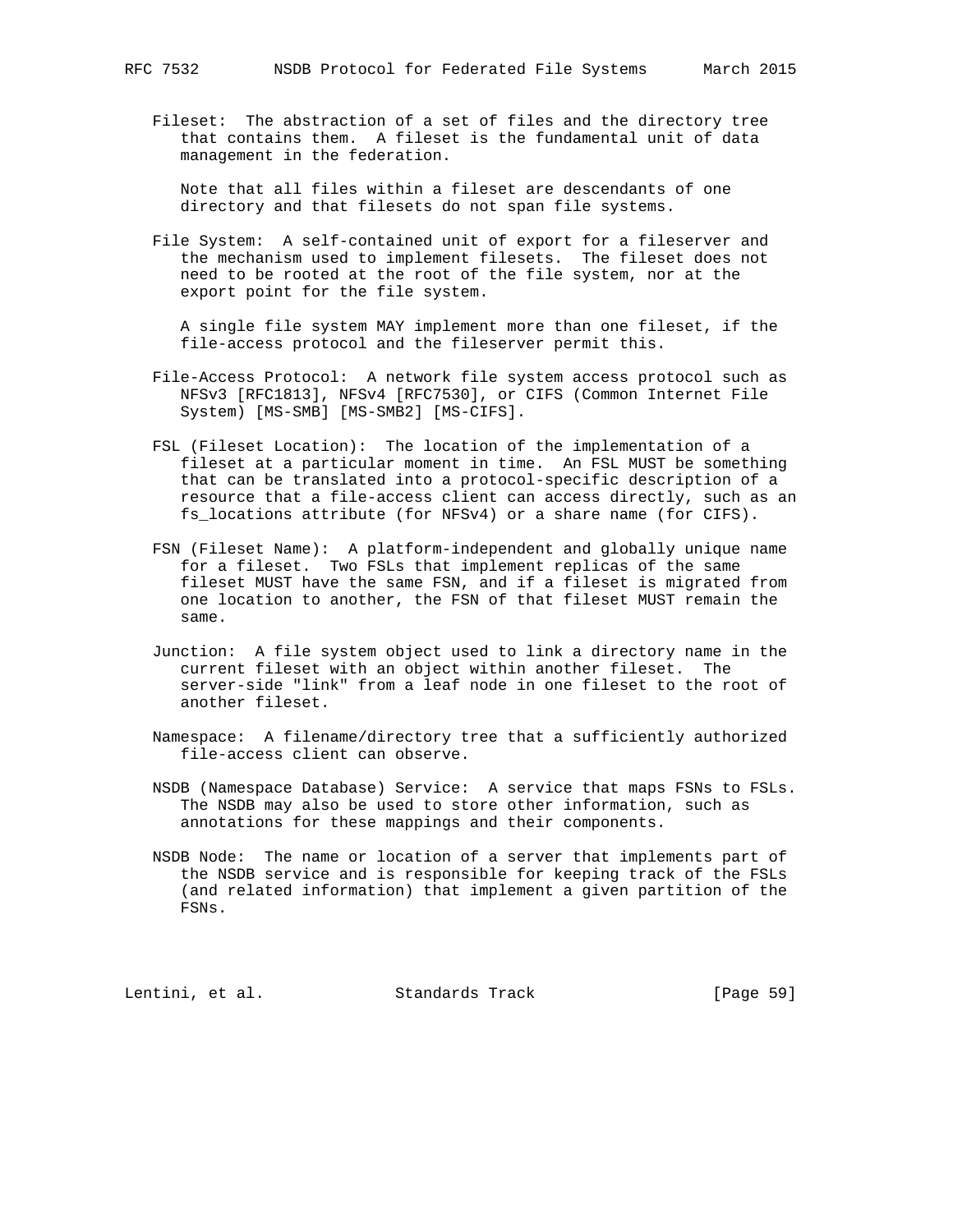- Referral: A server response to a file-access client access that directs the client to evaluate the current object as a reference to an object at a different location (specified by an FSL) in another fileset and possibly hosted on another fileserver. The client re-attempts the access to the object at the new location.
- Replica: A redundant implementation of a fileset. Each replica shares the same FSN but has a different FSL.

 Replicas may be used to increase availability or performance. Updates to replicas of the same fileset MUST appear to occur in the same order; therefore, each replica is self-consistent at any moment.

 We do not assume that updates to each replica occur simultaneously. If a replica is offline or unreachable, the other replicas may be updated.

 Server Collection: A set of fileservers administered as a unit. A server collection may be administered with vendor-specific software.

 The namespace provided by a server collection could be part of the federated namespace.

- Singleton Server: A server collection containing only one server; a stand-alone fileserver.
- 9. References
- 9.1. Normative References
	- [RFC2079] Smith, M., "Definition of an X.500 Attribute Type and an Object Class to Hold Uniform Resource Identifiers (URIs)", RFC 2079, January 1997, <http://www.rfc-editor.org/info/rfc2079>.
	- [RFC2119] Bradner, S., "Key words for use in RFCs to Indicate Requirement Levels", BCP 14, RFC 2119, March 1997, <http://www.rfc-editor.org/info/rfc2119>.
	- [RFC2203] Eisler, M., Chiu, A., and L. Ling, "RPCSEC\_GSS Protocol Specification", RFC 2203, September 1997, <http://www.rfc-editor.org/info/rfc2203>.

Lentini, et al. Standards Track [Page 60]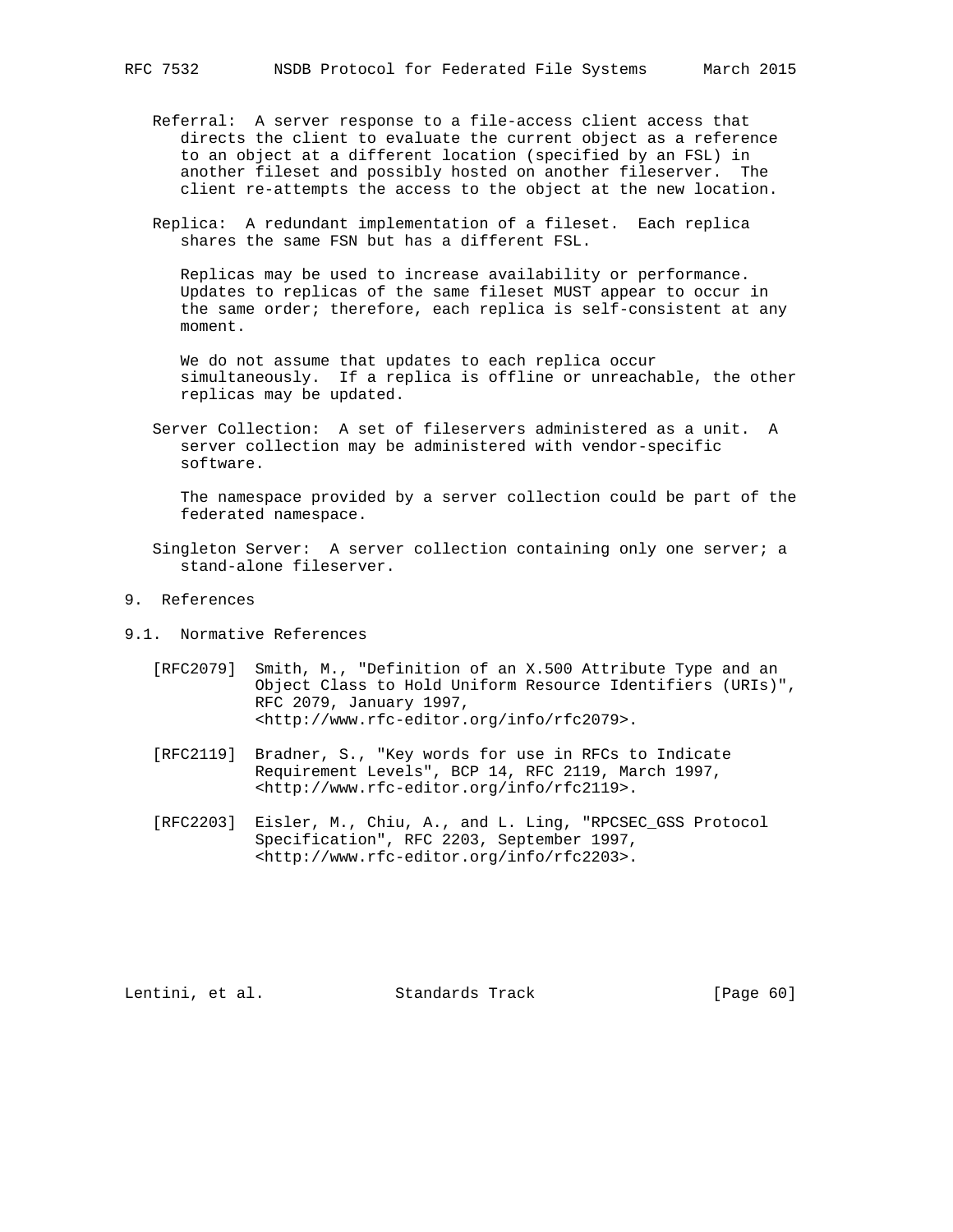- [RFC2578] McCloghrie, K., Ed., Perkins, D., Ed., and J. Schoenwaelder, Ed., "Structure of Management Information Version 2 (SMIv2)", STD 58, RFC 2578, April 1999, <http://www.rfc-editor.org/info/rfc2578>.
- [RFC2743] Linn, J., "Generic Security Service Application Program Interface Version 2, Update 1", RFC 2743, January 2000, <http://www.rfc-editor.org/info/rfc2743>.
- [RFC2849] Good, G., "The LDAP Data Interchange Format (LDIF) Technical Specification", RFC 2849, June 2000, <http://www.rfc-editor.org/info/rfc2849>.
- [RFC3629] Yergeau, F., "UTF-8, a transformation format of ISO 10646", STD 63, RFC 3629, November 2003, <http://www.rfc-editor.org/info/rfc3629>.
- [RFC3986] Berners-Lee, T., Fielding, R., and L. Masinter, "Uniform Resource Identifier (URI): Generic Syntax", STD 66, RFC 3986, January 2005, <http://www.rfc-editor.org/info/rfc3986>.
- [RFC4122] Leach, P., Mealling, M., and R. Salz, "A Universally Unique IDentifier (UUID) URN Namespace", RFC 4122, July 2005, <http://www.rfc-editor.org/info/rfc4122>.
- [RFC4510] Zeilenga, K., Ed., "Lightweight Directory Access Protocol (LDAP): Technical Specification Road Map", RFC 4510, June 2006, <http://www.rfc-editor.org/info/rfc4510>.
- [RFC4511] Sermersheim, J., Ed., "Lightweight Directory Access Protocol (LDAP): The Protocol", RFC 4511, June 2006, <http://www.rfc-editor.org/info/rfc4511>.
- [RFC4512] Zeilenga, K., Ed., "Lightweight Directory Access Protocol (LDAP): Directory Information Models", RFC 4512, June 2006, <http://www.rfc-editor.org/info/rfc4512>.
- [RFC4513] Harrison, R., Ed., "Lightweight Directory Access Protocol (LDAP): Authentication Methods and Security Mechanisms", RFC 4513, June 2006, <http://www.rfc-editor.org/info/rfc4513>.
- [RFC4516] Smith, M., Ed. and T. Howes, "Lightweight Directory Access Protocol (LDAP): Uniform Resource Locator", RFC 4516, June 2006, <http://www.rfc-editor.org/info/rfc4516>.

Lentini, et al. Standards Track [Page 61]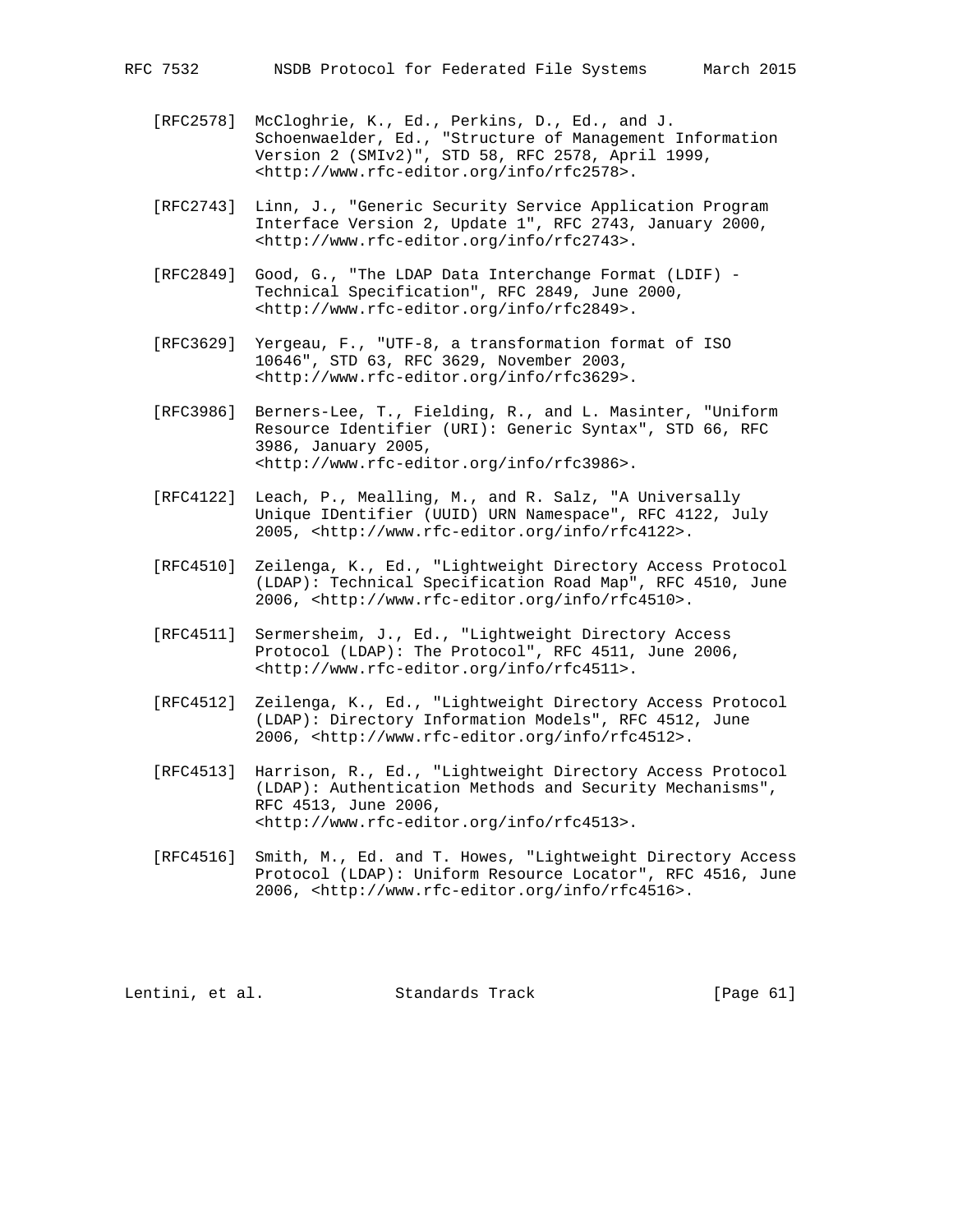- [RFC4517] Legg, S., Ed., "Lightweight Directory Access Protocol (LDAP): Syntaxes and Matching Rules", RFC 4517, June 2006, <http://www.rfc-editor.org/info/rfc4517>.
- [RFC4519] Sciberras, A., Ed., "Lightweight Directory Access Protocol (LDAP): Schema for User Applications", RFC 4519, June 2006, <http://www.rfc-editor.org/info/rfc4519>.
- [RFC4520] Zeilenga, K., "Internet Assigned Numbers Authority (IANA) Considerations for the Lightweight Directory Access Protocol (LDAP)", BCP 64, RFC 4520, June 2006, <http://www.rfc-editor.org/info/rfc4520>.
- [RFC4530] Zeilenga, K., "Lightweight Directory Access Protocol (LDAP) entryUUID Operational Attribute", RFC 4530, June 2006, <http://www.rfc-editor.org/info/rfc4530>.
- [RFC5226] Narten, T. and H. Alvestrand, "Guidelines for Writing an IANA Considerations Section in RFCs", BCP 26, RFC 5226, May 2008, <http://www.rfc-editor.org/info/rfc5226>.
- [RFC5234] Crocker, D., Ed. and P. Overell, "Augmented BNF for Syntax Specifications: ABNF", STD 68, RFC 5234, January 2008, <http://www.rfc-editor.org/info/rfc5234>.
- [RFC5246] Dierks, T. and E. Rescorla, "The Transport Layer Security (TLS) Protocol Version 1.2", RFC 5246, August 2008, <http://www.rfc-editor.org/info/rfc5246>.
	- [RFC5661] Shepler, S., Ed., Eisler, M., Ed., and D. Noveck, Ed., "Network File System (NFS) Version 4 Minor Version 1 Protocol", RFC 5661, January 2010, <http://www.rfc-editor.org/info/rfc5661>.
	- [RFC7530] Haynes, T., Ed. and D. Noveck, Ed., "Network File System (NFS) Version 4 Protocol", RFC 7530, March 2015, <http://www.rfc-editor.org/info/rfc7530>.

### 9.2. Informative References

- [AFS] Howard, J., "An Overview of the Andrew File System", Proceedings of the USENIX Winter Technical Conference , 1988.
- [MS-CIFS] Microsoft Corporation, "Common Internet File System (CIFS) Protocol Specification", MS-CIFS 24.0, May 2014.

Lentini, et al. Standards Track [Page 62]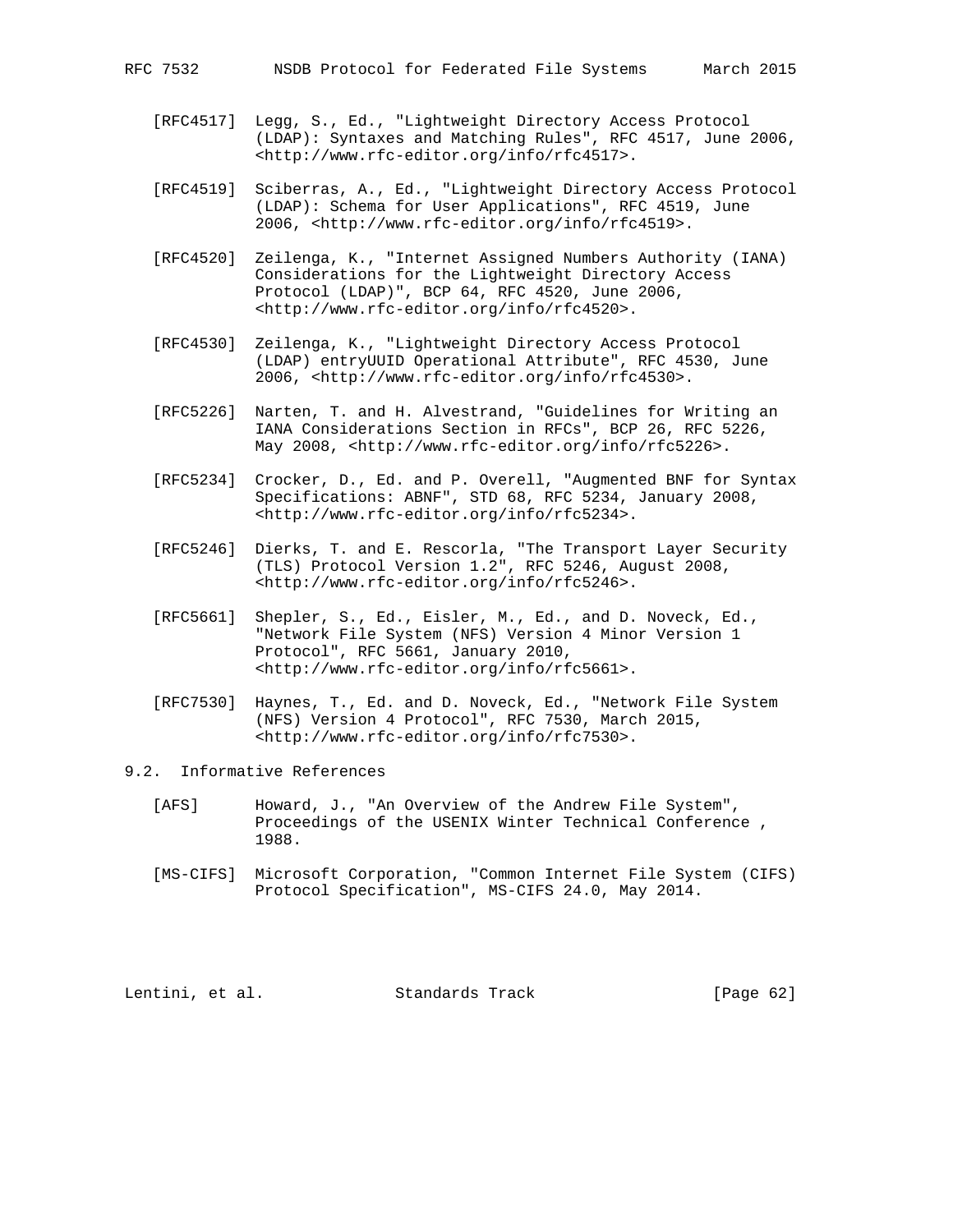- [MS-SMB] Microsoft Corporation, "Server Message Block (SMB) Protocol Specification", MS-SMB 43.0, May 2014.
- [MS-SMB2] Microsoft Corporation, "Server Message Block (SMB) Version 2 Protocol Specification", MS-SMB2 46.0, May 2014.
- [RFC1813] Callaghan, B., Pawlowski, B., and P. Staubach, "NFS Version 3 Protocol Specification", RFC 1813, June 1995, <http://www.rfc-editor.org/info/rfc1813>.
- [RFC2224] Callaghan, B., "NFS URL Scheme", RFC 2224, October 1997, <http://www.rfc-editor.org/info/rfc2224>.
- [RFC3254] Alvestrand, H., "Definitions for talking about directories", RFC 3254, April 2002, <http://www.rfc-editor.org/info/rfc3254>.
- [RFC5662] Shepler, S., Ed., Eisler, M., Ed., and D. Noveck, Ed., "Network File System (NFS) Version 4 Minor Version 1 External Data Representation Standard (XDR) Description", RFC 5662, January 2010, <http://www.rfc-editor.org/info/rfc5662>.
- [RFC5716] Lentini, J., Everhart, C., Ellard, D., Tewari, R., and M. Naik, "Requirements for Federated File Systems", RFC 5716, January 2010, <http://www.rfc-editor.org/info/rfc5716>.
- [RFC6641] Everhart, C., Adamson, W., and J. Zhang, "Using DNS SRV to Specify a Global File Namespace with NFS Version 4", RFC 6641, June 2012, <http://www.rfc-editor.org/info/rfc6641>.
- [RFC7533] Lentini, J., Tewari, R., and C. Lever, Ed., "Administration Protocol for Federated File Systems", RFC 7533, March 2015, <http://www.rfc-editor.org/info/rfc7533>.

Lentini, et al. Standards Track [Page 63]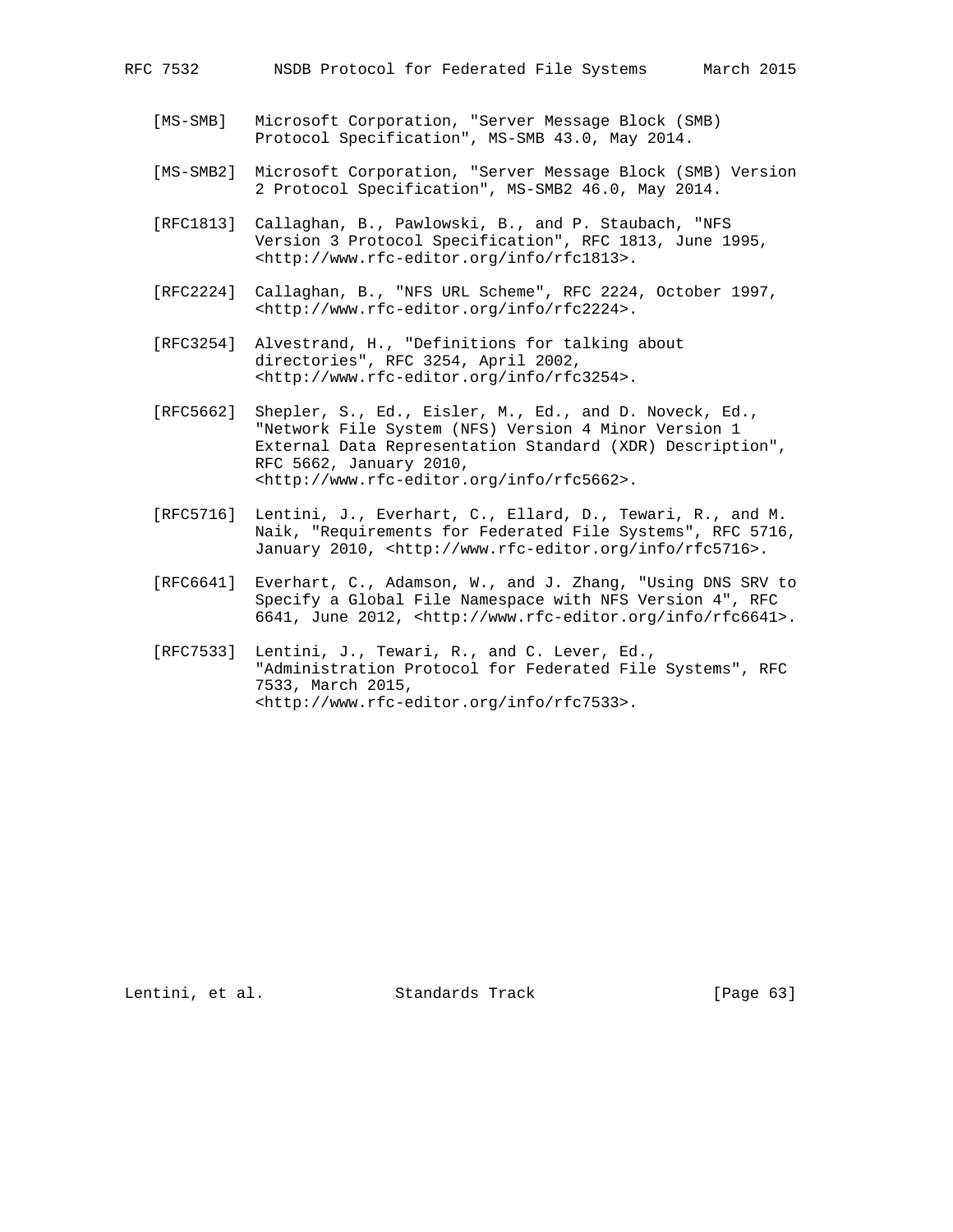Acknowledgments

Daniel Ellard contributed significant parts of this document.

 The authors and editor would like to thank Craig Everhart and Manoj Naik, who were co-authors of an earlier draft version of this document. In addition, we would like to thank Andy Adamson, Paul Lemahieu, Mario Wurzl, and Robert Thurlow for helping to author this document.

 We would like to thank George Amvrosiadis, Trond Myklebust, Howard Chu, and Nicolas Williams for their comments and review.

 The editor gratefully acknowledges the IESG reviewers, whose constructive comments helped make this a much stronger document.

 Finally, we would like to thank Andy Adamson, Rob Thurlow, and Tom Haynes for helping to get this document out the door.

 The extract.sh shell script and formatting conventions were first described by the authors of the NFSv4.1 XDR specification [RFC5662].